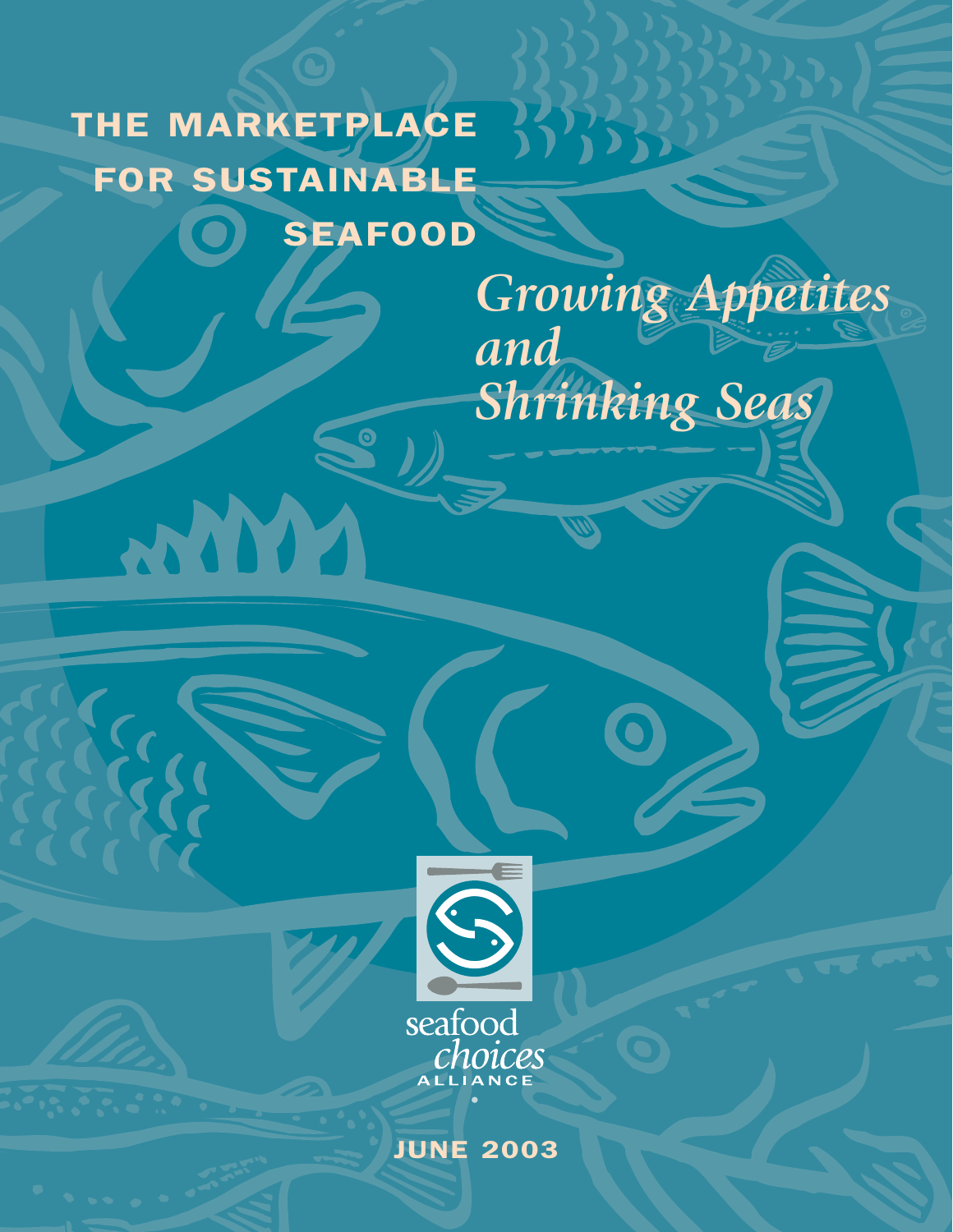# Table of **Contents**

| <b>Introduction</b>                                                 | 1              |
|---------------------------------------------------------------------|----------------|
| <b>Overview of the U.S. Seafood Supply</b>                          | з              |
| Figure 1.1-Alaska Pollock Catch, U.S. vs. Foreign, 1985-1994        | 3              |
| Figure 1.2-U.S. Commercial Fish Landings, by Volume, 1992-2001      | 4              |
| Figure 1.3-U.S. Wild Fishery Landings 2000 vs. 2001                 | 4              |
| Figure 1.4-U.S. Seafood Trade, by Volume 1992-2001                  | 5              |
| Figure 1.5–U.S. Seafood Trade, by \$ Value 1992-2001                | 6              |
| Figure 1.6-Leading U.S. Seafood Exports 2000 vs. 2001               | 6              |
| Figure 1.7-Leading U.S. Seafood Imports 2000 vs. 2001               | $\overline{7}$ |
| <b>Overview of U.S. Seafood Demand</b>                              | 8              |
| Figure 2.1-U.S. Consumer Expenditures on Seafood, 1993-2001         | 8              |
| Figure 2.2-U.S. Seafood Consumption Volume, 1992-2001               | 9              |
| Figure 2.3-U.S. Seafood Consumption 1980-2001                       | 9              |
| Figure 2.4—The Most Consumed Seafood in the U.S.                    | 10             |
| <b>Consumer Attitudes on Sustainability</b>                         | 11             |
| <b>Figure 3.1—Frequency of Seafood Consumption</b>                  | 11             |
| Figure 3.2—Awareness of Seafood Health and Sustainability Issues    | 12             |
| Figure 3.3—Awareness of Seafood Source, Wild Caught or Farmed       | 12             |
| Figure 3.4-Factors in Seafood Purchasing                            | 13             |
| <b>Figure 3.5-Seafood Information</b>                               | 15             |
| Figure 3.6—Interest in Types of Seafood Information                 | 15             |
| <b>Figure 3.7-Preferred Seafood Information Channels</b>            | 16             |
| Figure 3.8-Impact of "Environmentally-Responsible" Seafood Label    | 17             |
| Figure 3.9—Solutions to Problems with Commercial Fishing            | 18             |
| Figure 3.10-Likely Consumption of Fish and Seafood Upon Learning of |                |
| <b>Environmental Concerns</b>                                       | 19             |
| <b>Chef, Restaurateur, and Retailer Attitudes on Sustainability</b> | 20             |
| Figure 4.1—Awareness of Seafood Health and Sustainability Issues    | 20             |
| Figure 4.2-Source of Fish and Seafood                               | 21             |
| <b>Figure 4.3—Response to Seafood Environmental Concerns</b>        | 22             |
| Figure 4.4-Interest in Information About Sustainable Seafood        | 22             |
| Figure 4.5-Willingness to Act                                       | 23             |
| <b>Conclusion</b>                                                   | 24             |
| <b>Appendices</b>                                                   | 25             |
| <b>Appendix 1-List of Markets Surveyed</b>                          | 26             |
| <b>Appendix 2-Survey of Consumers</b>                               | 27             |
| Appendix 3-Survey of Chefs and Restaurateurs                        | 34             |
| <b>Appendix 4-Survey of Retailers</b>                               | 37             |
| <b>Statement of Principles</b>                                      | 40             |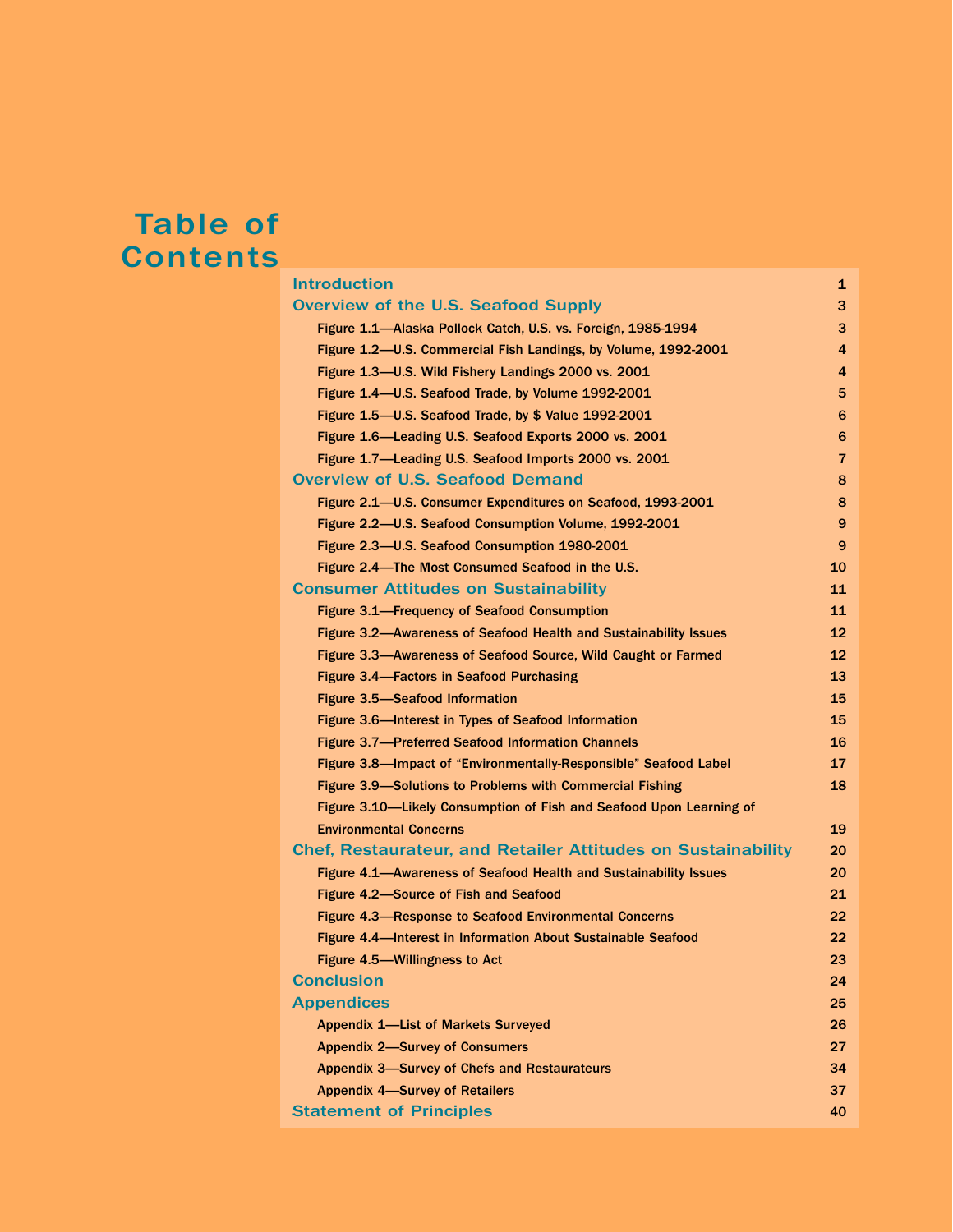# *seafood they eat. Unlike many other food products, consumers are often in the dark about where their seafood comes from, how it is caught, and its impact on the natural environment. Better information and more informed consumers are*

Introduction

*essential to achieving stronger protections of the ocean and ensuring a lasting and diverse supply of seafood. And the need for information has never been more urgent.*

*For many Americans, the most salient connection they have to the ocean is the*

More than ever seafood is a global commodity. Our grocery stores are stocked with salmon from Norway and Chile, shrimp from Thailand and Peru. Swordfish and bluefin tuna caught in the north Atlantic are sold in markets in Japan. At the same time, fish once intimately connected with the character and culture of many regions are disappearing. Cod are in crisis in New England and Canada. In Maryland, the blue crab fishery is in decline. Wild Atlantic salmon are listed as an endangered species and all the Atlantic salmon consumed in the U.S. are farmed.

A sustainable fishery is one that is healthy and managed in a way to preserve fish populations for future generations. Likewise, sustainable fish farming respects the surrounding environment, uses water and other resources wisely, and does not interfere with natural, wild fish populations. Yet today, relatively few fisheries and aquaculture operations can be considered sustainable, or "ocean-friendly."

### *Too Many Boats, Too Few Fish*

In many cases the problem with modern commercial fishing simply boils down to overfishing—catching more fish than can be replaced with the natural reproductive cycle of the species. Often this overfishing is not only a matter of sheer numbers (catching too many fish) it is also a matter of catching (and often discarding as dead) fish that are too small to have even reached reproductive maturity. In this case, overfishing depletes not just the current population, but it makes it very difficult for the population to replenish itself over time.

Another problem in many fisheries is that the gear used by the commercial fishing boats is indiscriminate—in other words, it catches everything and whatever is not the intended catch is discarded. Some examples of this include longlining, a method for catching large migratory fish like swordfish and tuna that baits miles of lines, attracting sharks, sea turtles, and other creatures. Referred to as "by-catch," these creatures become hopelessly hooked or tangled and drowned. Bottom trawling is a method of catching species like shrimp that involves dragging nets along the ocean floor, destroying important habitat and catching approximately 3 to 7 pounds (varies by location) of unwanted fish for every pound of shrimp.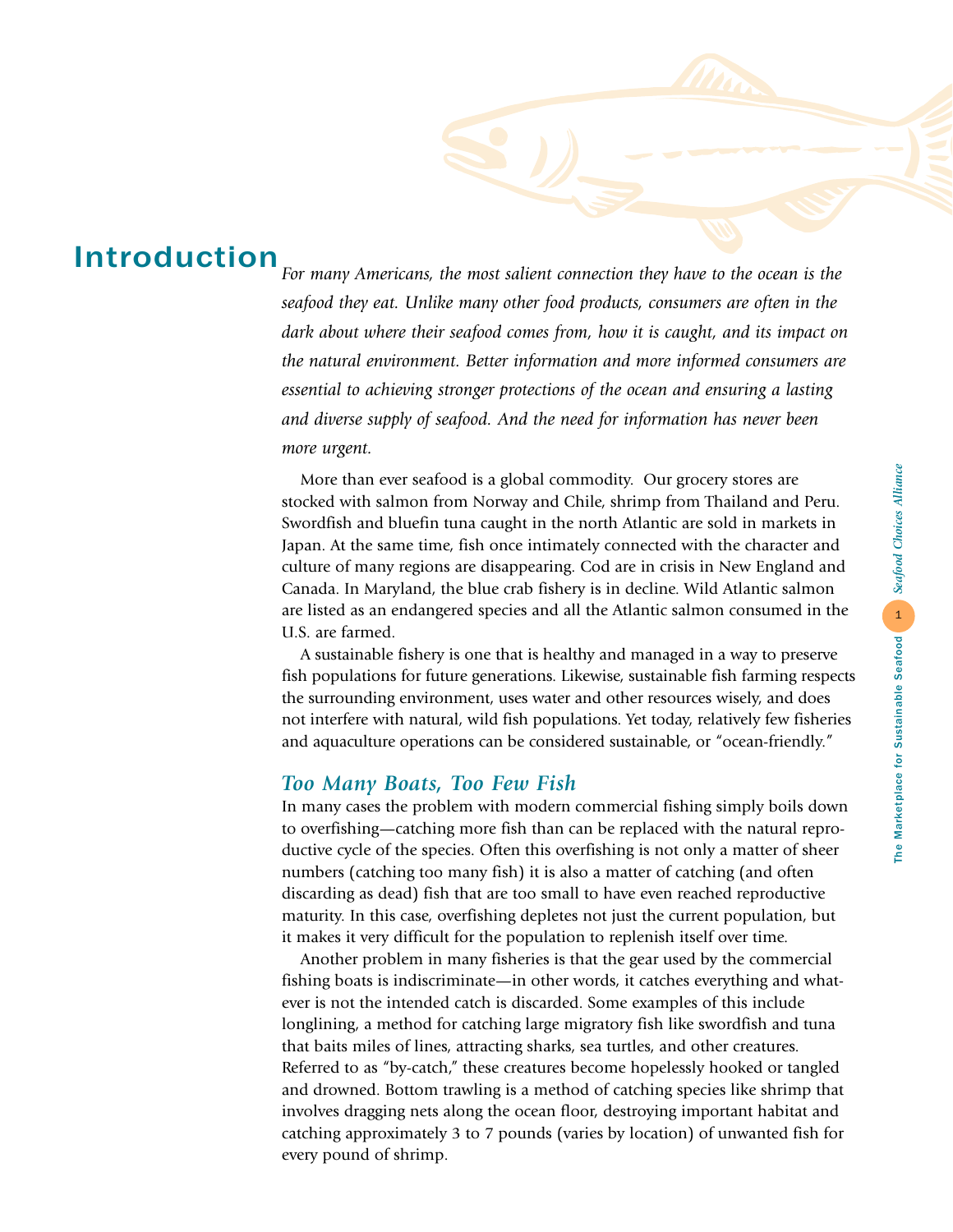Information from the federal government on the health of fish populations has been contradictory. On one hand, fisheries officials assure consumers they can be confident that all seafood found in a U.S. restaurant or market is sustainable because it is government managed. Yet, in its most recent *Annual Report to Congress,* the U.S. National Marine Fisheries Service identified 64 percent of wild fish stocks as overfished or experiencing overfishing. And, the number of species classified as "overfished" in 2002 is no less than it was in its first *Annual Report to Congress* in 1997.

### *Farming the Seas*

Often called the "blue revolution" after agriculture's "green revolution," fish farming has been touted as a solution to relieve pressures on depleted wild fisheries while producing needed sources of protein to feed the world's population. To be sure, many types of aquaculture are providing important and environmentally responsible fish and seafood. Most notable of these are catfish farms which operate on land in closed systems that do not interfere with wild fish, and shellfish farms which help improve water quality due to the nature of these filter feeders. But not all aquaculture is ocean-friendly. The farming of salmon, which has lead to extremely low prices for this fish, has come at a high price to the environment. Its impacts include habitat destruction, escapes of farmed fish, and spread of disease to wild populations.

### *The Role of Seafood Choices Alliance*

The Seafood Choices Alliance presents *The Marketplace for Sustainable Seafood: Growing Appetites and Shrinking Seas* as a reference for those who care about sustainable seafood. For the first time, this report brings together information on the U.S. seafood market and research on consumer attitudes towards seafood. With this information, the conservation community and the seafood sector will be better equipped in developing strategies that ensure consumers make informed seafood choices - choices that ensure a healthy seafood supply for years to come.

The Seafood Choices Alliance is the clearinghouse for all information related to sustainable seafood. Since 2001, Seafood Choices has been building interest in and awareness of sustainable seafood issues by working collaboratively with conservation organizations and the seafood sector to ensure the widest possible dissemination of information about sustainable seafood. Seafood Choices brings ocean conservation to the table by providing the seafood sector—fishermen, chefs and other purveyors—with the information they need to make sound choices about seafood and offer the best environmental options to their customers.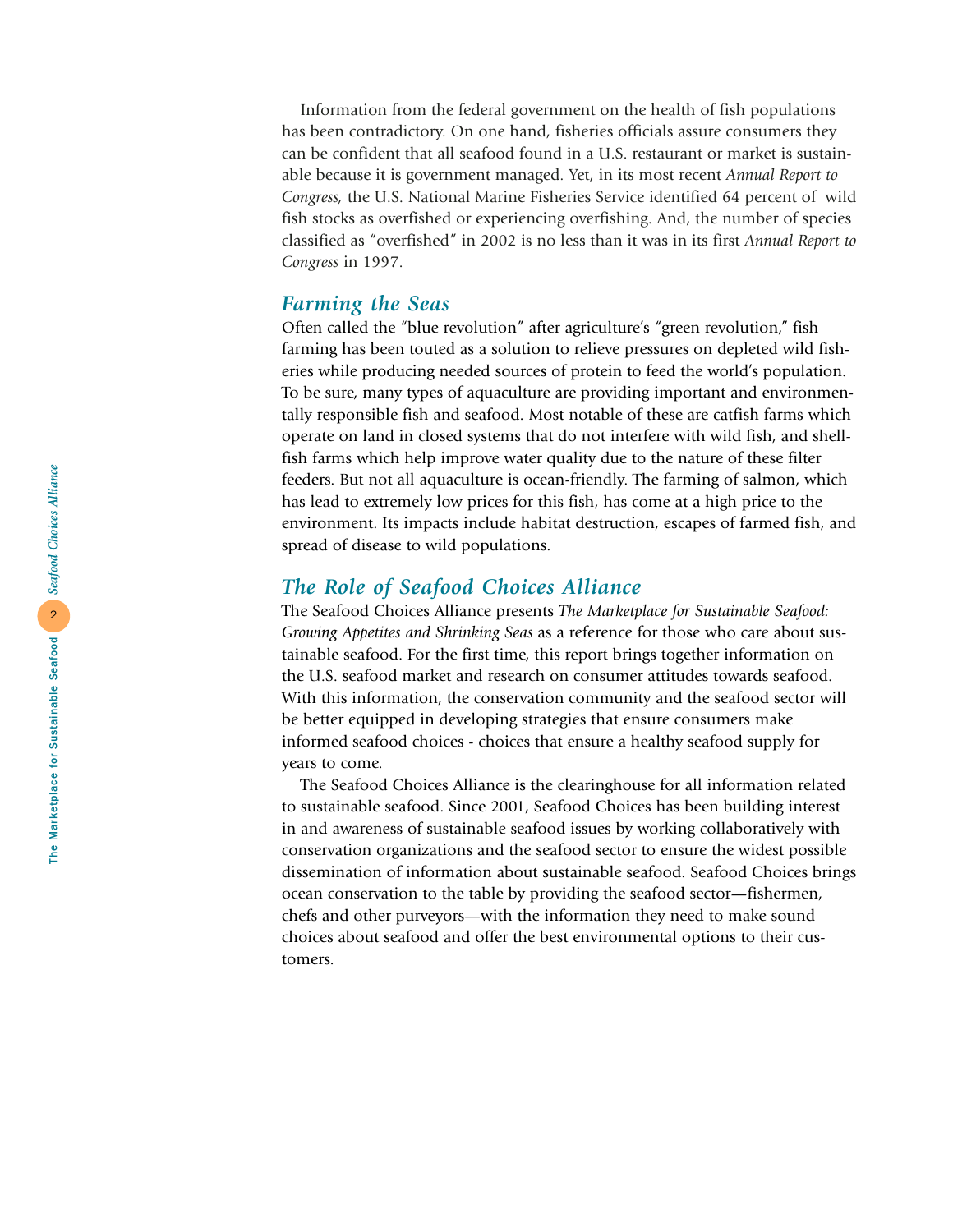# **Overview** of U.S. Seafood Supply



*Unless indicated otherwise, the following sections contain data compiled by the U.S. Department of Commerce, National Marine Fisheries Service.*

# *U.S. Wild Fishery Landings*

Originally adopted by the U.S. Congress in 1976, the Magnuson Fisheries Conservation and Management Act is the primary federal marine fishery management law in the United States. Adopted in response to overfishing by foreign fleets, this legislation defined U.S. management authority over all fisheries in U.S. coastal waters by establishing an Exclusive Economic Zone (EEZ), extending 200 miles out from the coastline.

The gradual phase out within the EEZ of both foreign-flagged fishing<sup>1</sup> and joint venture operations (involving U.S. fishing vessels and foreign processing ships) led to a significant increase in U.S. commercial landings<sup>2</sup> of edible fishery products between 1988 and 1993. The impact of this transition was most notable in the Alaska pollock fishery, where foreign landings fell from close to 2 billion pounds in 1985 to zero landings in 1988 (See Figure 1.1).



 $1$  Foreign flagged fishing vessels are non-U.S. owned and/or registered vessels. The Magnuson Act was revised to restrict U.S. flagged fishing and processing vessels with a large percentage of foreign ownership. Currently, the law prohibits vessels constructed or registered in foreign countries to land fish catches at U.S. ports.

 $2$  The National Marine Fisheries Service defines commercial landings as the "quantities of fish, shellfish, and other aquatic plants and animals brought ashore and sold." Note that landings of fish may be in terms of round (live) weight or dressed weight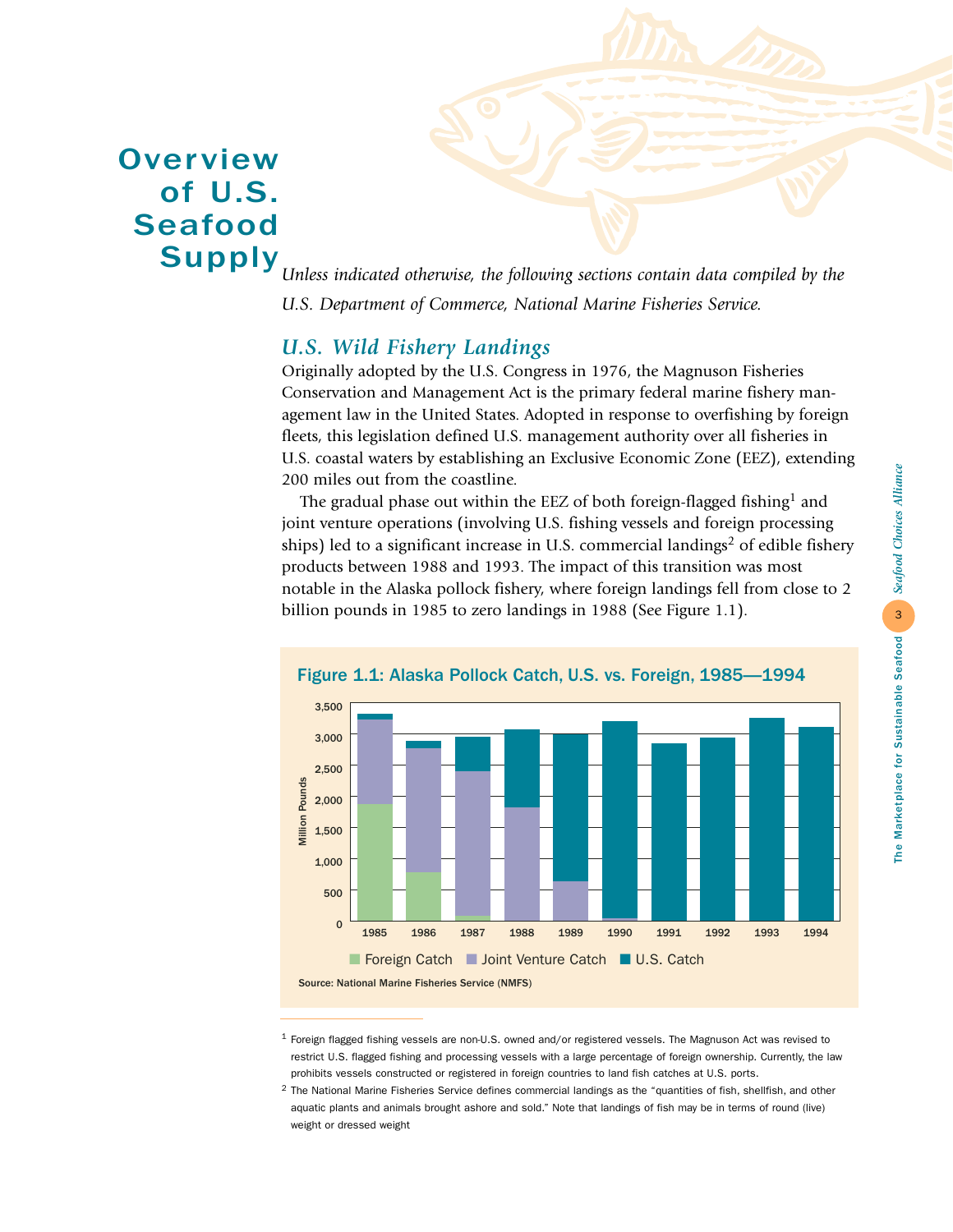

Figure 1.2: U.S. Commercial Fish Landings, by Volume, 1992–2001

As the largest domestic fishery, Alaska pollock landings total 3 billion pounds, 40 percent of total U.S. commercial fish landings.

> After peaking at 8.2 billion pounds in 1993, total commercial landings of edible fishery products began declining and, for the past several years, have hovered around 7 billion pounds<sup>3</sup>, valued at approximately \$8 billion (See Figure 1.2).



Figure 1.3: U.S. Wild Fishery Landings, 2000 vs. 2001

Annual domestic commercial landings are now heavily dependent upon Alaskan production—as Alaska fisheries comprise 68 percent of total U.S. fish landings, valued at \$870 million.

<sup>3</sup> This estimate does not include aquaculture species production.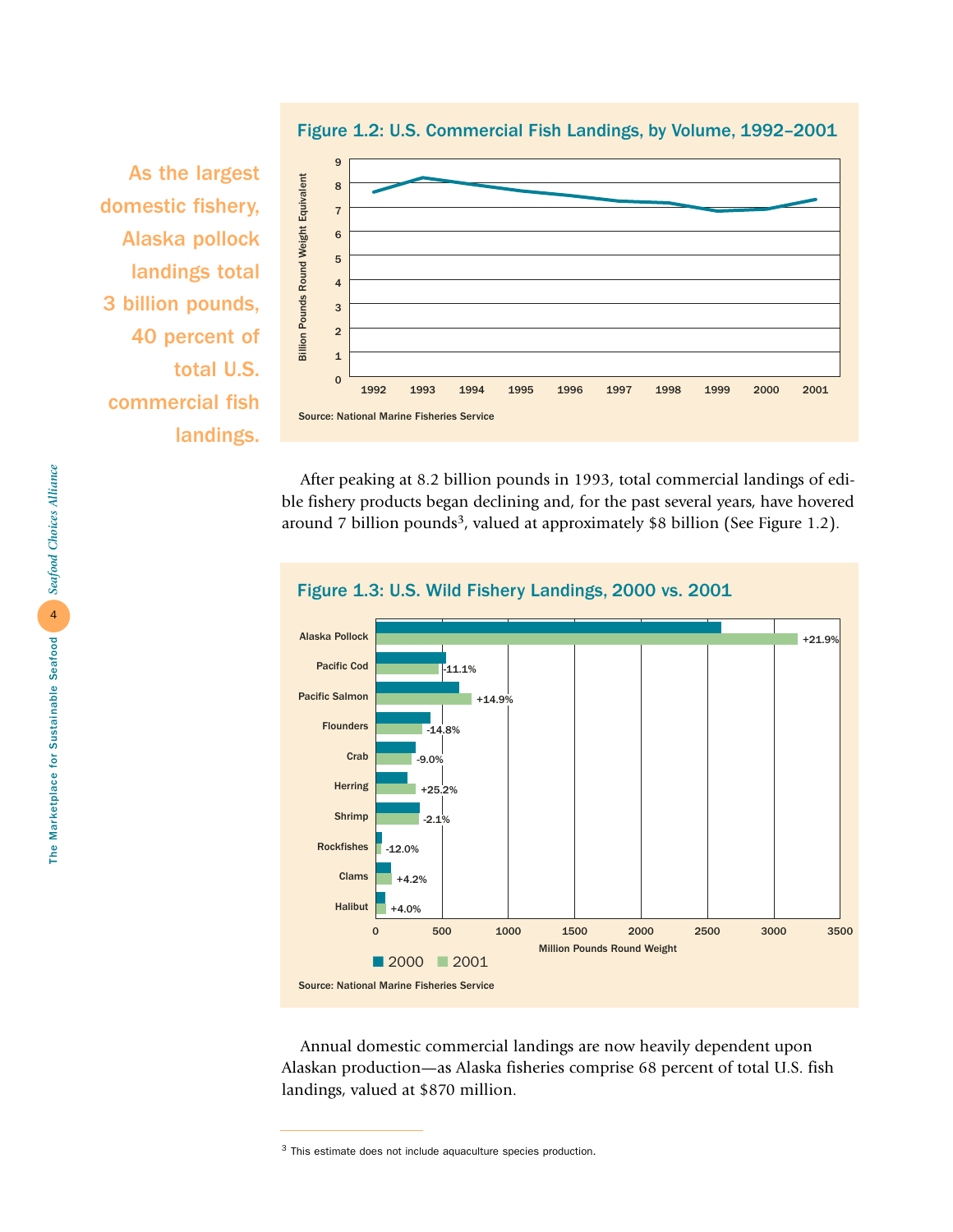Alaska pollock landings, in particular, have rescued U.S. wild fishery landings from significant decline. As the largest domestic fishery, Alaska pollock landings total 3 billion pounds, 40 percent of total U.S. commercial fish landings. And, in 2001, alone, Alaska pollock landings increased by 22 percent (See Figure 1.3). Thus, a small percentage shift in the Alaska pollock supply can significantly affect total U.S. wild fishery landings.

As Figure 1.3 illustrates, Alaska pollock landings are followed—only distantly—by Pacific salmon and Pacific cod landings. But where Pacific salmon landings have increased in recent years, Pacific cod landings have declined. Significant declines in other U.S. commercial fisheries, such as Atlantic cod, are often not reflected in the total landings statistics.

### *U.S. Aquaculture*

Although U.S. aquaculture production was down in 2001, due to reductions in catfish, trout, and tilapia output, aquaculture still contributes significantly to U.S. seafood supply. In 2001, domestic aquaculture contributed an estimated 800 million pounds to the U.S. seafood supply. Despite recent declines, growth in domestic aquaculture production has been fueled primarily by catfish production, which totaled 600 million pounds (live weight) in 2001.

### *Trade and the U.S. Seafood Supply*

In 2001, total U.S. edible seafood supply<sup>4</sup> totaled 9.5 billion pounds, worth some \$15.3 billion. The supply included domestic landings of 7.3 billion pounds (round weight) and 8 billion pounds of imports—minus 5.8 billion pounds of exports (See Figure 1.4). Imported seafood was valued at \$9.9 billion while exports were worth \$2.6 billion for a seafood trade deficit of \$7.3 billion (See Figure 1.5).



<sup>4</sup> The edible seafood supply equals domestic landings (not including aquaculture) of edible products plus imports of edible seafood, minus exports of edible seafood. It is expressed in round weight equivalent and is unadjusted for annual inventory changes.

In 2001, total U.S. edible seafood supply totaled 9.5 billion pounds worth some \$14.7 billion.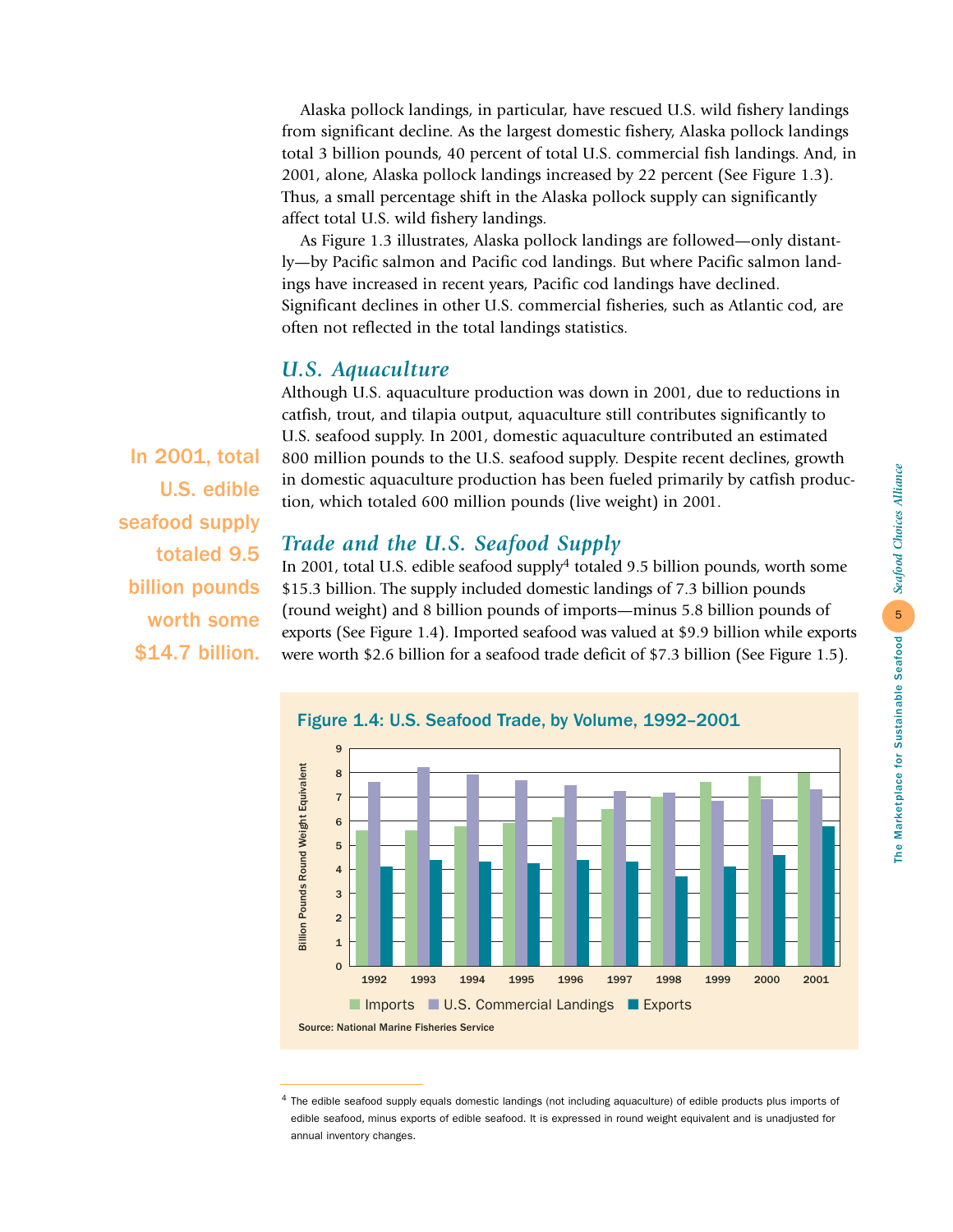Figure 1.5: U.S. Seafood Trade, by \$ Value, 1992–2001







# *U.S. Seafood Exports*

Of domestic fish landings, a significant percentage is exported to meet foreign demand for many U.S. species. In 2000 and 2001, the major U.S. exports were fresh/frozen salmon, surimi (pollock), and American lobster. In 2001, pollock roe exports increased by 123 percent, making it the top exported species in that year (See Figure 1.6)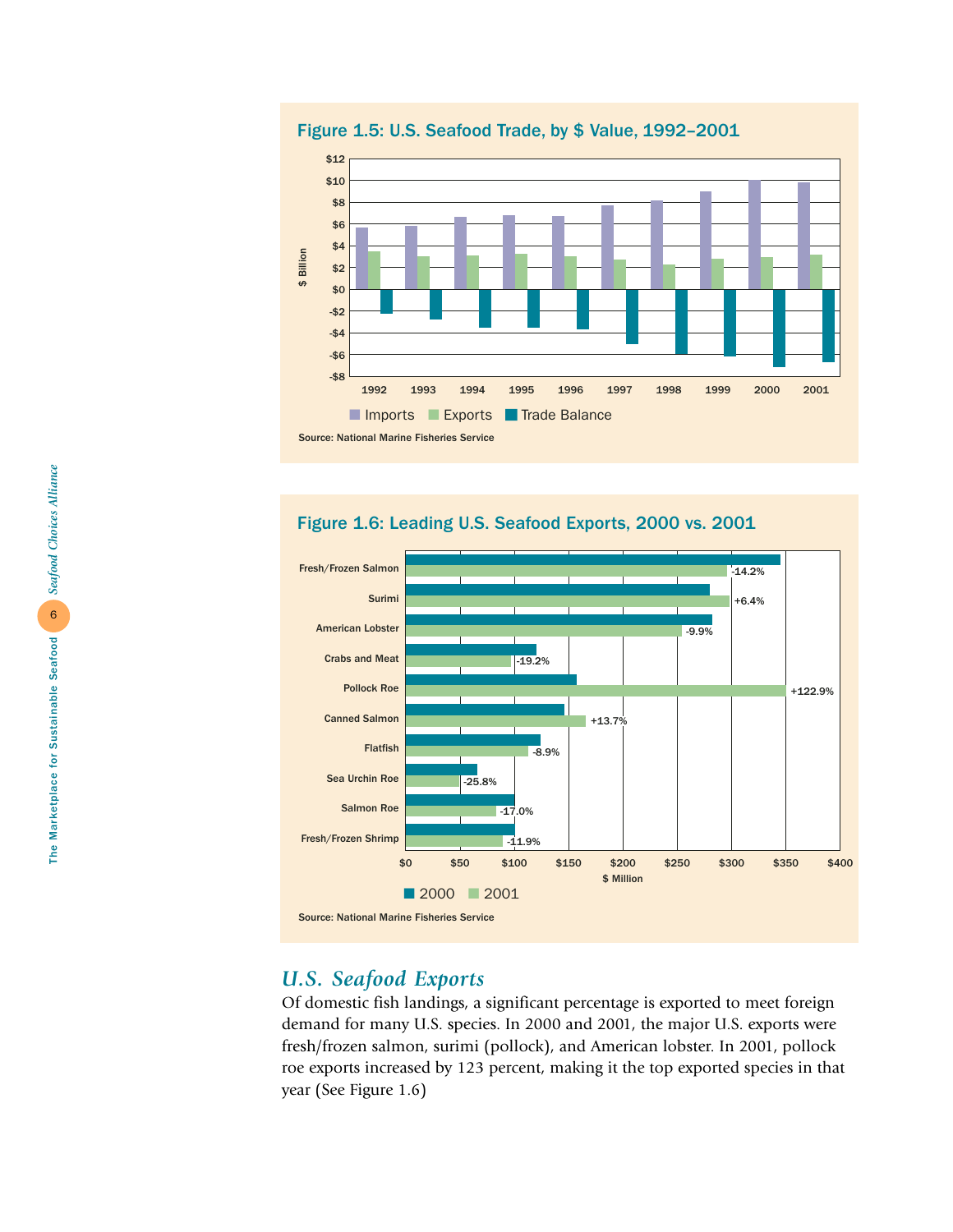# *U.S. Seafood Imports*

According to the United Nations Food and Agriculture Organization (FAO), the U.S. imports 76 percent of all the seafood it consumes. This importation is of higher per pound value species (\$2.40 per pound) compared to the lower per pound species we export (\$1.25 per pound), which contributed to the \$7.3 billion seafood trade deficit (in 2001). In 2001, seafood imports accounted for 2.1 percent of the overall U.S. trade deficit (for goods and services).

Shrimp leads U.S. seafood imports at \$3.6 billion, despite a slight decline from 2000. Shrimp imports are trailed by lobster imports (\$827 million), whole tuna imports (\$515 million), and salmon fillet imports (\$495 million) (See Figure 1.7).



In fact, without imports it is certain that seafood would be far less available on restaurant menus, fish markets, and grocery store counters.

### Implications of the Supply Data

In 2001, only 23 percent of U.S. edible seafood supply came from domestic sources (capture fisheries and aquaculture). In fact, without imports it is certain that seafood would be far less available on restaurant menus, fish markets, and grocery store counters. With domestic fisheries facing stronger fishing regulations and with limited growth opportunities in domestic aquaculture (because of land, water, climate, and political limitations), the U.S. seafood industry will continue to turn to foreign supply—of both wild and aquaculture species—in order to meet domestic demand for a variety of seafood products.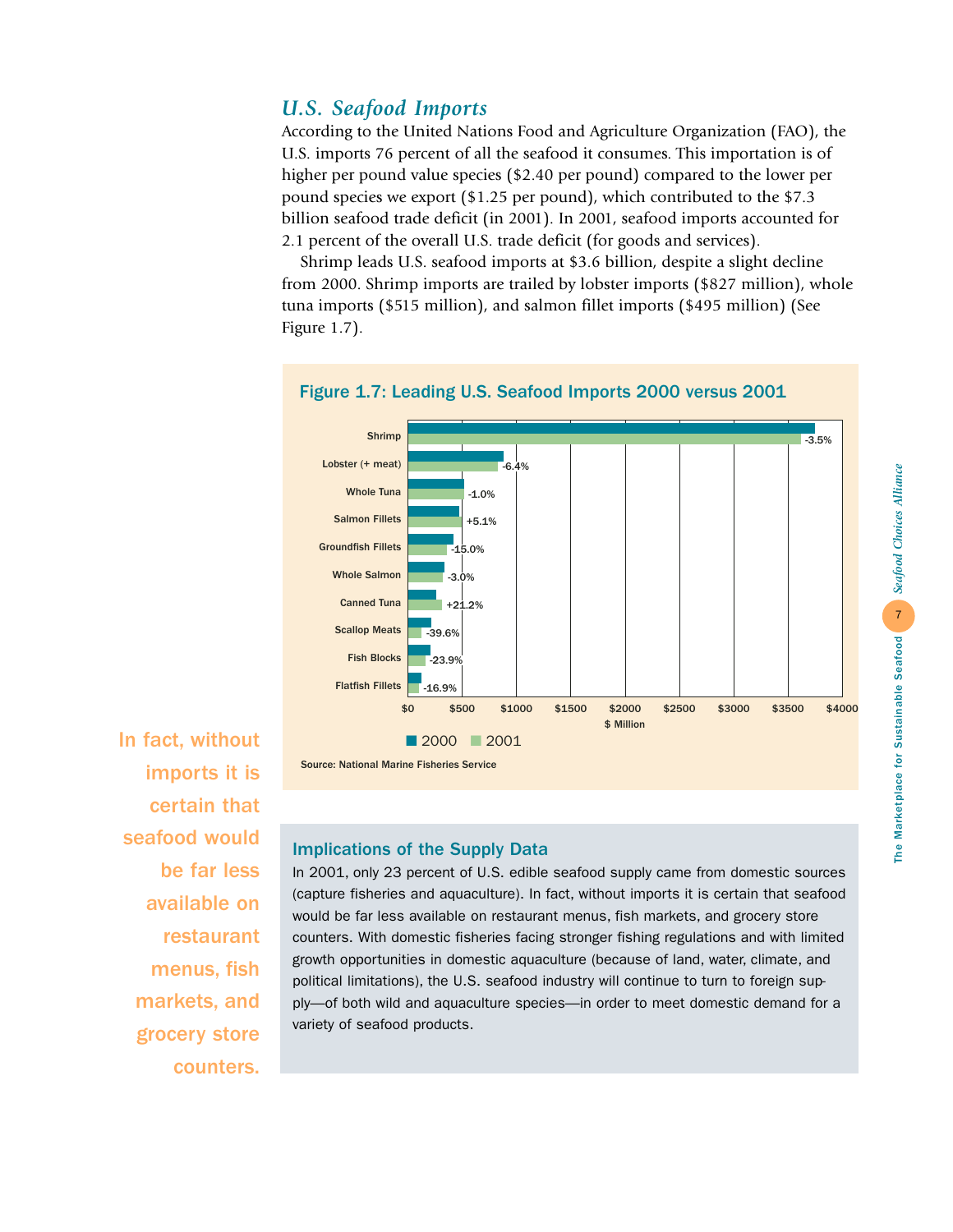# **Overview** of the U.S. Seafood Demand



*Unless indicated otherwise, the following sections contain data compiled by the U.S. Department of Commerce, National Marine Fisheries Service.*

Although growth in the U.S. economy slowed in 2001, U.S. consumer expenditures on seafood have continued to rise—with seafood expenditures peaking at \$55 billion in 2001.

Although growth in the U.S. economy slowed in 2001, U.S. consumer expenditures on seafood reached an all time high of \$55 billion (See Figure 2.1). A sharp increase in shrimp consumption combined with growth in restaurant sector demand for higher value seafoods including crab, fish fillets, and shrimp spurred a \$14 billion growth in expenditures between 1996 and 2001.



While per capita consumption of seafood has remained relatively constant over the past several decades—around 15 pounds edible weight—overall U.S. seafood consumption has increased due to growth in the U.S. population (See Figure 2.2). From 1992 to 2001, the volume of U.S. seafood consumption grew by approximately 450 million pounds (edible weight).

There has also been significant change in product form and species preferences in the past decade. Declines in canned seafood consumption have been offset by increased demand for fresh seafood (See Figure 2.3). In fact, in 2001, canned tuna was displaced by shrimp as the leading seafood consumed in the U.S. (See Figure 2.4).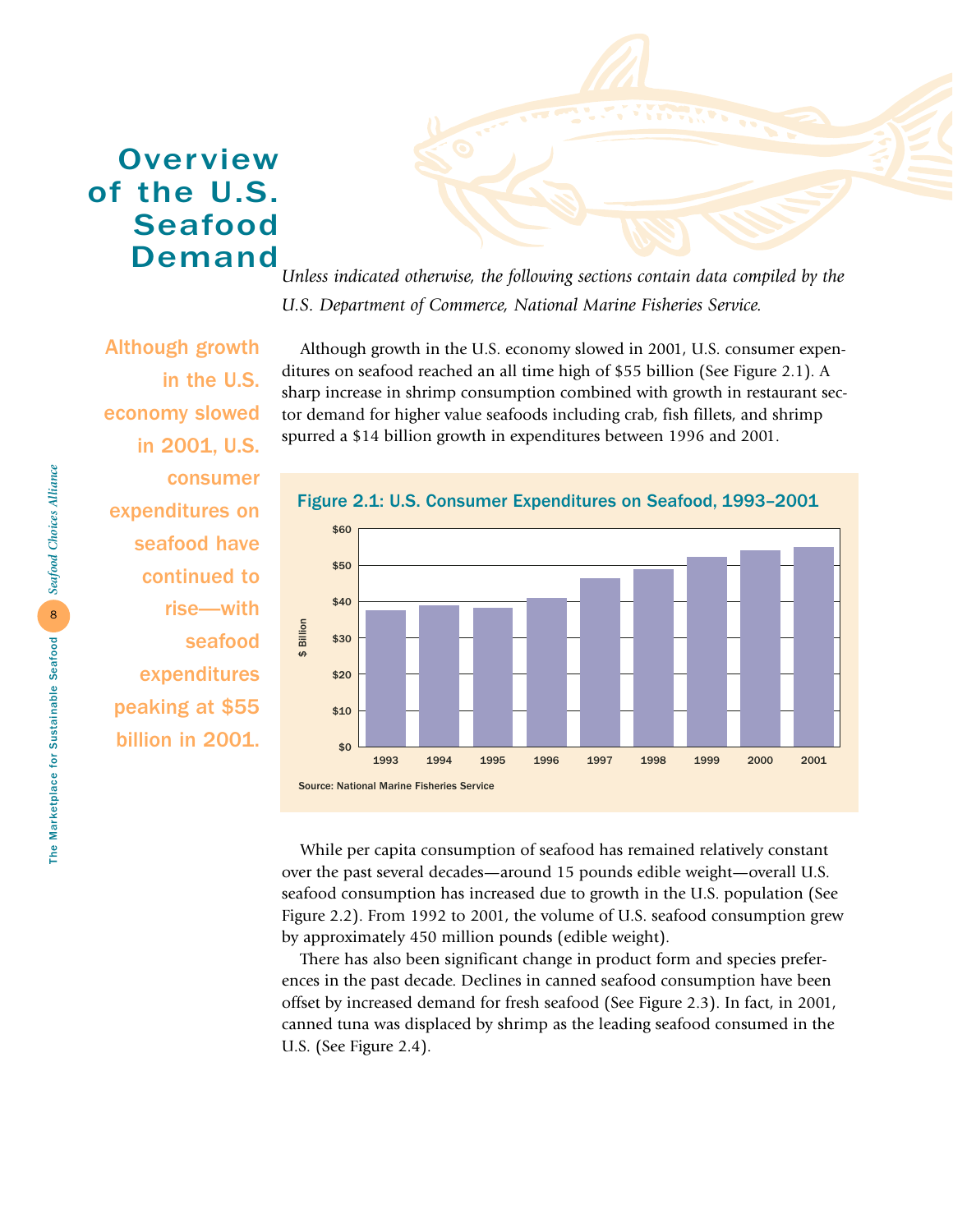

Figure 2.2: U.S. Seafood Consumption Volume



Out-of-home consumption represents twothirds of all consumer expenditures of seafood.

Of the volume of seafood consumed in the U.S., one-third is consumed out of the home. But in dollar terms, out-of-home consumption represents two-thirds of all consumer expenditures on seafood. In 2001, consumer spending at foodservice establishments totaled \$38 billion. This volume to value ratio is explained by the significant amounts of canned tuna and other lower cost seafoods consumed at home, relative to higher cost seafoods consumed at restaurants.

The USDA forecasts that the foodservice sector of the domestic seafood market will grow at a faster rate (both in terms of volume and value) than at-home consumption over the next several decades. Currently, according to the *2001 Restaurants and Institutions Menu Census*, salmon and shrimp (both high cost items) continue to be the most frequent seafood menu items. Salmon is on 39 percent of all foodservice menus, 71 percent of fine dining menus, and 49 percent of casual dining menus.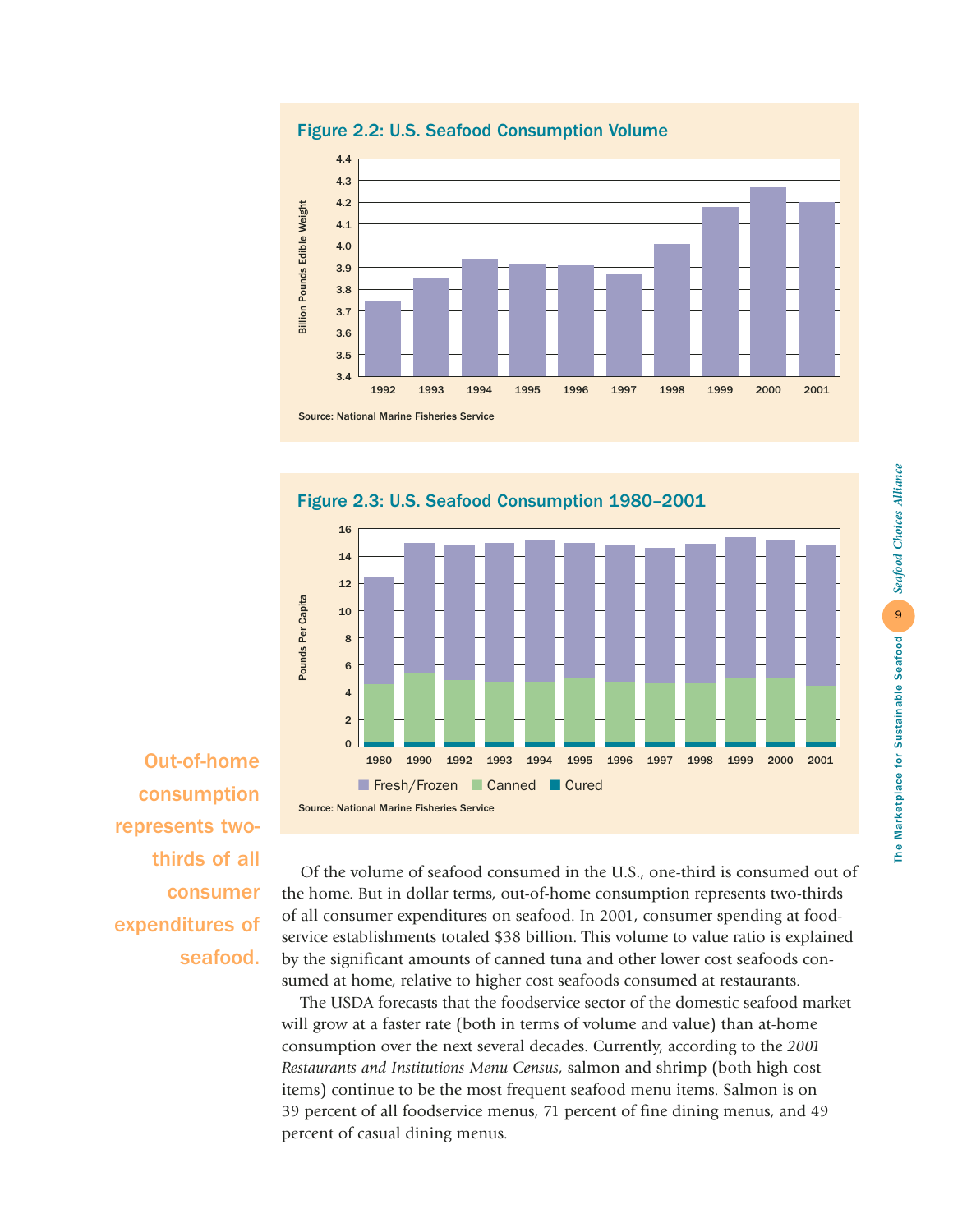### Figure 2.4: The Most Consumed Seafoods in the U.S.

- Shrimp—Shrimp is the most popular seafood in the U.S. and the world. In 2001, the U.S. imported \$3.6 billion worth of shrimp from over 40 countries, with Thailand as its leading supplier. Shrimp is both caught in the wild and farmed (in over 60 countries around the world). According to the *Restaurants and Institutions Menu Census for 2001*, shrimp topped menus at family/mid-scale restaurants and fast food establishments.
- Canned Tuna—Although it has fallen to second place in U.S. consumption, canned tuna remains a popular seafood item. Almost all canned tuna is produced outside the continental U.S., but U.S. flagged vessels are still a major supplier to canneries.
- Salmon-U.S. consumption of salmon (fresh, frozen and canned) increased 366 percent between 1988 and 2001. This increase is the result of major aquaculture production, most notably in Chile. Currently, over 80 percent of the non-canned consumption of salmon in the U.S. is farmed. According to the *Restaurants and Institutions Menu Census for 2001*, salmon is the top menued fish/seafood item at fine dining restaurants, casual/theme restaurants, and hotel/motels.
- Pollock—Alaska pollock is a major component of U.S. seafood consumption. Pollock finds its way into the U.S. diet as surimi seafood (artificial crab), fish sticks, fish sandwiches, and as low-priced fillets. Alaska pollock is managed to maintain an annual output of 2 to 3 billion pounds.
- Catfish—Catfish consumption has increased steadily in the U.S. through the development of aquaculture operation in the southern states. Currently, U.S. fish farmers produce approximately 600 million pounds (round weight) of catfish each year.

### Implications of Demand Data

Despite the recent stability of U.S. seafood demand, increases in U.S. population and changing demographics are expected to push demand higher over the next several decades. The USDA Economic Research Service estimates that per capita consumption of seafood will rise to 16 pounds (from 14.8 pounds in 2001) by 2020, while per capita consumption of beef will drop. By 2020, the USDA also estimates that there will be 70 million Americans over the age of 60, leading to a larger percentage of the population that will be both eating healthier and spending more on food items. These forecasted changes translate into an increase in seafood demand of some 4 billion pounds (round weight) annually by 2020.

U.S. consumption of salmon (fresh, frozen and canned) increased 366 percent between 1988 and 2001. Currently, over 80 percent of non-canned consumption of salmon in the U.S. is farmed.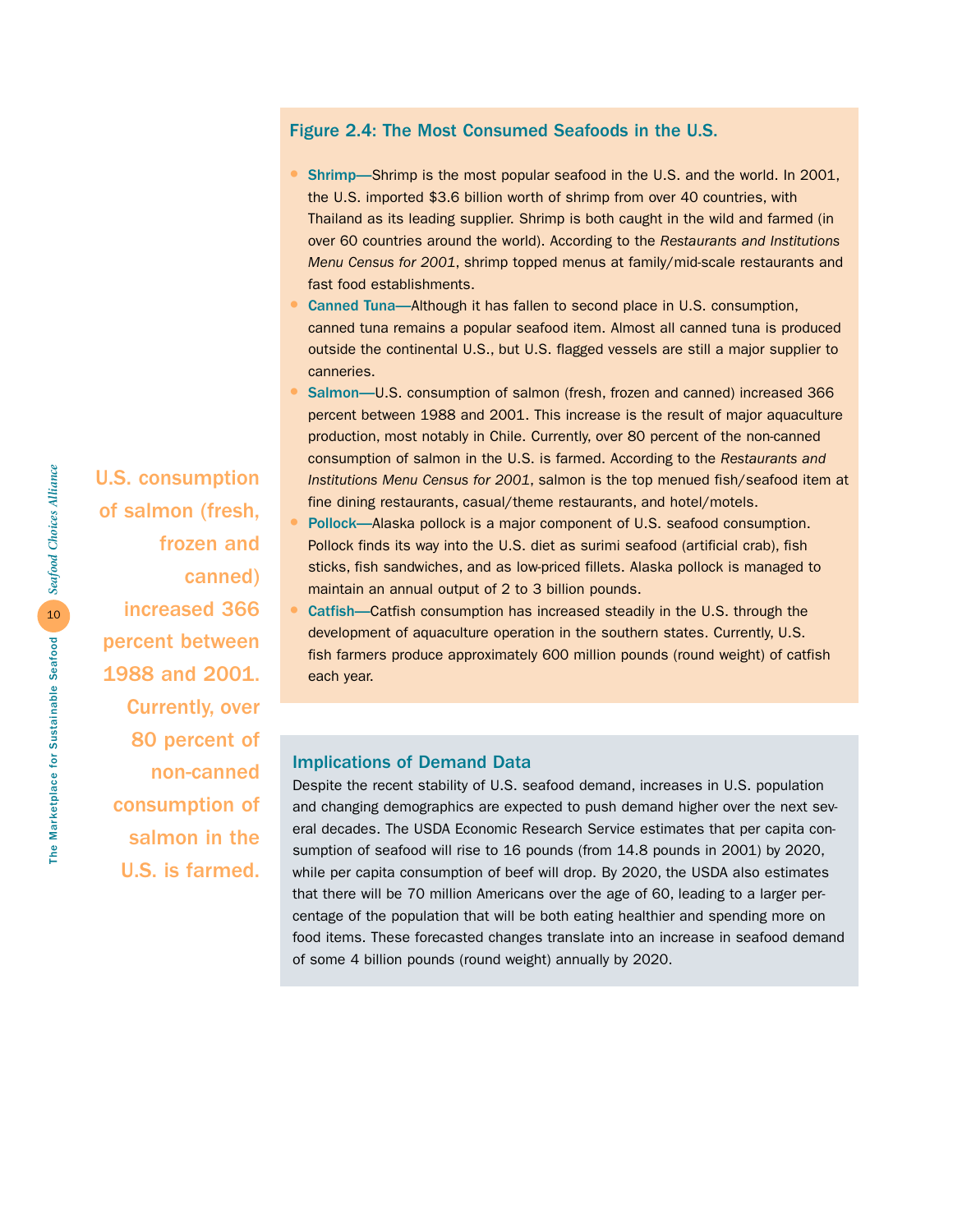# Consumer Attitudes on **Sustainability**

*The following section relies on data from The Seafood Choices Alliance Nationwide Survey of U.S. Seafood Consumers.*

In 2001, Seafood Choices Alliance undertook a comprehensive look at U.S. consumer attitudes on issues of seafood sustainability. The first phase of this research included focus groups and a

national survey of seafood consumers. This section highlights the major results from this research. The questionnaire used in the Survey is attached in Appendix 2.<sup>5</sup>

The Survey reached 1,000 adults who consume seafood at least once a month. Most of those consumers eat seafood more than once a month and over a third consume seafood at least once a week (see Figure 3.1).

### Figure 3.1: Frequency of Seafood Consumption

| 29% |
|-----|
| 25% |
| 31% |
| 16% |
|     |

There is much greater awareness of health issues associated with seafood consumption than there is of the environmental impacts of the commercial seafood industry.

*Awareness of Seafood Health and Sustainability Issues*

At the time of the study, consumers had low awareness of sustainability issues associated with the capture or production of seafood. In fact, there was much greater awareness of health issues associated with seafood consumption than there was of the environmental impacts of the commercial seafood industry (See Figure 3.2). For example, more than half (57 percent) of seafood consumers had heard a great deal about the positive health benefits associated with eating fish compared to only a third (33 percent) who had heard a great deal about harmful environmental impacts associated with some types of commercial fishing.

#### 5Consumer Survey Methodology Footnote

The nationwide survey of U.S. seafood consumers was conducted in March 2001. The survey was conducted using a Random Digit Dial sample methodology to ensure statistically validity. The questionnaire was designed and survey conducted by the independent market research firm, The Mellman Group. The survey reached 1,000 respondents 18 and older who reported they consume seafood at least once a month. The margin of error for the sample as a whole is +/- 3.0 percentage points at the 95% confidence level. The margin of error for subgroups of the sample varies and can be larger.

A total of six focus groups were conducted; two each in Washington, DC, Chicago, and Los Angeles. Three of the groups were conducted among male seafood consumers and three among female consumers. Respondents were chosen for paying at least some attention to current affairs and on the basis of being at least occasional seafood eaters who spend at least \$15 on seafood meals in restaurants several times per year. Focus groups and interviews are qualitative in nature and cannot be statistically projected onto the larger universe of seafood consumers. The small, non-random nature of the sample precludes generalization. The findings from the focus group research presented here cannot be considered reliable or valid in the statistical sense.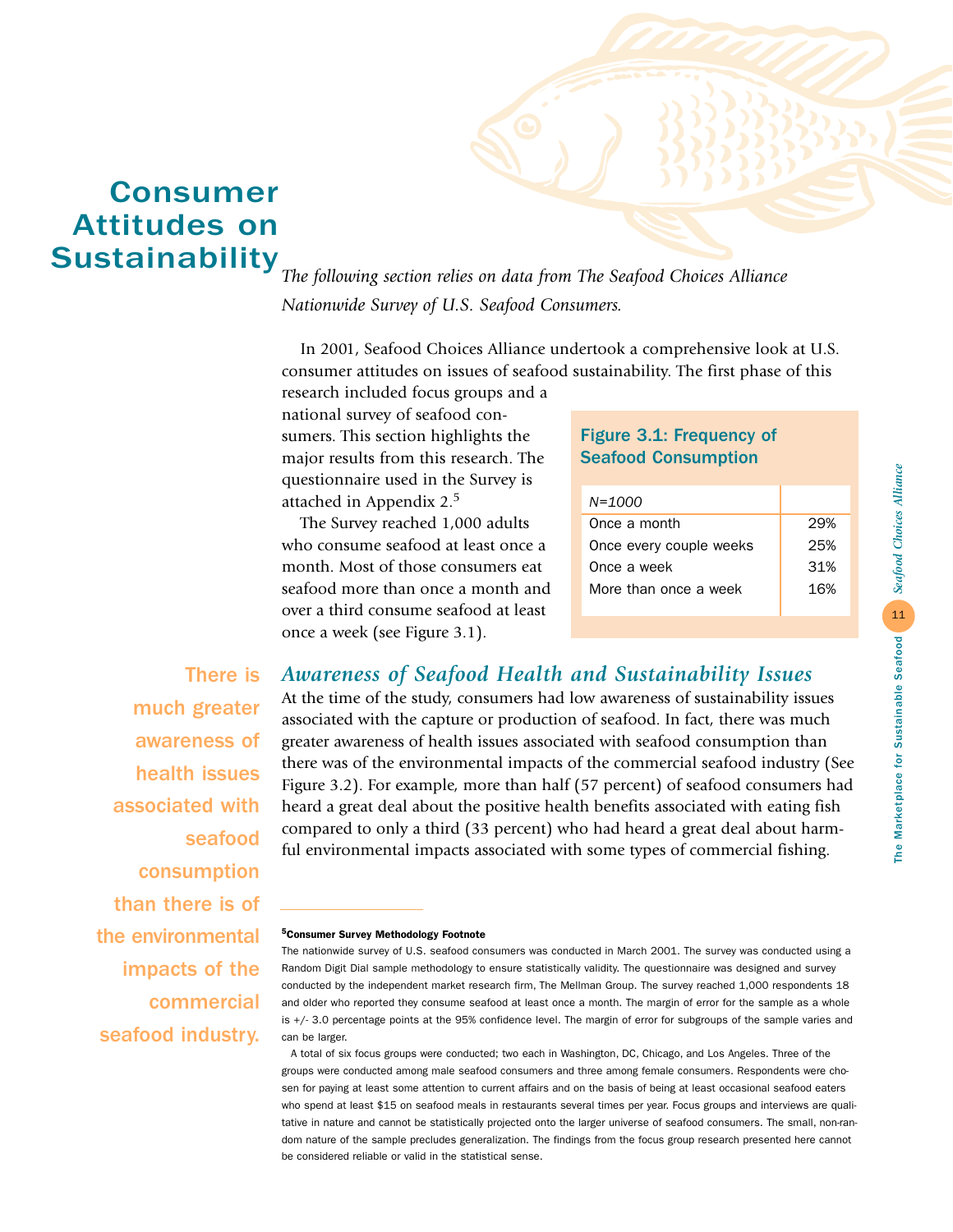### Figure 3.2: Awareness of Seafood Health and Sustainability Issues

| $N = 1000$                                |               |      |                 |         |
|-------------------------------------------|---------------|------|-----------------|---------|
|                                           | Great<br>Deal | Some | Not Too<br>Much | Nothing |
| Positive health benefits of eating fish   | 57%           | 32%  | 7%              | 4%      |
| Harm from eating contaminated/unsafe fish | 41%           | 37%  | 15%             | 6%      |
| Harm done to ocean environment by         |               |      |                 |         |
| certain kinds of commercial fishing       | 33%           | 38%  | 17%             | 11%     |
| Harm done to the environment by certain   |               |      |                 |         |
| kinds of fish farming                     | 12%           | 23%  | 26%             | 34%     |

Question: *I'm going to list some things you may have heard about fish and fishing. After each, please tell me whether you have heard a great deal, some, not too much, or nothing at all about this aspect of fish and fishing. If you are not sure please say so. Question items were rotated.*

Awareness of harmful impacts associated with some types of fish farming was quite low, with only 12 percent having heard a great deal.

### Figure 3.3: Awareness of Seafood Source, Wild Caught or Farmed

Do you know if most of the fish or other seafood you buy is raised in farms or caught in oceans and rivers?



American seafood consumers appear to know little about the source of the fish and shellfish they eat, as evidenced in Figure 3.3. A majority (52 percent) are unable to say whether the seafood they purchase is wild-caught or farmed. Slightly over one-third (39 percent) believe they know—28 percent believe their fish and shellfish to be wild-caught, while 11 percent believe it to be farmed.

### *Key Factors In Seafood Purchasing*

Improving and maintaining one's health is the most significant factor consumers cite when considering their reasons for eating seafood. In focus groups, consumers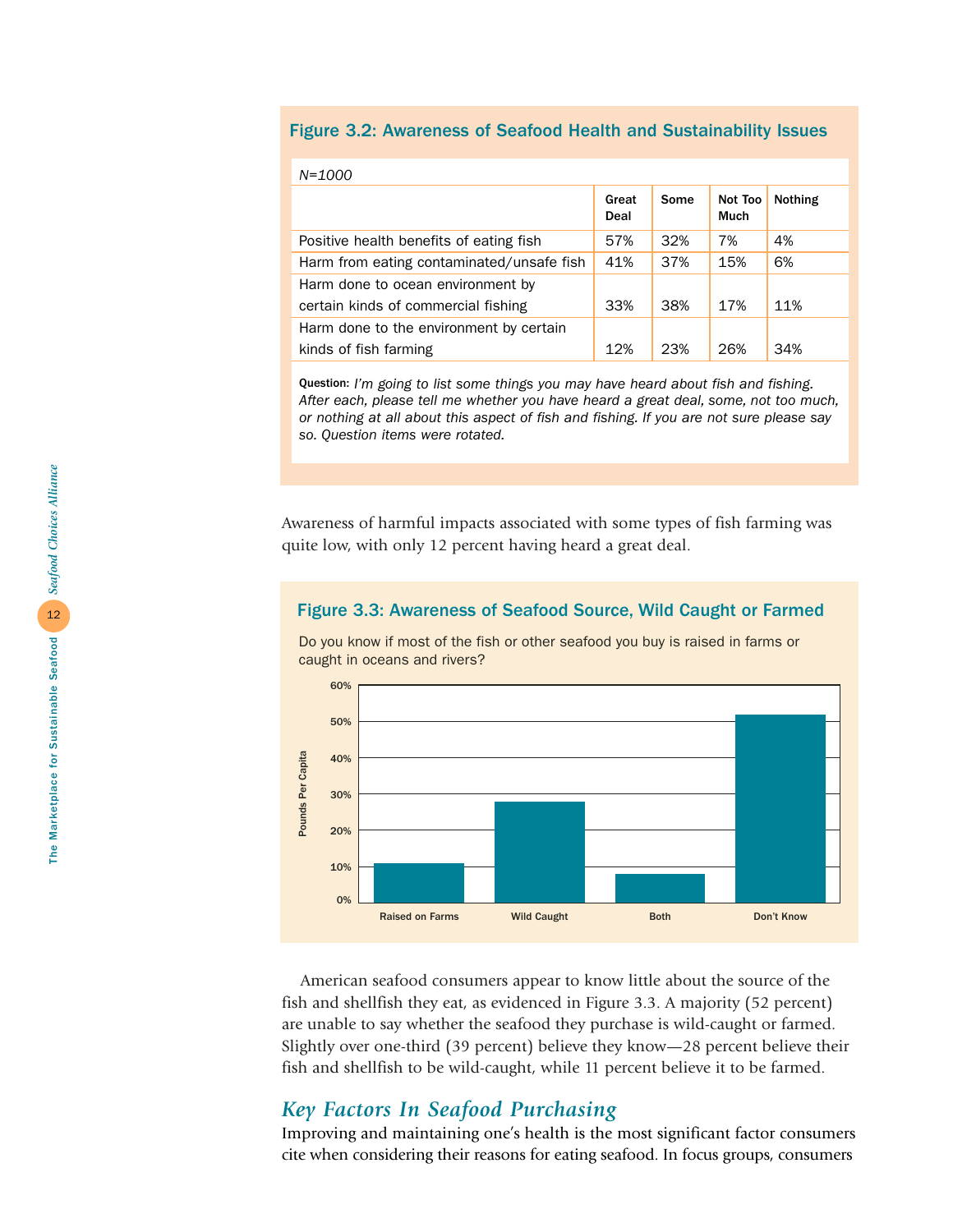### Box A: *In Focus: What are the main reasons you eat seafood?*

- It's nutritious. *(male, Los Angeles)*
- You want to avoid the red meat. *(male, Chicago)*
- It is high protein, low fat. *(male, Chicago)*
- Health. *(female, Chicago)*
- Fish oils that are good for your digestive system. *(female, Chicago)*
- It's very healthy. *(female Los Angeles)*
- Yes, it's got Omega-3. *(female Los Angeles)*

talked about their desire to reduce or limit the amount of red meat in their diets as well as information about the benefits of Omega-3 fatty acids (See Box A).

When asked to think about the various factors they consider when purchasing seafood, most consumers give primary importance to freshness, health, taste, and price. Freshness and the possibility of contamination are the most critical factors (See Figure 3.4). Following these immediate health considerations, consumers rank the taste and texture of the fish, its nutritional or health benefit, and price as the next most important factors in determining their seafood buying decisions. Given consumers' low awareness of environmental impacts associated with seafood, it is not surprising that these aspects do not weigh as heavily in their purchasing decisions as others previously mentioned. Indeed, sustainability

| <b>Great Deal of</b><br>Importance | Very Important |
|------------------------------------|----------------|
| 44%                                | 48%            |
| 37%                                | 41%            |
| 33%                                | 54%            |
| 21%                                | 49%            |
| 18%                                | 35%            |
| 16%                                | 39%            |
| 15%                                | 29%            |
| 14%                                | 33%            |
| 13%                                | 30%            |
|                                    |                |

### Figure 3.4: Factors in Seafood Purchasing

*N=1000*

Question: *Now I am going to read you a list of things that some people have told us they consider when they are deciding what kind of fish or other seafood to buy in a store or restaurant. After each, please tell me whether it is one of the most important factors that you personally consider, a very important factor, a somewhat important factor, a not too important factor, or not an important factor at all when you decide what kind of fish or other seafood to buy. If you are not sure about a particular item, please say so.*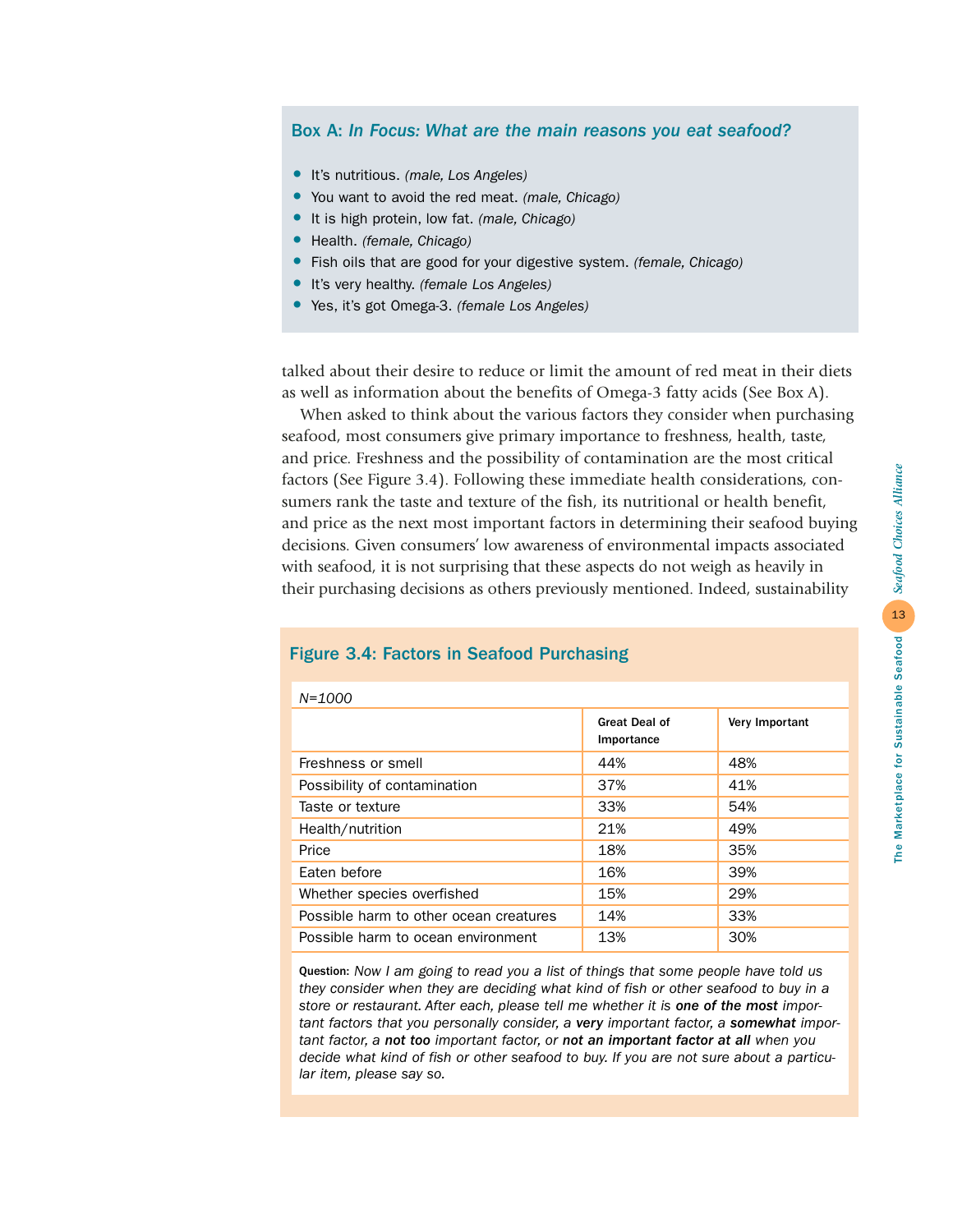Thirty-seven percent of consumers reported they had decided not to buy a certain kind of seafood because of potential environmental impacts to the ocean…it

represents a significant number of consumers who are willing to modify their seafood purchases when a concern is brought to their attention.

factors—such as the biological status of the species and whether the capture or farming of the species causes harm to other ocean creatures or the ocean environment—are of much less importance to seafood consumers at the present time.

At the same time, many seafood consumers report that they have made seafood selections in the past with environmental considerations in mind. Thirty-seven percent (37 percent) reported they had decided not to buy a certain kind of seafood because of potential environmental impacts to the ocean. While this is far fewer than the 57 percent who have decided not to purchase a particular seafood due to health or contamination concerns, it represents a significant number of consumers who are willing to modify their seafood purchases when a concern is brought to their attention.

In focus groups, when asked to think about environmental issues associated with fish and fishing, consumers gravitate toward pollution and overfishing. They are concerned about possible health issues related to eating fish caught in contaminated or polluted water. They also draw on their recollections of hearing that certain fish are being "fished-out" (See Box B).

### Box B: *In Focus: What if anything, have you heard about environmental issues and fishing?*

- I have seen documentaries on that, particularly in New England where they are fished-out. *(male Chicago)*
- Well, was it the rockfish, which was like endangered around this area, people stopped serving rockfish. Well why was that? Because we were going to fish it out. *(male DC)*
- Well, it's just like crabs. At one time they were this big, now you only get them this big. And that's because we're over fishing them. And I think our hunger for them is making the fishermen overfish the area. Eventually we may not have any more. *(male DC)*
- This is a 25 year old problem that Jacques Cousteau identified. We are over-harvesting and killing off fish. The sea is no longer going to be a resource for nutrition. *(male Chicago)*
- Mercury in the fish. *(male Chicago)*
- When I buy fish, I do have concern for the waters that they are swimming in and what kind of pollution is going into the waters and what is absorbed in them. I wish there was some meter or something so you would know what kind of toxins are in the fish that you are eating. *(male Chicago)*

### *Desire for Information*

Generally speaking, American seafood consumers do not feel that they have enough information about the seafood available to them. In particular, when asked about their ability to identify specific seafood that is overfished or produced in way that may harm other ocean life or the environment, only 2 in 10 consumers say they have enough information to do so. Consumers feel only slightly better able to distinguish seafood that poses a health risk (See Figure 3.5).

A majority of seafood consumers (67 percent) say they are interested in getting more information about the environmental impacts associated with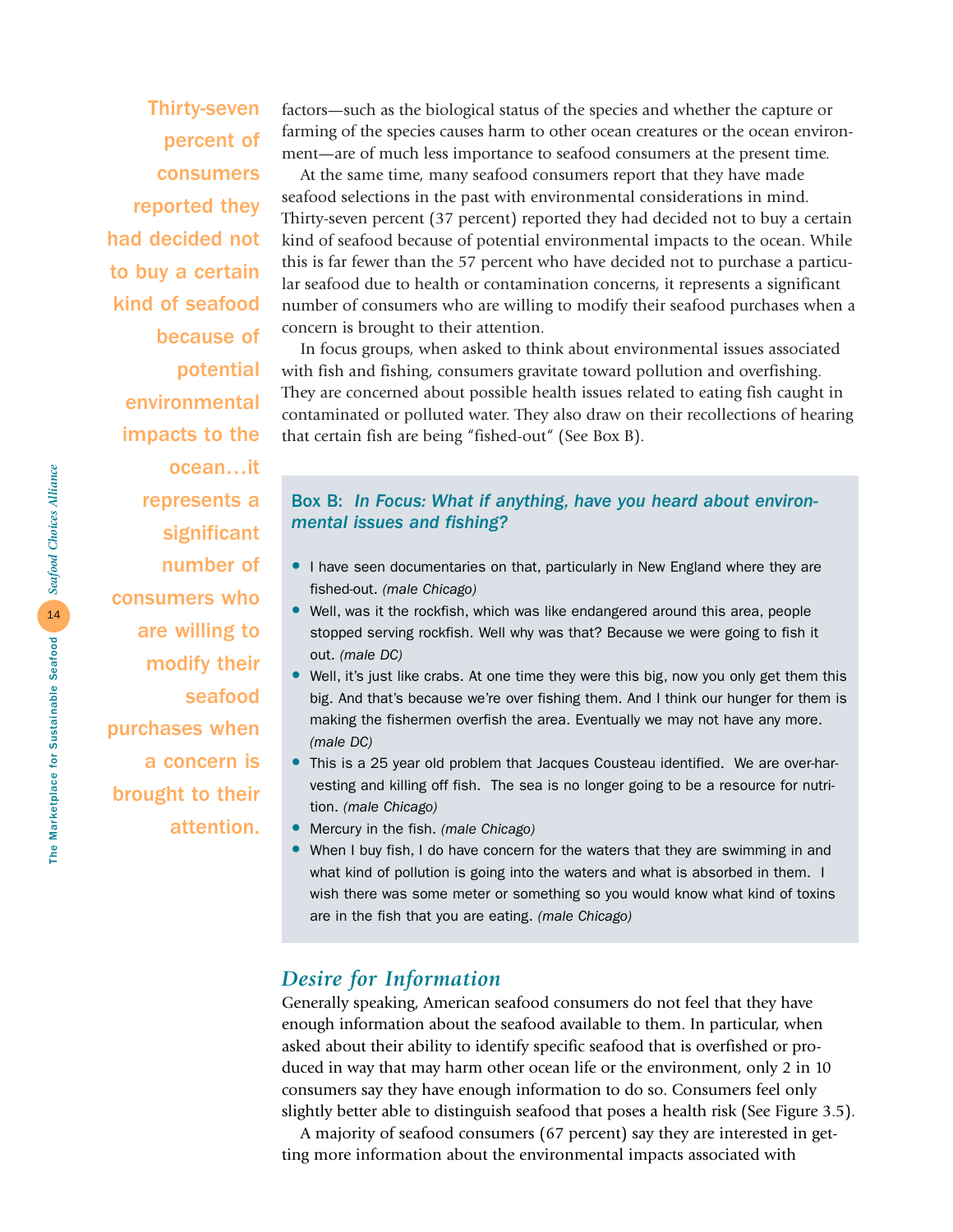Generally speaking, American seafood consumers do not feel that they have enough information about the seafood available to them.

### Figure 3.5: Seafood Information

*N=1000*

| $IV-LUU$                                                                                                                        |                            |                    |
|---------------------------------------------------------------------------------------------------------------------------------|----------------------------|--------------------|
|                                                                                                                                 | Have enough<br>information | Do not have enough |
| Do you feel like you do or do not have<br>enough information to be able to identify<br>kinds of seafood that are overfished or  |                            |                    |
| caught in a way that is harmful to other<br>sea creatures or the ocean environment?                                             | 20%                        | 76%                |
| Do you feel like you do or do not have<br>enough information to be able to identify<br>kinds of seafood that pose a health risk |                            |                    |
| to you or your family?                                                                                                          | 28%                        | 70%                |

A majority of seafood consumers (67%) say they are interested in getting more information about the environmental impacts associated with seafood.

### Figure 3.6: Interest in Types of Seafood Information

| $N = 1000$                                      |                         |                    |                        |
|-------------------------------------------------|-------------------------|--------------------|------------------------|
|                                                 | Extremely<br>Interested | Very<br>Interested | Somewhat<br>Interested |
| Information about the health risks associated   |                         |                    |                        |
| with eating certain kinds of seafood            | 21%                     | 42%                | 20%                    |
| Information about where the fish you buy come   |                         |                    |                        |
| from and how they were caught                   | 17%                     | 34%                | 23%                    |
| Information about the positive health impacts   |                         |                    |                        |
| associated with eating certain kinds of fish    |                         |                    |                        |
| and seafood                                     | 16%                     | 41%                | 22%                    |
| List of different kinds of fish and seafood to  |                         |                    |                        |
| avoid because of harmful impacts to the         |                         |                    |                        |
| ocean environment                               | 12%                     | 34%                | 31%                    |
| A list of questions you can ask at the grocery  |                         |                    |                        |
| store or restaurant to help you determine       |                         |                    |                        |
| what environmental impacts are associated       |                         |                    |                        |
| with the fish you are buying                    | 12%                     | 31%                | 26%                    |
| List of fish that are preferred alternatives to |                         |                    |                        |
| fish caught in a way that harms the ocean       |                         |                    |                        |
| environment                                     | 11%                     | 32%                | 34%                    |
| Information about the range of harmful          |                         |                    |                        |
| environmental impacts associated with commer-   |                         |                    |                        |
| cial fishing for popular fish and seafood       | 11%                     | 31%                | 31%                    |

Question: *I'm going to list some types of information you can get about seafood. After each, please tell me how interested you are in receiving that kind of information are you extremely interested in receiving that kind of information, very interested, somewhat interested, not too interested, not at all interested. If you are not sure about a particular item please say so.*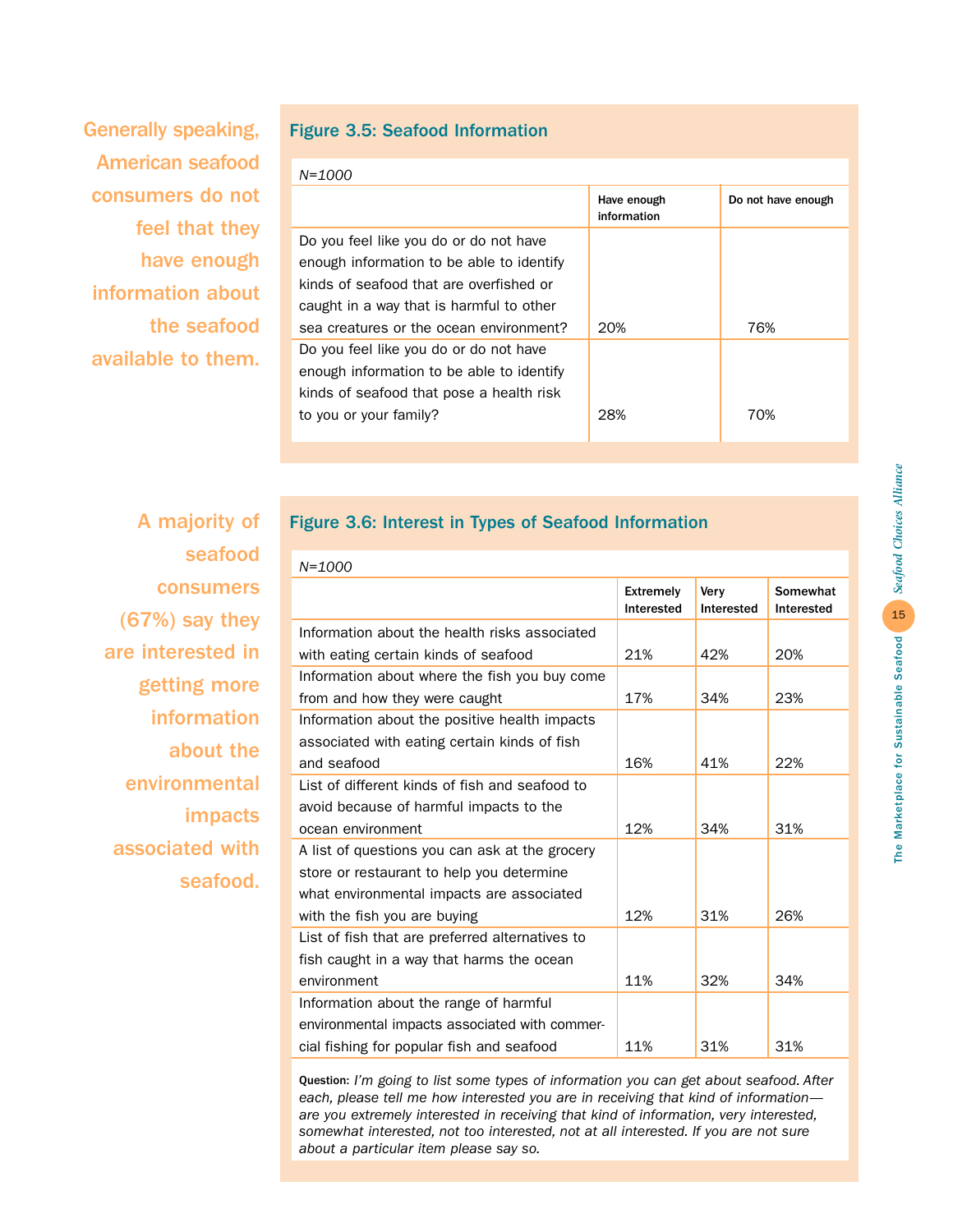Seventy-one percent (71 percent) indicate that seeing an "environmentally responsible" label would make them more likely to buy a particular seafood item.

seafood. When asked, "How interested are you in getting more information about what types of seafood are overfished or caught in a way that is harmful to other sea creatures or the ocean environment," 26 percent of respondents said they were "very interested" and 41 percent were "somewhat interested." This compares favorably to 17 percent who were "not too interested" and 14 percent who were "not at all interested."

The types of information consumers are most interested in receiving center on health risks and benefits of eating fish, as is demonstrated in Figure 3.6. When it comes to environmental concerns, 51 percent of seafood eaters are "extremely" or "very interested" in learning how and where their fish and shellfish were caught. A significant number (46 percent "extremely" or "very interested") also express interest in receiving specific guidance about which fish they might want to avoid because of associated harmful environmental impacts.

### *Support for Labeling*

Beyond simply getting information, seafood consumers support labeling fish and seafood at the point of purchase—specifically, whether it was caught in a way that might harm the ocean environment. Labeling is by far the preferred way to get such information when compared to news articles, other printed materials, or even the Internet (See Figure 3.7).

Indeed, consumers indicate they would use labels to make different choices, and they are favorably disposed toward restaurants and grocery stores that would use an "environmentally responsible" label on their seafood. Survey respondents were asked three questions about their likelihood to purchase fish and seafood that carried an environmentally responsible label (See Figure 3.8). Seventy-one percent (71 percent) indicate that seeing an "environmentally responsible" label

### Figure 3.7: Preferred Seafood Information Channels

| $N = 1000$                                    |                                |                        |                    |
|-----------------------------------------------|--------------------------------|------------------------|--------------------|
|                                               | <b>Extremely</b><br>Interested | Somewhat<br>Interested | Verv<br>interested |
| Label on the fish you buy in the store        | 31%                            | 35%                    | 18%                |
| Cookbook containing recipes for fish that are |                                |                        |                    |
| good environmental choices                    | 20%                            | 31%                    | 22%                |
| Newspaper articles                            | 19%                            | 32%                    | 28%                |
| A website about seafood                       | 11%                            | 19%                    | 20%                |
| Articles in food or cooking magazines         | 10%                            | 23%                    | 26%                |
| A printed card to carry in wallet             | 10%                            | 15%                    | 21%                |
| A file to download on PDA or cell phone       | 4%                             | 10%                    | 13%                |

Question: *I'm going to list some ways in which you could get that information on what types of seafood are not overfished or caught in a way that harms the ocean environment. After each, please tell me how interested you are in receiving information in that way—are you extremely interested in receiving information in that way, very interested, somewhat interested, not too interested, not at all interested. If you are not sure about a particular item please say so.*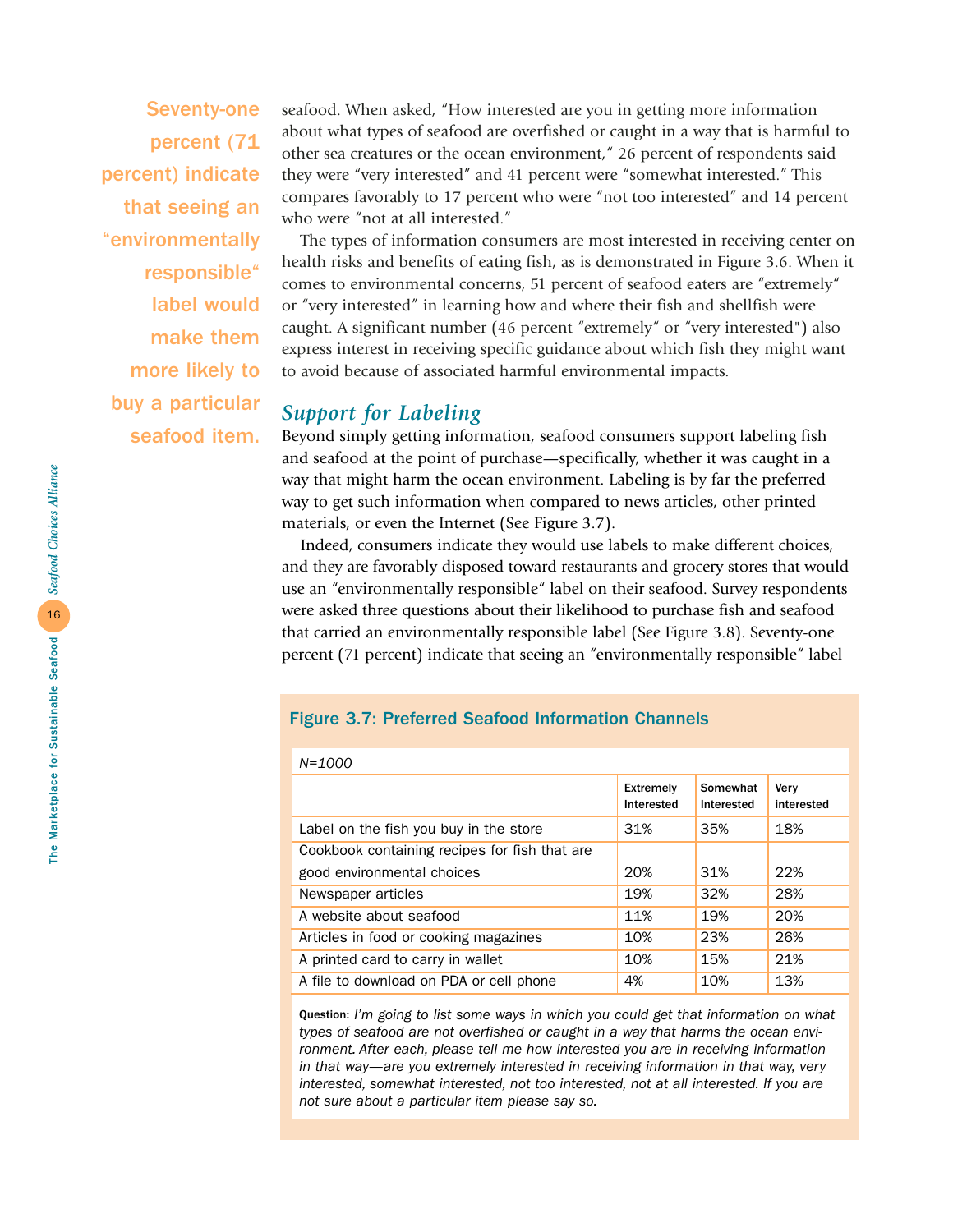would make them more likely to buy a particular seafood item. Similarly, 67 percent would be inclined to order an "environmentally responsible" seafood item at a restaurant. Many seafood consumers agree that the use of such labels at grocery stores and restaurants would increase their favorable feelings toward these establishments.

When survey respondents were presented with a range of possible solutions from bans on certain species to mandatory changes in fishing gear—to mitigate harmful environmental impacts from fishing and fish farming, they generally favored most proposals. However, consumers are most enthusiastic for the use of labeling. In particular, as demonstrated in Figure 3.9, they support labels stating whether the species is overfished, caught in a way that can harm the ocean environment, or caught in a environmentally responsible manner.

### *Willingness to Change Consumption*

When it comes to changing seafood consumers' dining habits, the old adage "there are plenty of other fish in the sea" appears to hold true. Survey respondents were willing to reduce their consumption of or give up any type of seafood about which

### Figure 3.8: Impact of "Environmentally-Responsible" Seafood Label

| <u>11-1000 </u>                       |                     |                         |                         |                         |
|---------------------------------------|---------------------|-------------------------|-------------------------|-------------------------|
|                                       | Much<br><b>More</b> | Somewhat<br><b>More</b> | No<br><b>Difference</b> | $\textsf{Less}^{\star}$ |
| Suppose some kinds of seafood         |                     |                         |                         |                         |
| were labeled as "environmentally      |                     |                         |                         |                         |
| responsible," would you be more or    |                     |                         |                         |                         |
| less likely to buy seafood that had   |                     |                         |                         |                         |
| an "environmentally responsible"      |                     |                         |                         |                         |
| labelor wouldn't it make any          |                     |                         |                         |                         |
| difference?                           | 41%                 | 31%                     | 18%                     | 11%                     |
| Suppose some seafood items on         |                     |                         |                         |                         |
| menus in restaurants were labeled     |                     |                         |                         |                         |
| as "environmentally responsible,"     |                     |                         |                         |                         |
| would you be more or less likely to   |                     |                         |                         |                         |
| order seafood that was labeled as     |                     |                         |                         |                         |
| "environmentally responsible" or      |                     |                         |                         |                         |
| wouldn't it make any difference?      | 39%                 | 28%                     | 19%                     | 14%                     |
| If you were to find seafood labeled   |                     |                         |                         |                         |
| as "environmentally responsible" in   |                     |                         |                         |                         |
| your supermarket or on a restaurant   |                     |                         |                         |                         |
| menu, would it make you feel more     |                     |                         |                         |                         |
| or less favorable about that store or |                     |                         |                         |                         |
| restaurant or would it not make any   |                     |                         |                         |                         |
| difference?                           | 34%                 | 32%                     | 25%                     | 8%                      |

*N=1000*

\*Less is "much less "&" somewhat less" combined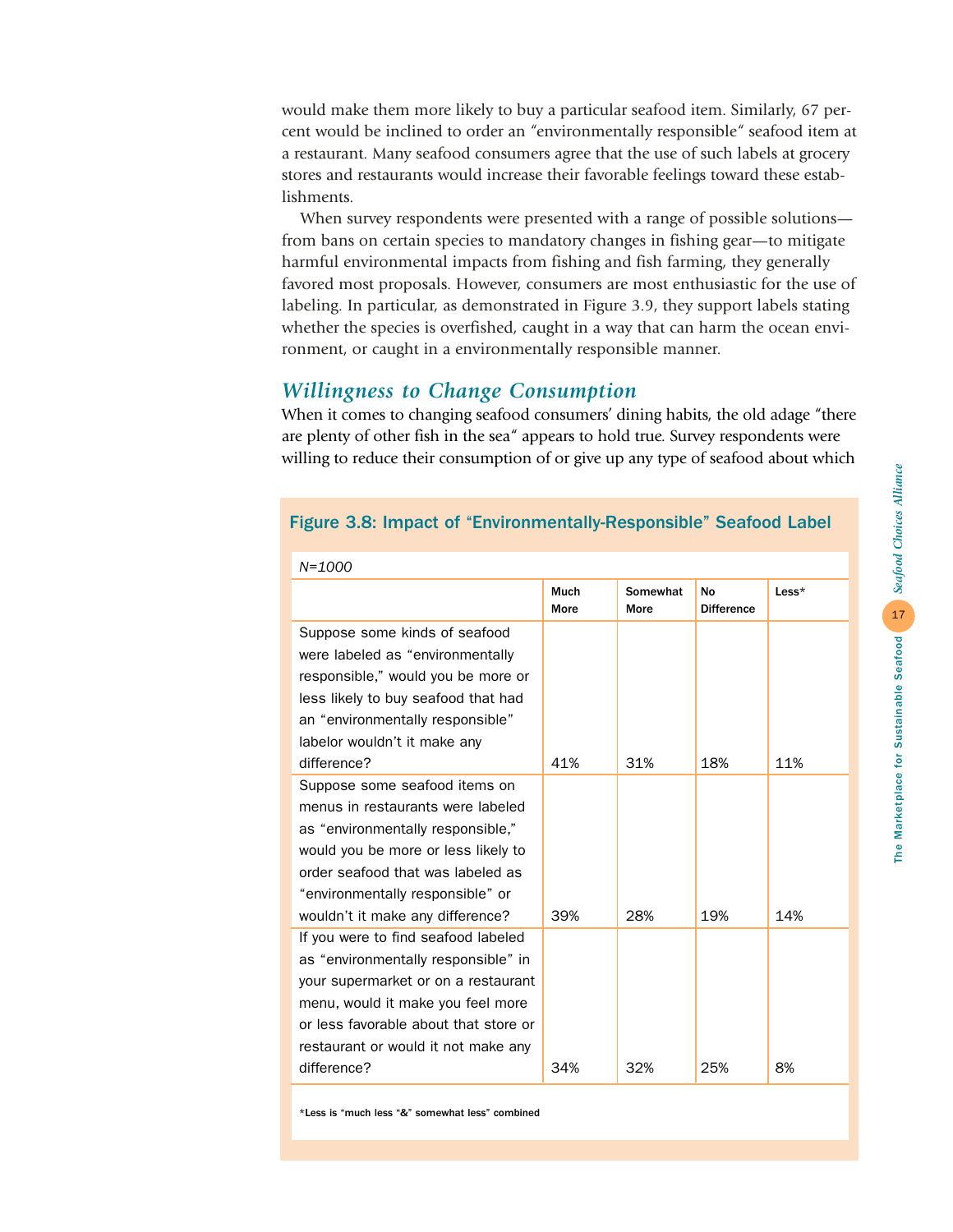### Figure 3.9: Solutions to Problems with Commercial Fishing

| $N = 1000$                                       |                   |                       |                                    |
|--------------------------------------------------|-------------------|-----------------------|------------------------------------|
|                                                  | Very Good<br>Idea | Somewhat<br>Good Idea | Not so good/<br>Not good<br>at all |
| Labeling certain kinds of seafood as caught in   |                   |                       |                                    |
| an environmentally responsible manner $(n=500)$  | 49%               | 39%                   | 10%                                |
| Making information available to consumers        |                   |                       |                                    |
| about how to make environmentally responsible    |                   |                       |                                    |
| choices                                          | 49%               | 37%                   | 12%                                |
| Requiring special gear to reduce unintended      |                   |                       |                                    |
| catch, for example requiring turtle excluder     |                   |                       |                                    |
| devices on shrimp trawling boats $(n=500)$       | 49%               | 32%                   | 10%                                |
| Requiring better fishing gear and technology in  |                   |                       |                                    |
| order to reduce waste and catch only the target  |                   |                       |                                    |
| species $(n=500)$                                | 47%               | 40%                   | 8%                                 |
| Labeling certain kinds of seafood as overfished  |                   |                       |                                    |
| or caught in a way that harms the ocean          |                   |                       |                                    |
| environment (n=500)                              | 47%               | 34%                   | 15%                                |
| Ban on catching specific species that are        |                   |                       |                                    |
| overfished (n=500)                               | 44%               | 35%                   | 16%                                |
| Regulations to reduce harmful environmental      |                   |                       |                                    |
| impacts from overfishing                         | 43%               | 42%                   | 11%                                |
| Only allowing farming of fish that can be        |                   |                       |                                    |
| raised in ways that do not pose threats to the   |                   |                       |                                    |
| surrounding environment                          | 43%               | 39%                   | 13%                                |
| Encouraging consumers not to buy seafood that    |                   |                       |                                    |
| is overfished or caught in a way that harms the  |                   |                       |                                    |
| ocean environment (n=500)                        | 40%               | 40%                   | 17%                                |
| Lowering the amount fishermen are legally        |                   |                       |                                    |
| allowed to catch of overfished species $(n=500)$ | 39%               | 40%                   | 17%                                |
| Consumer boycotts of seafood that is             |                   |                       |                                    |
| overfished or caught in a way that harms the     |                   |                       |                                    |
| ocean environment (n=500)                        | 35%               | 37%                   | 23%                                |

Question: *Now I'm going to list some possible solutions people have suggested for dealing with the problems caused by commercial fishing. After each, please tell me whether it is a very good solution to the problem, a somewhat good solution to the problem, a not so good solution, or a not at all good solution to the problems caused by commercial fishing. If you are not sure, please say so.*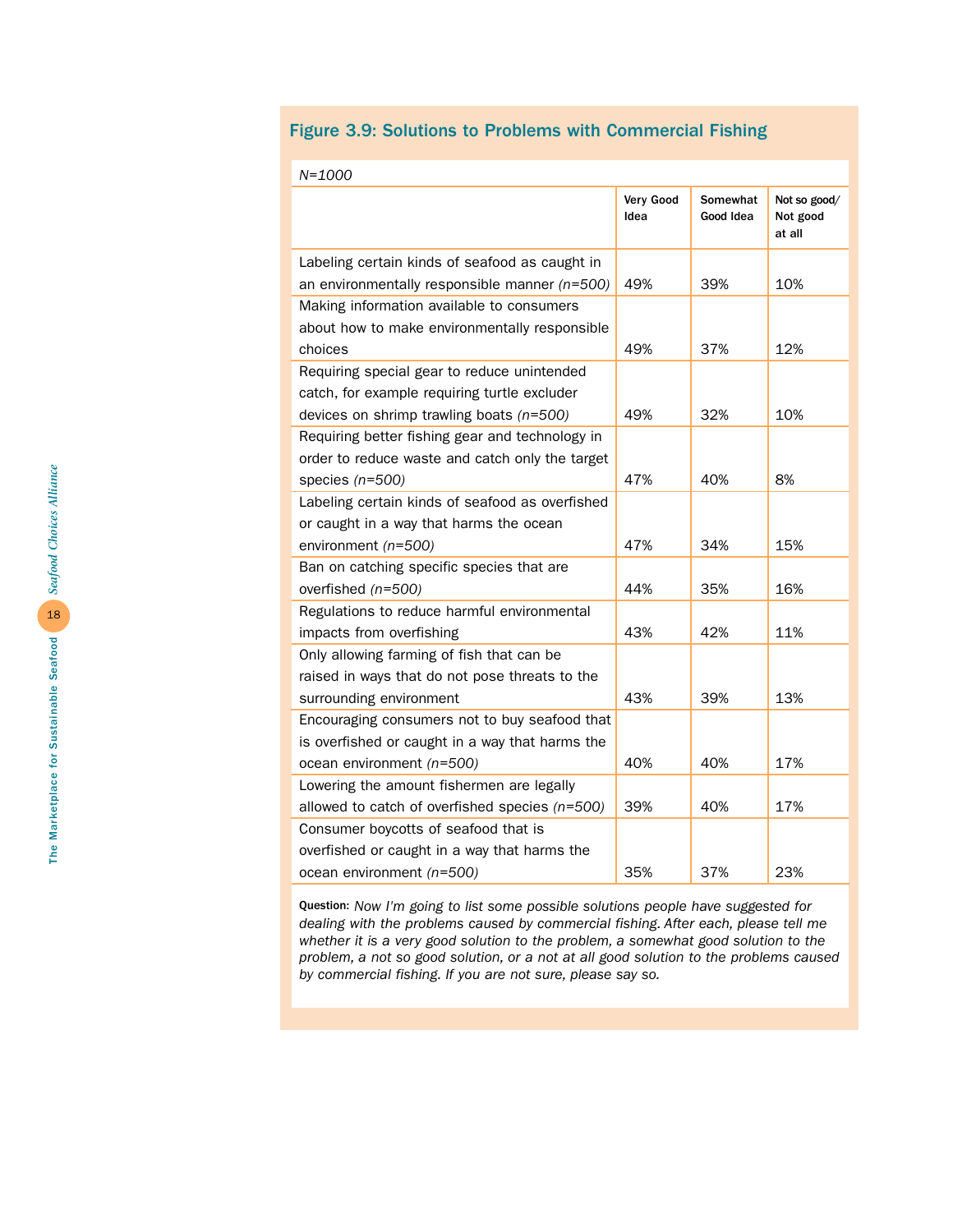| 19<br>- |  |
|---------|--|
| Ï<br>l  |  |

|                  | Give up<br>entirely | Eat less | Eat same | Total who<br>would reduce<br>consumption | % of Sample<br>who<br>currently<br>eat this<br>species |
|------------------|---------------------|----------|----------|------------------------------------------|--------------------------------------------------------|
| Atlantic salmon  | 28%                 | 45%      | 28%      | 73%                                      | 65%                                                    |
| Swordfish        | 35%                 | 35%      | 31%      | 70%                                      | 49%                                                    |
| Snapper          | 27%                 | 39%      | 34%      | 66%                                      | 59%                                                    |
| Chilean sea bass | 30%                 | 35%      | 35%      | 65%                                      | 43%                                                    |
| <b>Pollock</b>   | 30%                 | 35%      | 35%      | 65%                                      | 54%                                                    |
| Scallops         | 25%                 | 39%      | 36%      | 64%                                      | 59%                                                    |
| Canned tuna      | 22%                 | 42%      | 36%      | 64%                                      | 86%                                                    |
| Lobster          | 25%                 | 37%      | 38%      | 62%                                      | 68%                                                    |
| Shrimp           | 21%                 | 38%      | 41%      | 59%                                      | 87%                                                    |
|                  |                     |          |          |                                          |                                                        |

### Figure 3.10: Likely Consumption of Fish and Seafood Upon Learning of Environmental Concerns

Question: *For each of the following kinds of seafood, please tell me if you found out that it was overfished or caught in a way that is harmful to other sea creatures or the ocean environment how that would affect your decision about whether to eat that particular seafood. Would you give up eating that kind of seafood entirely, continue eating that kind of seafood but eat less, or would you continue eating the same amount of that kind of seafood? If you are not sure about a particular item, please say so.*

they were asked, if they were to learn that it is overfished or caught in a way that is harmful to other ocean creatures or the ocean environment. Consumers were willing to forgo even the most popular items like shrimp and tuna.

### Implications of Consumer Attitudes to Sustainability

Although questions of sustainability are not top-of-mind for seafood consumers, their receptivity to receiving information about environmental implications of seafood consumption indicates public tastes and purchasing habits can be harnessed to create change in this market. Significant numbers of consumers are willing to purchase "ocean-friendly" fish once they are aware there is a choice to be made. The coming decade will be a critical period to influence purchasing criteria in favor of sustainability as seafood consumption rises and this market expands.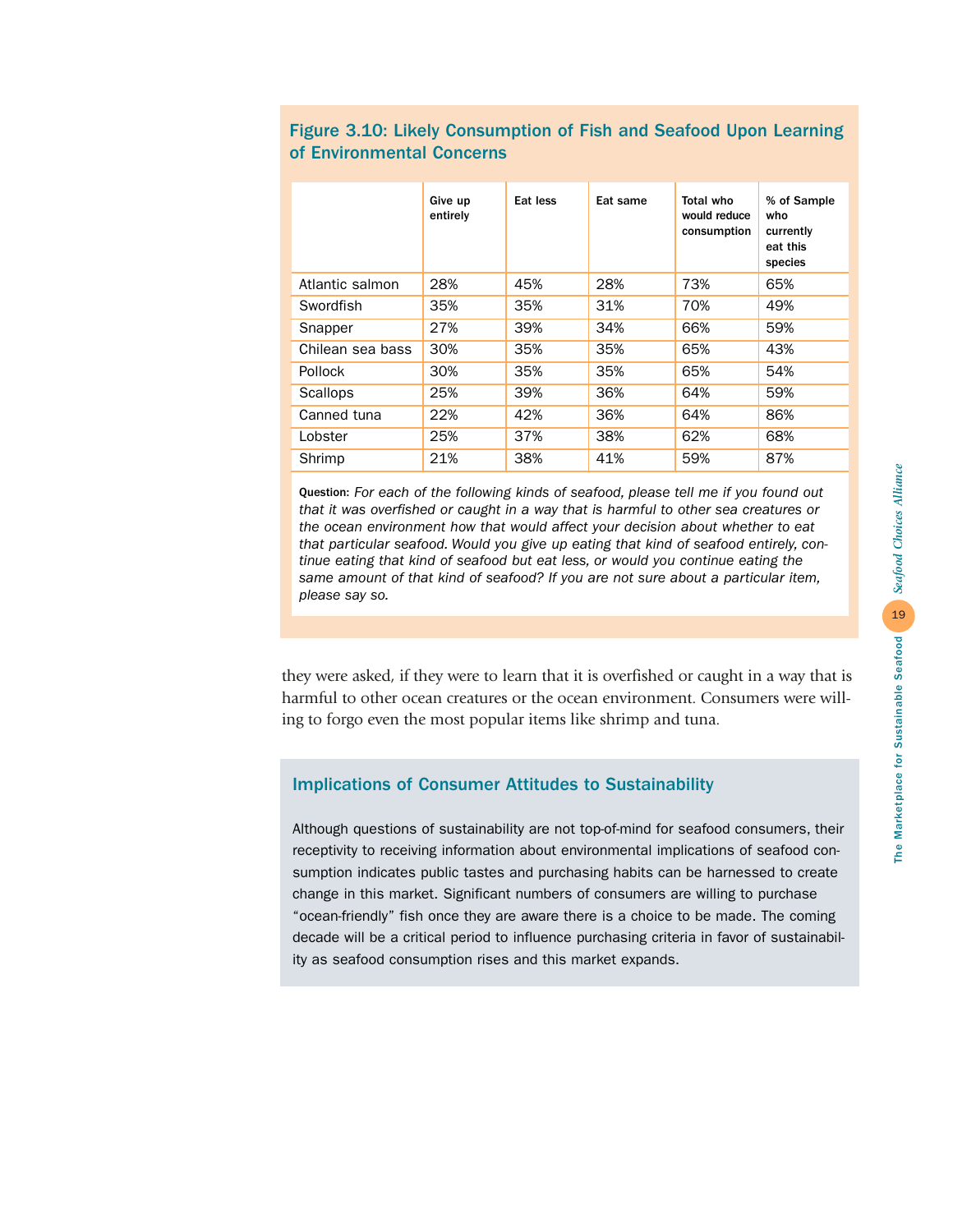# Chef, Restaurateur, and Retailer Attitudes on **Sustainability**



*In August of 2001, the Seafood Choices Alliance conducted a nationwide survey of chefs, restaurateurs, and seafood retailers. The survey reached 400 chefs and restaurateurs and 150 seafood retailers across 15 markets. The survey was designed and conducted by the independent research firm, Edge Research. For the chef/restaurateur sample, qualifying establishments were screened for a minimum of 25 percent of their menu composed of seafood dishes. For the retailer survey, establishments were screened to ensure they had a fresh seafood counter, not just frozen seafood. The chef, restaurateur and retailer questionnaires are attached as Appendix 3 and 4 to this report.* 

### *Awareness of Seafood Health and Sustainability Issues*

Professional purveyors of seafood, similar to consumers, know much more about the health benefits associated with fish than they do about issues of sustainability (see Figure 4.1). However, within the purveyor community, chefs and restaurateurs are much more likely to be aware of environmental considerations related to commercial fishing than retailers.

Figure 4.1: Awareness of Seafood Health and Sustainability Issues

|                          | <b>Heard a Great Deal</b>      |                   | <b>Heard Some</b>              |                   |
|--------------------------|--------------------------------|-------------------|--------------------------------|-------------------|
|                          | Chef/Restaurateur<br>$N = 400$ | Retailer<br>N=150 | Chef/Restaurateur<br>$N = 400$ | Retailer<br>N=150 |
| Positive health benefits |                                |                   |                                |                   |
| of eating fish           | 66%                            | 53%               | 31%                            | 41%               |
| Health risks from eating |                                |                   |                                |                   |
| contaminated/unsafe fish | 44%                            | 36%               | 37%                            | 39%               |
| Environmental impacts of |                                |                   |                                |                   |
| certain kinds of         |                                |                   |                                |                   |
| commercial fishing       | 31%                            | 21%               | 43%                            | 47%               |
| Environmental impacts    |                                |                   |                                |                   |
| of certain kinds of fish |                                |                   |                                |                   |
| farming                  | 23%                            | 13%               | 46%                            | 42%               |

#### Question: *I'm going to list some different things you may have heard about fish and fishing. After each, please tell me whether you have heard a great deal about this aspect of fish and fishing, some, not too much, or nothing at all about this aspect of fish and fishing. If you are not sure, please say so.*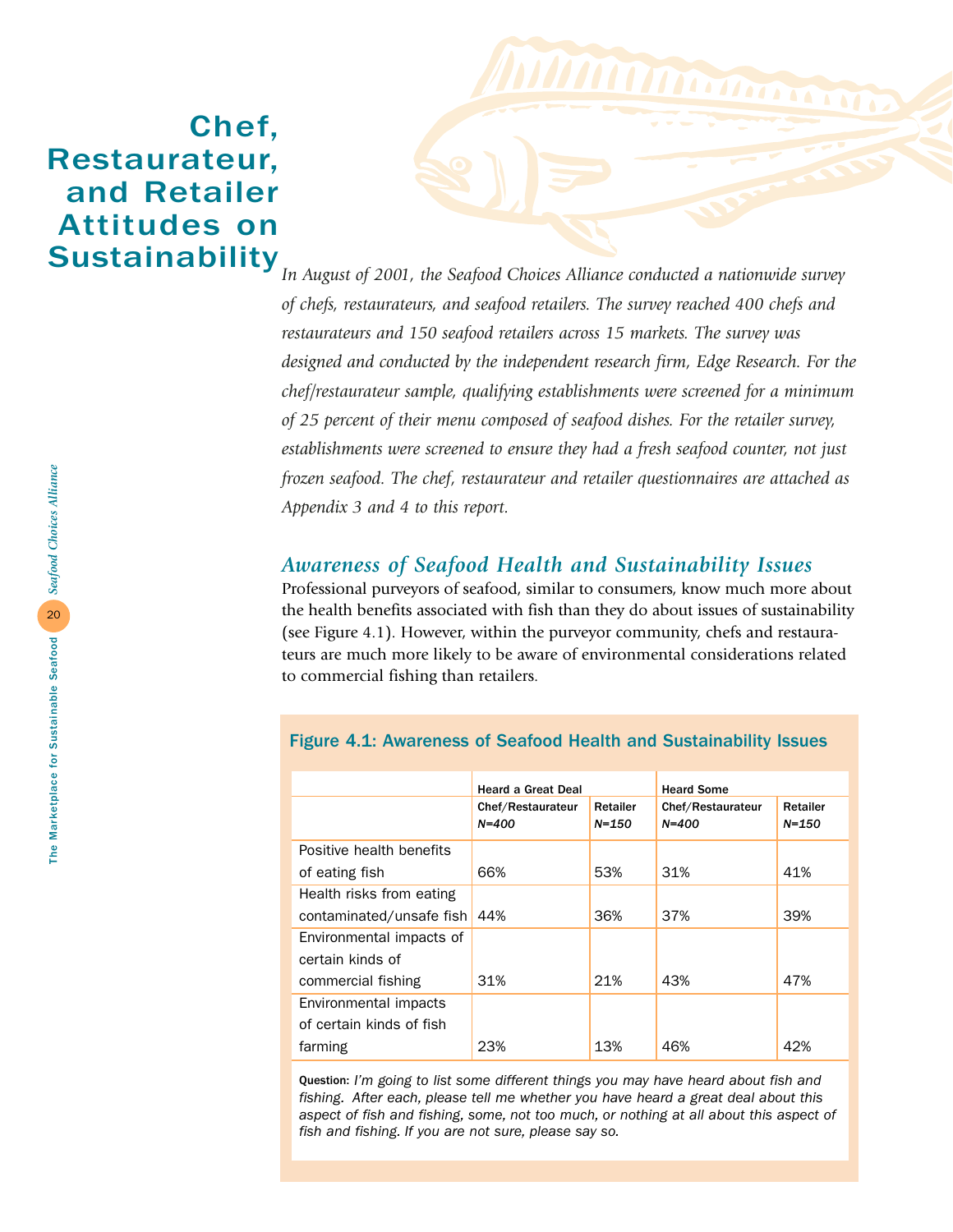Unlike general consumers, chefs and retailers are very aware of the source of their seafood and of their reliance on farmed fish and seafood (see Figure 5.2). When asked about the source of fish and seafood sold in their restaurants and

**Seafood** 

Primarily

Primarily

Figure 4.2: Source of Fish and

Restaurateur

farmed 9% 8%

wild-caught 40% | 35% About equal 49% 87%

Question: *As you may know, aquaculture is the practice of farming or raising fish in enclosed tanks, or inland ponds or in enclosed pens in the ocean. Is most of the fish or other seafood you sell farmed or is most of the fish or other seafood you sell caught in oceans and rivers, is it about equally divided between the two or aren't you sure?*

Chef/ Retailer

*N=400 N=150*

stores, 49 percent of chefs say that it is sourced about equally from wild-capture fisheries and fish farms. Retailers are slightly more depending on aquaculture with 57 percent saying they source about equally from wild caught and farmed.

Notably, many chefs and retailers report having taken a seafood item off their menus or out of their stores because of environmental considerations. Nearly a third (30 percent) of chefs and restaurateurs and 20 percent of retailers said they decided not to sell a certain kind of fish or seafood because they were concerned about potential environmental impacts to the ocean.

In addition, as illustrated in Figure 4.3, chefs and retailers are willing to change their offerings in response to environmental concerns. For example, among the 70 percent of chefs who offered Atlantic farmed salmon, 23

percent would stop selling it if they learned it was farmed in away that is harmful to other marine life or the ocean environment, while 51 percent would look for alternatives. Only 24 percent reported that they would continue selling farmed Atlantic salmon as before. Shrimp is one of the top consumed seafoods in the U.S., yet 12 percent of the retailers who carry farmed shrimp would be willing to drop it for environmental impact reasons.

## *Interest in "Environmentally-Responsible" Seafood*

Chefs and retailers expressed some interest in learning more about environmental concerns associated with fish and seafood. The majority of chefs and restaurateurs said they were interested in getting more information about which types of seafood are abundant, well-managed, and caught or farmed in a way that is friendly to the ocean environment. The same was true for over a third (37 percent) of retailers (See Figure 4.4).

Finally, the survey revealed that chefs and retailers alike are most interested in connecting to suppliers and fishing groups that can source environmentally responsible seafood (See Figure 4.5). More than receiving information or acting to educate consumers, purveyors want to find a way to facilitate ocean-friendly seafood choices at their establishments.

More than receiving information or acting to educate consumers, purveyors want to find a way to facilitate oceanfriendly seafood choices at their establishments.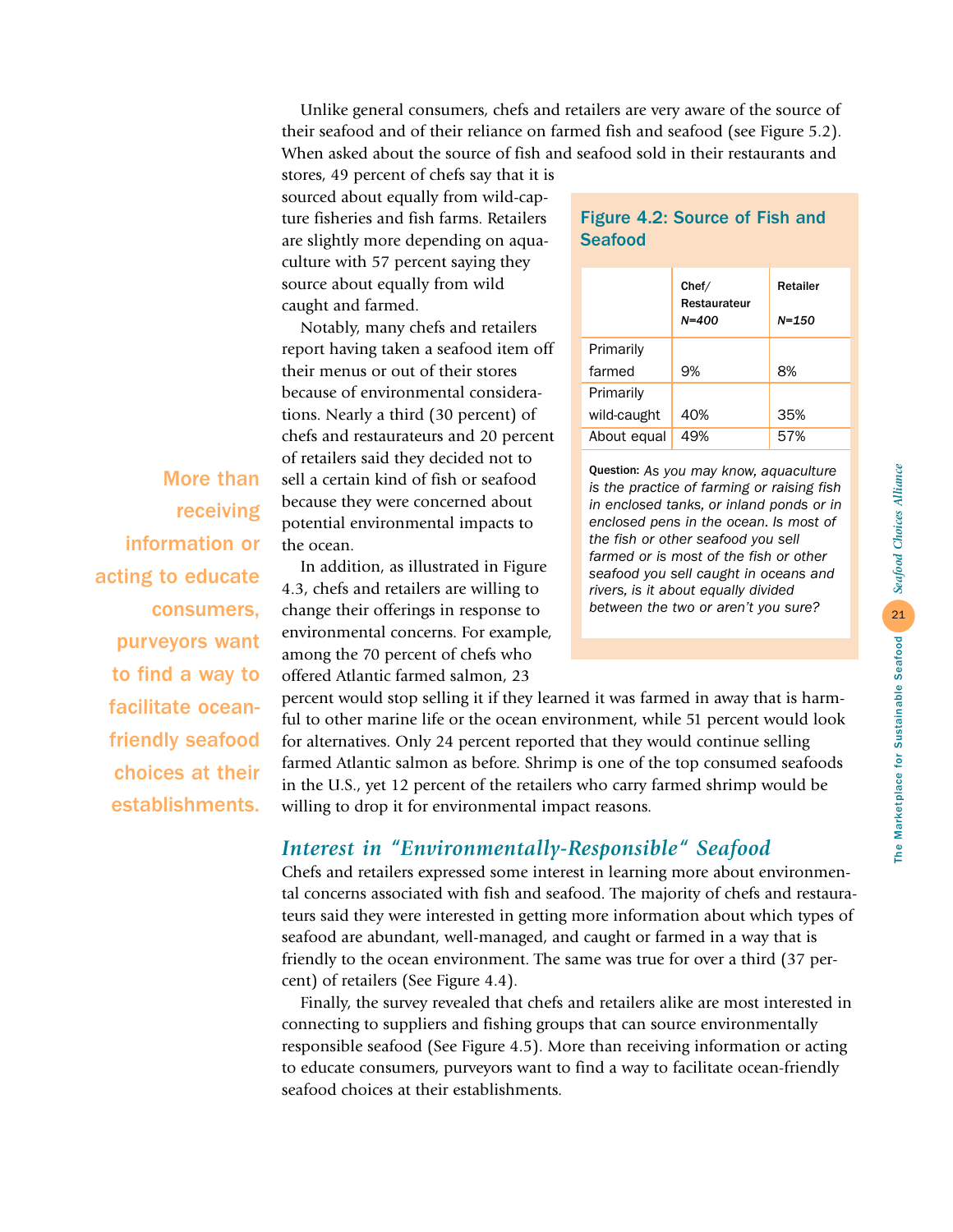|               | <b>Stop Selling</b>   |          | <b>Look for Alternatives</b> |                                   | Continue Selling/<br>No impact |           |
|---------------|-----------------------|----------|------------------------------|-----------------------------------|--------------------------------|-----------|
|               | Chef/<br>Restaurateur | Retailer | Chef/<br>Restaurateur        | Retailer<br>Chef/<br>Restaurateur |                                | Retailer  |
| Among those   |                       |          |                              |                                   |                                |           |
| carrying item | $N = 400$             | N=150    | $N = 400$                    | N=150                             | $N = 400$                      | $N = 150$ |
| Atlantic      |                       |          |                              |                                   |                                |           |
| farmed        |                       |          |                              |                                   |                                |           |
| salmon        | 23%                   | 11%      | 51%                          | 32%                               | 24%                            | 58%       |
| Chilean       |                       |          |                              |                                   |                                |           |
| sea bass      | 24%                   | 13%      | 54%                          | 43%                               | 22%                            | 43%       |
| Farmed        |                       |          |                              |                                   |                                |           |
| shrimp        | 18%                   | 12%      | 45%                          | 27%                               | 34%                            | 58%       |
| Wild-caught   |                       |          |                              |                                   |                                |           |
| shrimp        | 18%                   | 9%       | 40%                          | 32%                               | 40%                            | 55%       |

### Figure 4.3: Response to Seafood Environmental Concerns

Question: *For each of the following kinds of seafood, please tell me if you found out that it was overfished or caught or farmed in a way that is harmful to other sea creatures or the ocean environment how that would affect your decision about whether to sell that particular seafood. Would you stop selling that kind of seafood entirely, continue selling that kind of seafood but look for comparable alternatives, or would you continue to sell the seafood as before? If you are not sure about a particular item, please say so. Please tell me if you do not currently sell that type of seafood.*

### Figure 4.4: Interest in Information About Sustainable Seafood

|            | Chef/<br>Restaurateur | <b>Retailer</b> |  |
|------------|-----------------------|-----------------|--|
|            | N=200                 | $N = 7.5$       |  |
| Very       |                       |                 |  |
| interested | 17%                   | 4%              |  |
| Somewhat   |                       |                 |  |
| interested | 49%                   | 33%             |  |
| Not too    |                       |                 |  |
| interested | 24%                   | 32%             |  |
| Not at all |                       |                 |  |
| interested | 12%                   | 29%             |  |

Question: *How interested are you in getting more information about what types of seafood are abundant, well-managed and caught or farmed in a way that is friendly to the ocean environment? Are you very interested, somewhat interested, not too interested or not at all interested?*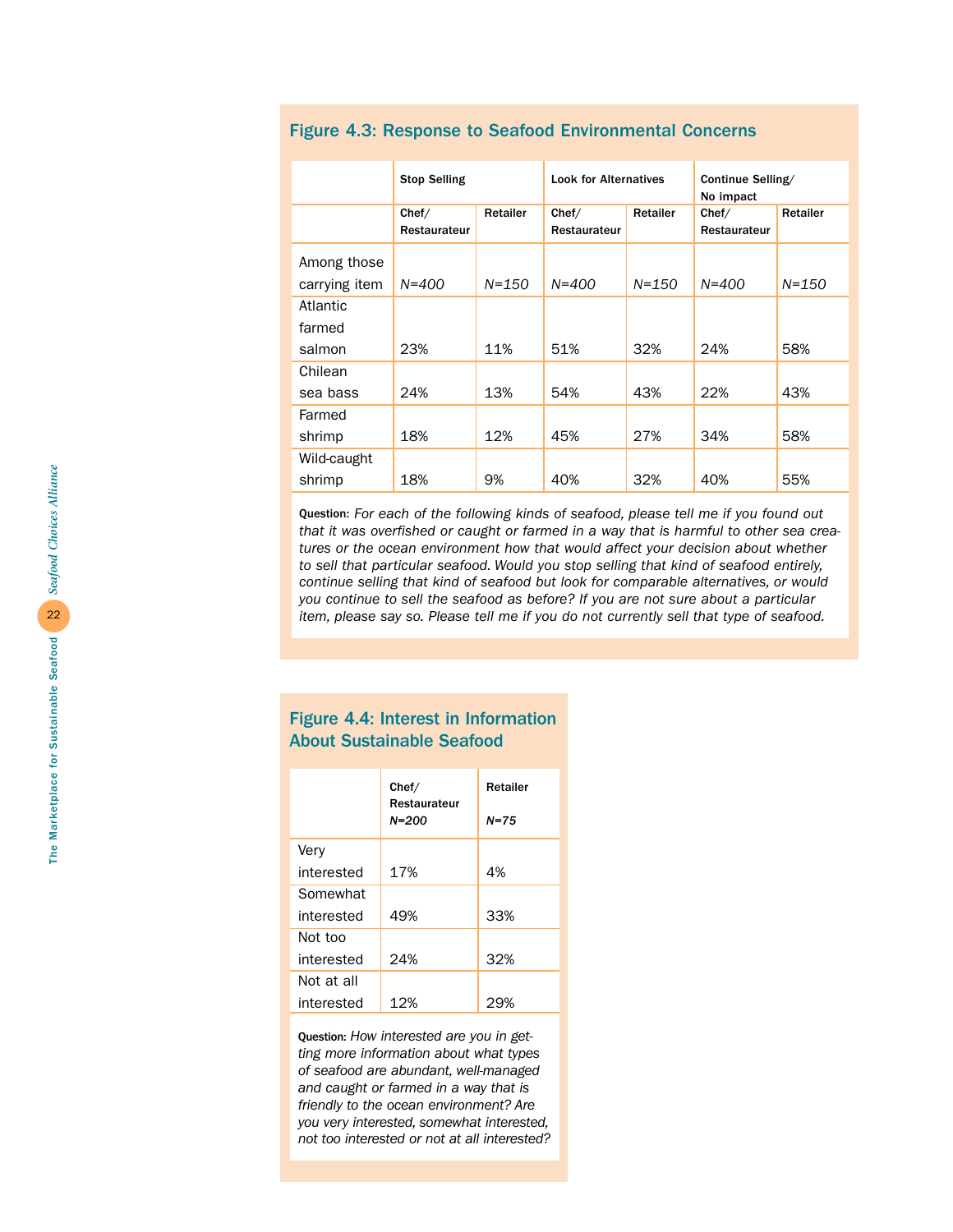|              | Chef/<br>Restaurateur<br>$N = 400$      | Retailer<br>$N = 150$ |                                          | Chef/<br>Restaurateur<br>$N = 400$ | Retailer<br>$N = 150$ |  |  |
|--------------|-----------------------------------------|-----------------------|------------------------------------------|------------------------------------|-----------------------|--|--|
|              | Buy fish from environmentally responsi- |                       | Provide literature in your establishment |                                    |                       |  |  |
|              | ble suppliers or fishing groups         |                       |                                          | on seafood and the ocean environ-  |                       |  |  |
| Very Willing | 36%                                     | 17%                   | ment so customers can decide             |                                    |                       |  |  |
| Somewhat     |                                         |                       | Very Willing                             | 5%                                 | 3%                    |  |  |
| Willing      | 26%                                     | 43%                   | Somewhat                                 |                                    |                       |  |  |
| Somewhat     |                                         |                       | Willing                                  | 19%                                | 16%                   |  |  |
| Unwilling    | 12%                                     | 17%                   | Somewhat                                 |                                    |                       |  |  |
| Very         |                                         |                       | Unwilling                                | 26%                                | 19%                   |  |  |
| Unwilling    | 16%                                     | 19%                   | Verv                                     |                                    |                       |  |  |
| Not Sure     | 10%                                     | 3%                    | Unwilling                                | 43%                                | 57%                   |  |  |
|              |                                         |                       | Not Sure                                 | 7%                                 | 5%                    |  |  |

Question: *Please tell me how willing you would be to do each of the following activities—are you very willing, somewhat willing, somewhat unwilling, or very unwilling to…. If you are not sure about a particular item please say so.*

# Implications of Purveyor Attitudes to Sustainability

As setters of food trends, chefs and restaurateurs are key players in creating greater consumer demand for sustainable seafood. The fact that chefs and restaurants are interested in serving consumers ocean-friendly seafood dishes offers promise that it is possible to increase awareness and appreciation of seafood that tastes good and is also good for the environment. These "gatekeepers" will continue to be an important avenue for educating the public and influencing the commercial fishing industry. Increasing the supply of "ocean-friendly" products in grocery stores and fish counters will be a critical step in bringing good seafood choices into consumers' homes.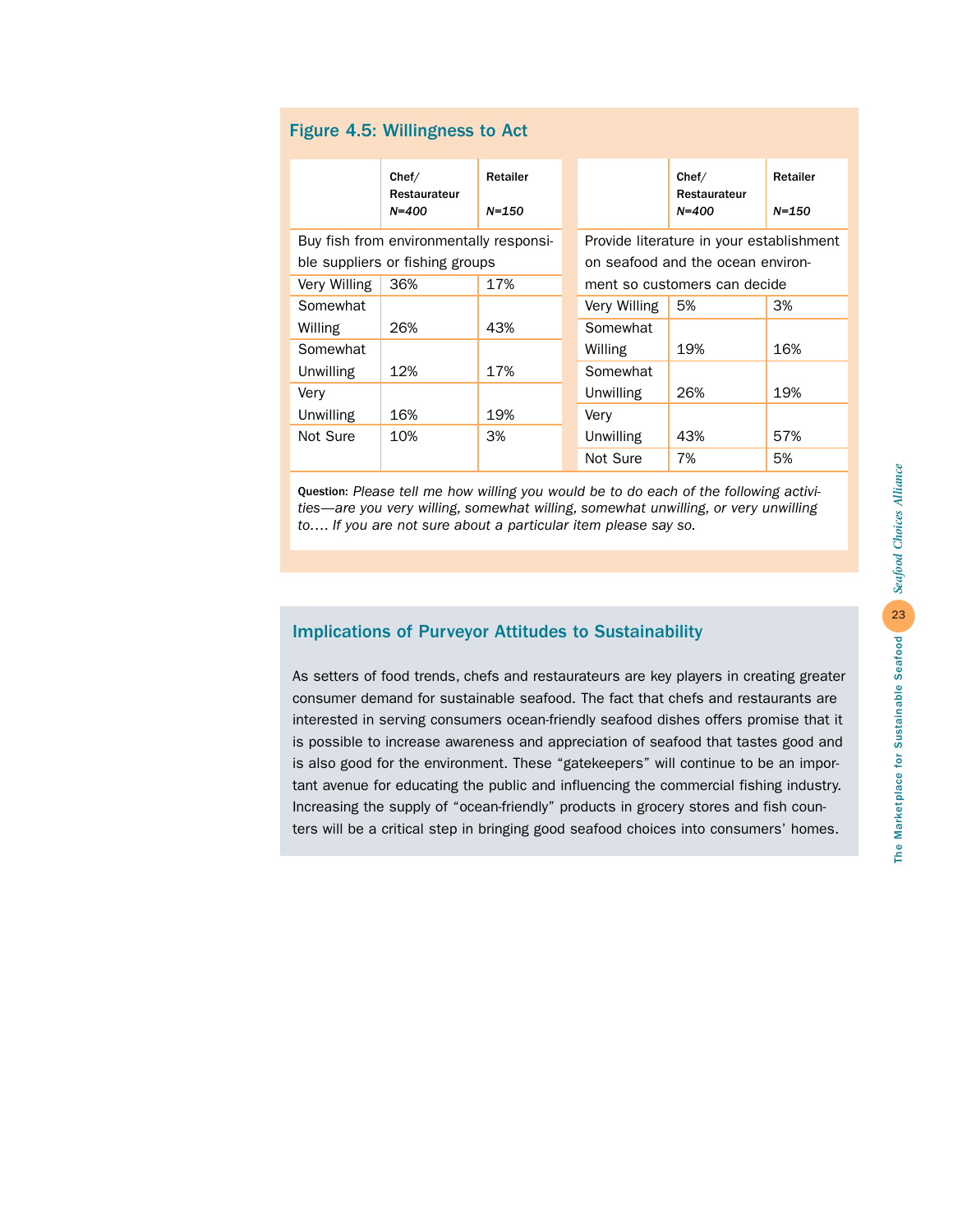# Conclusion

*U.S. per capita seafood consumption has increased in the last decade due to population growth, and forecasters predict that the overall demand for seafood will become even stronger in the coming decades. With U.S. fish landings remaining relatively static for some time, it is unlikely that domestic fishing output will meet increasing seafood demand in the U.S. This shortfall will have to be made up through aquaculture and seafood imports.*

A strong case can be made for the role of sustainable fisheries and fish farms in meeting this demand. Items offered in the seafood case and on the menu today should still be available twenty years from now. Seafood that comes from environmentally responsible and well-managed sources ensures both a lasting and diverse supply of seafood for the future.

While consumers currently have low awareness about sustainability issues related to seafood, a significant number (over one third) indicate they are willing to modify their seafood purchases in favor of environmentally responsible seafood. And a majority is interested in obtaining more information about the environmental impacts associated with seafood. Seafood purveyors (chefs, retailers, and suppliers) express a similar interest in obtaining such information.

It's clear that a marketplace for sustainable seafood exists, and that there is a need for information at both the consumer and the purveyor levels.

Seafood Choices Alliance is the mechanism for facilitating this information exchange. As a clearinghouse for seafood purveyors, Seafood Choices makes useful information (from government, scientific, and conservation sources) conveniently available through our quarterly newsletter and online SeaSense database of popular seafood items. Seafood Choices Alliance has reached out to over 1,700 individuals from the seafood sector who are interested in meeting both an economic and environmental bottom line. Subscribing is free and entails no further obligation than endorsing our Statement of Principles (See page 40).

Seafood Choices Alliance also assists the conservation community in its education efforts aimed at consumers. Seafood Choices has established partnerships with over 30 conservation organizations working on sustainable seafood issues, leveraging these individual efforts in support of the larger goal: better conservation of our ocean resources.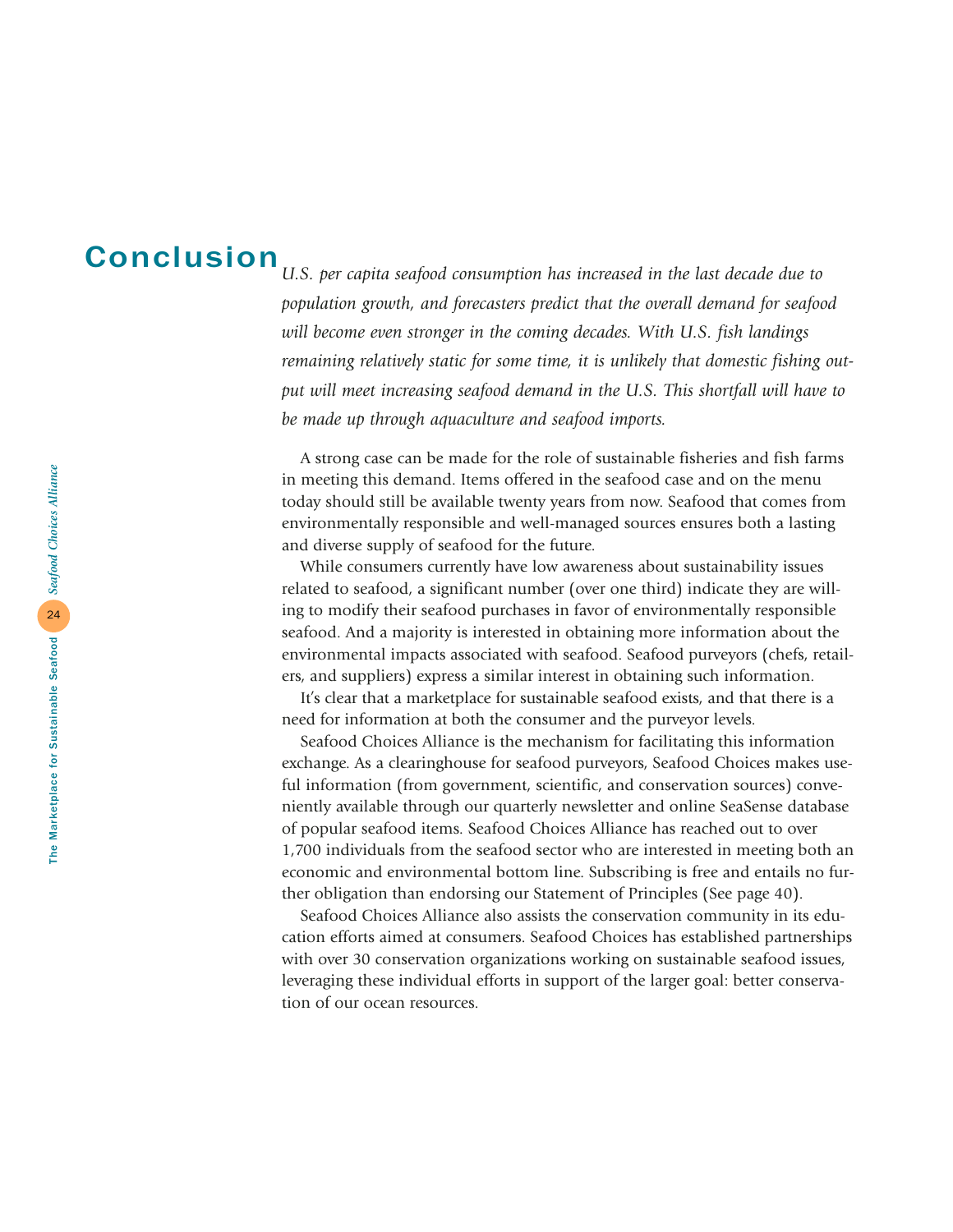

# Appendices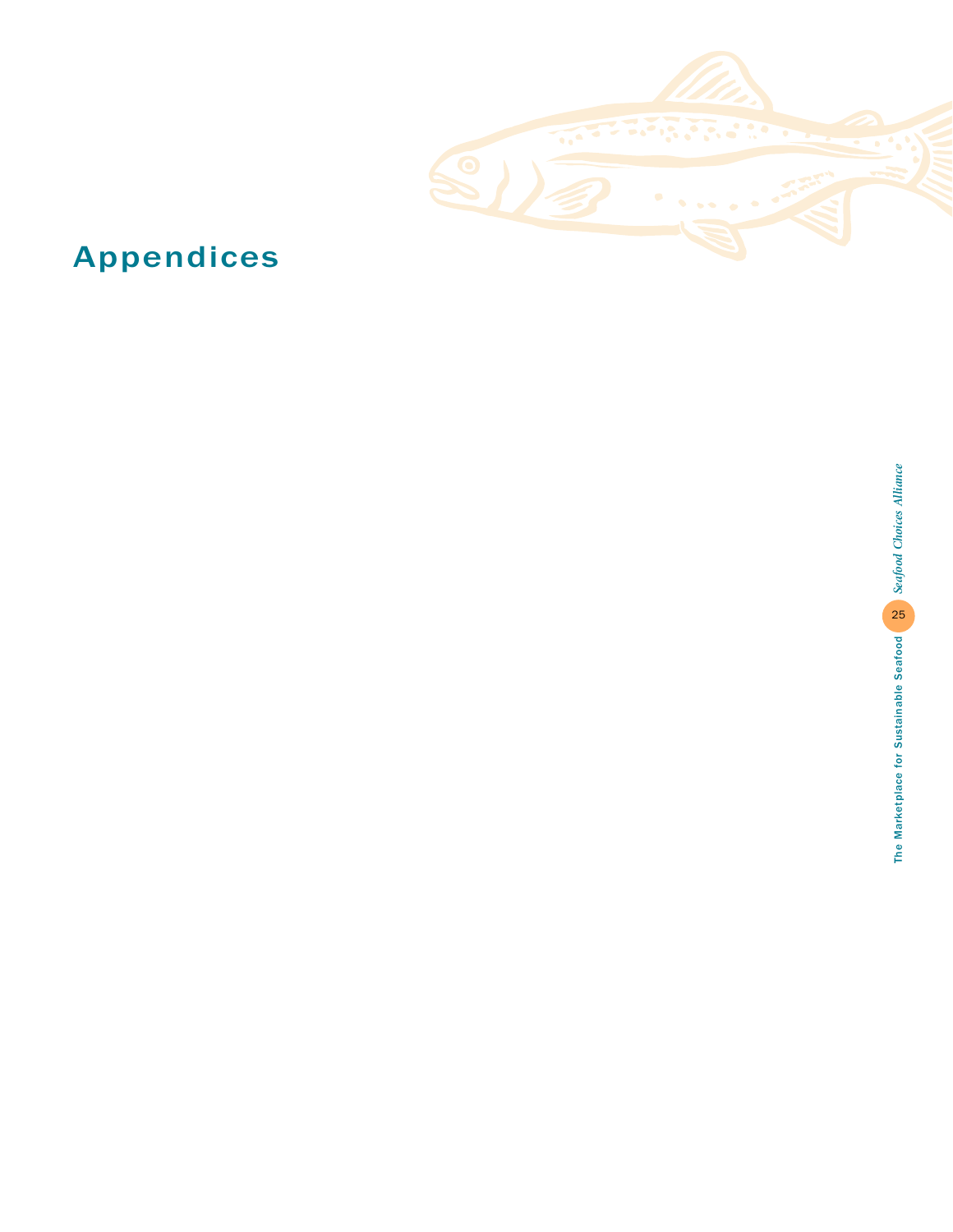# *Appendix 1: List of Markets Surveyed for the Chef, Restaurateur and Retailer Survey*

| MARKETS SURVEYED       | <b>REGION</b> |
|------------------------|---------------|
| <b>Boston</b>          | East          |
| NYC (some NJ)          | Fast          |
| Philadelphia (some NJ) | Fast          |
| Chicago                | Midwest       |
| Detroit                | Midwest       |
| Atlanta                | South         |
| Charleston             | South         |
| DC (DC+WV+VA+MD)       | South         |
| Miami                  | South         |
| New Orleans            | South         |
| Denver                 | West          |
| Portland (all OR)      | West          |
| San Francisco          | West          |
| Los Angeles            | West          |
| Seattle                | West          |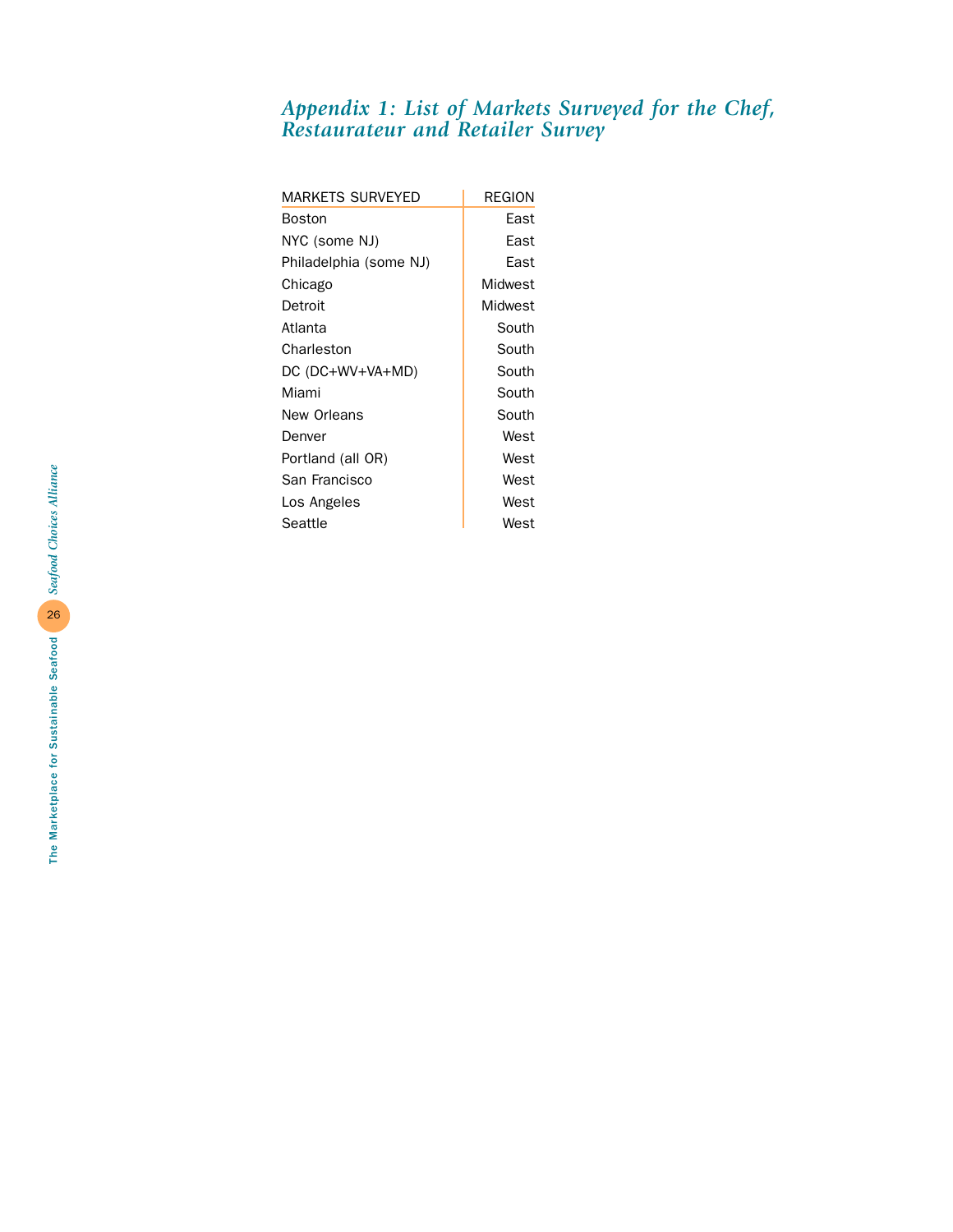# *Appendix 2: Survey of Consumers*

### Seafood Choices Alliance National Survey Results (Sample Size=1000) March 2001

### **Note: All results given as percentages.**

|    | 1a. Are you registered to vote at this address?                                                                                                              |                                                                                                                                                                                                                                                                                   |
|----|--------------------------------------------------------------------------------------------------------------------------------------------------------------|-----------------------------------------------------------------------------------------------------------------------------------------------------------------------------------------------------------------------------------------------------------------------------------|
|    |                                                                                                                                                              |                                                                                                                                                                                                                                                                                   |
|    |                                                                                                                                                              |                                                                                                                                                                                                                                                                                   |
| 1. | About how often would you say you eat fish or other seafood at home or in restaurants? READ LIST:                                                            |                                                                                                                                                                                                                                                                                   |
|    |                                                                                                                                                              |                                                                                                                                                                                                                                                                                   |
|    |                                                                                                                                                              |                                                                                                                                                                                                                                                                                   |
|    |                                                                                                                                                              |                                                                                                                                                                                                                                                                                   |
|    |                                                                                                                                                              |                                                                                                                                                                                                                                                                                   |
| 2. | responsible, or not at all responsible for your family's shopping decisions?                                                                                 | How much responsibility do you have for FOOD OR GROCERY shopping in your household—are you completely responsible, partly                                                                                                                                                         |
|    |                                                                                                                                                              |                                                                                                                                                                                                                                                                                   |
|    |                                                                                                                                                              |                                                                                                                                                                                                                                                                                   |
| 3. | partly responsible, or not at all responsible for your family's decisions about what seafood to buy?                                                         | How much responsibility do you have for making your family's decisions about what seafood to buy—are you completely responsible,                                                                                                                                                  |
|    |                                                                                                                                                              |                                                                                                                                                                                                                                                                                   |
|    |                                                                                                                                                              |                                                                                                                                                                                                                                                                                   |
| 4. | and lobster.<br>Do you eat fish or other seafood more often at home or in restaurants?                                                                       |                                                                                                                                                                                                                                                                                   |
| 5. | the fish or other seafood you buy is caught in oceans and rivers or don't you know about this?                                                               | As you may know, aquaculture is the practice of farming or raising fish in enclosed tanks, or inland ponds or in enclosed pens in the<br>ocean. Do you happen to know if most of the fish or other seafood you buy in stores or restaurants is raised in fish farms or if most of |
|    | [ROTATE Q.6 AND Q.7/Q.8]                                                                                                                                     |                                                                                                                                                                                                                                                                                   |
| 6. | most important factors, very important, somewhat important, not too important or not at all important in your decision about<br>whether to buy that product? | How important is the potential environmental impact of a product to your decision about whether to buy that product-is it one of the                                                                                                                                              |
|    |                                                                                                                                                              |                                                                                                                                                                                                                                                                                   |
|    | <b>SPLIT SAMPLE A</b>                                                                                                                                        |                                                                                                                                                                                                                                                                                   |
| 7. |                                                                                                                                                              | How important is your familiarity with a brand in your decision about whether to buy that product—is it one of the most important<br>factors, very important, somewhat important, not too important or not at all important in your decision about whether to buy that            |

| product? |  |
|----------|--|
|          |  |
|          |  |
|          |  |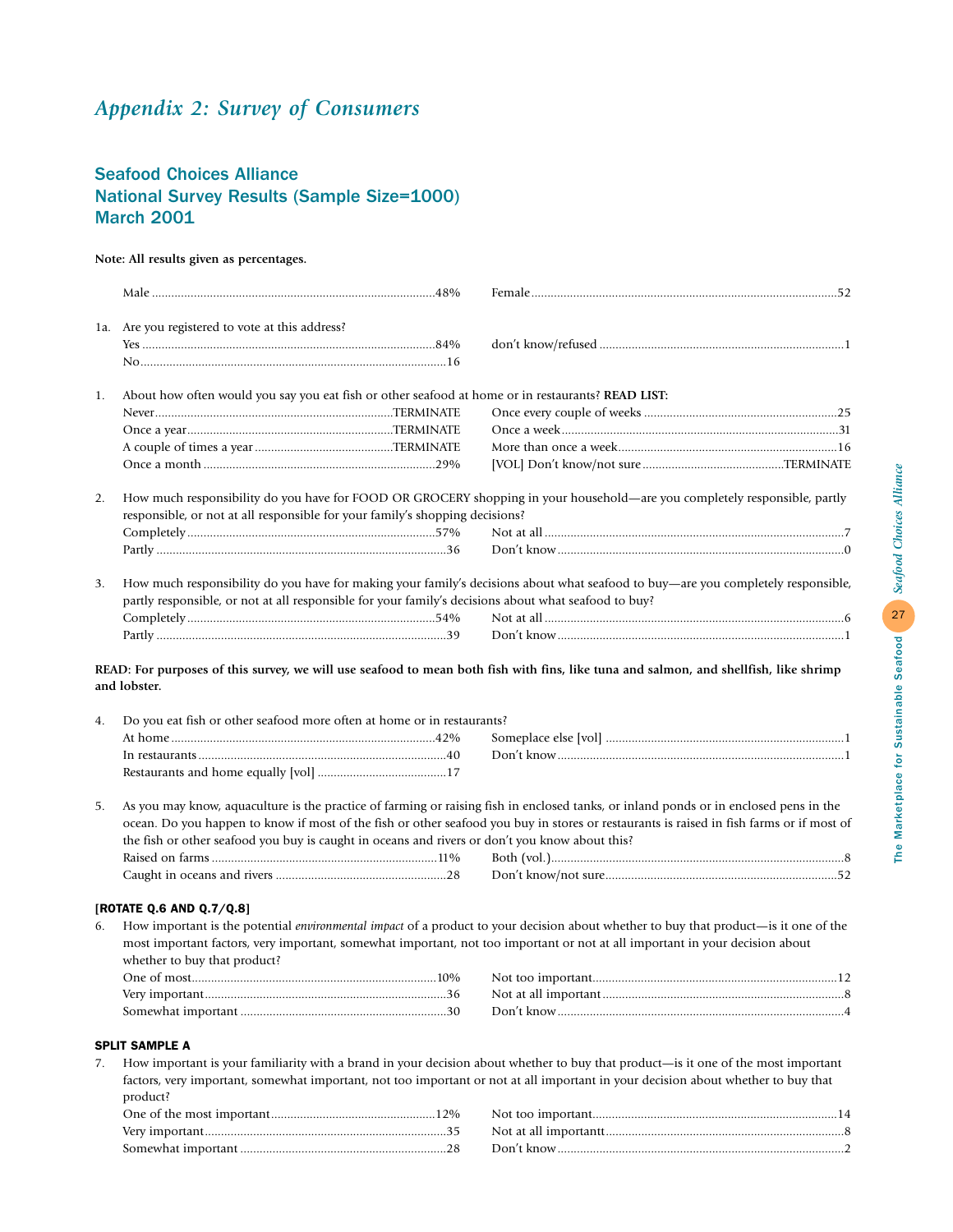#### SPLIT SAMPLE B

8. How important are the potential health benefits of a product in your decision about whether to buy that product—is it one of the most important factors, very important, somewhat important, not too important or not at all important in your decision about whether to buy that product?

| $\Gamma$ Don't know that the set of $\Gamma$ is a set of $\Gamma$ is a set of $\Gamma$ is a set of $\Gamma$ |
|-------------------------------------------------------------------------------------------------------------|

#### [ROTATE Q.9 AND Q.10]

|                                          | 9. Have you ever decided NOT to buy a certain kind of fish or other seafood because you were concerned about potential environmental |
|------------------------------------------|--------------------------------------------------------------------------------------------------------------------------------------|
| impacts to the ocean or aren't you sure? |                                                                                                                                      |
|                                          |                                                                                                                                      |
|                                          |                                                                                                                                      |
|                                          |                                                                                                                                      |

10. Have you ever decided NOT to buy a certain kind of fish or other seafood because you were concerned about contamination or food safety?

| 70/6         |  |
|--------------|--|
| $\mathbf{v}$ |  |

I'm going to list some different things you may have heard about fish and fishing. After each, please tell me whether you have heard a *great* deal about this aspect of fish and fishing, some, not too much, or nothing at all about this aspect of fish and fishing. If you are not sure, please say so and we'll go on.

|                                                           | Great | Some | Not too | Nothing        | Don't    |
|-----------------------------------------------------------|-------|------|---------|----------------|----------|
| <b>[ROTATE LIST]</b>                                      | deal  |      | much    | at all         | know     |
| 11. The positive health benefits of eating fish57%        |       | 32   |         | $\overline{4}$ | $\Omega$ |
| 12. The harm from eating certain kinds of contaminated or |       |      |         |                |          |
|                                                           |       | 37   | 15.     | 6              |          |
| 13. The harm done to the ocean environment by certain     |       |      |         |                |          |
|                                                           |       | 38.  | 17      |                |          |
| 14. The harm done to the environment by certain kinds of  |       |      |         |                |          |
|                                                           |       | 23   | 26      | 34             | 5.       |

Now I am going to read you a list of things that some people have told us they consider when they are deciding what kind of fish or other seafood to buy in a store or restaurant. After each, please tell me whether it is *one of the most* important factors that you personally consider, a *very* important factor, a *somewhat* important factor, a *not too* important factor, or *not an important factor at all* when you decide what kind of fish or other seafood to buy. If you are not sure about a particular item, please say so and we will move on.

|     | One of                                                    | Very | Smwt | Not too | Not at         | Don't    |
|-----|-----------------------------------------------------------|------|------|---------|----------------|----------|
|     | Most                                                      | impt | impt | impt    | all            | know     |
|     | [ROTATE LIST]                                             |      |      |         |                |          |
| 15. |                                                           | 35   | 31   | 11      | 4              | $\theta$ |
| 16. |                                                           | 49   | 22   | 6       | $\overline{2}$ | $\Omega$ |
|     | 17. The possibility of contamination with bacteria or     |      |      |         |                |          |
|     |                                                           | 41   | 12   | 6       | 3              | 1        |
| 18. |                                                           | 54   | 11   | 1       | 1              | 1        |
| 19. |                                                           | 48   | 6    | 1       | $\Omega$       | $\Omega$ |
|     | 20. Whether the species is overfished, that is catching   |      |      |         |                |          |
|     |                                                           | 29   | 29   | 11      | 11             | 5.       |
|     |                                                           |      |      |         |                |          |
|     | <b>SPLIT SAMPLE A</b>                                     |      |      |         |                |          |
| 21. | Whether this fish is caught in a way that harms the       |      |      |         |                |          |
|     |                                                           | 30   | 25   | 13      | 11             |          |
|     |                                                           |      |      |         |                |          |
|     | <b>SPLIT SAMPLE B</b>                                     |      |      |         |                |          |
|     | 22. Whether this fish is caught in a way that harms other |      |      |         |                |          |
|     |                                                           | 33   | 25   | 13      | 10             | 5.       |
|     |                                                           |      |      |         |                |          |
|     | <b>RESUME ASKING EVERYONE</b>                             |      |      |         |                |          |
| 23. | Whether you have eaten that kind of fish before16%        | 39   | 24   | 10      | 7              | 4        |
|     |                                                           |      |      |         |                |          |

24. Do you feel like you do or do not have enough information to be able to identify kinds of seafood that are overfished or caught in a way that is harmful to other sea creatures or the ocean environment? Yes, do have enough information.........................................20% dk.........................................................................................................4 No, do not have enough information .....................................76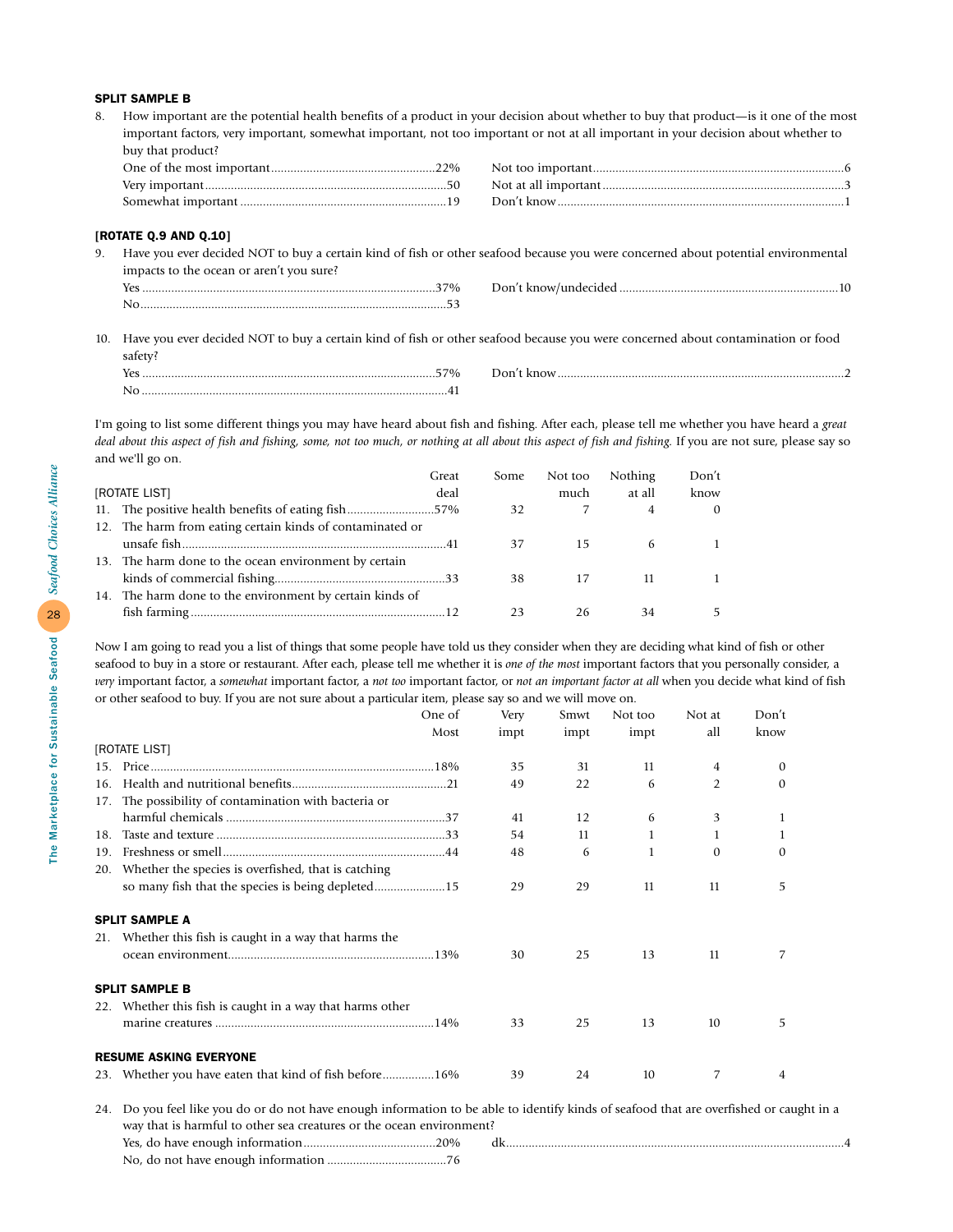25. Do you feel like you do or do not have enough information to be able to identify kinds of seafood that pose a health risk to you or your family?

| 28%<br>Yes, do have enough information. | Don't |
|-----------------------------------------|-------|
| No, do not have enough information.     |       |

26. How interested are you in getting more information about what types of seafood are overfished or caught in a way that is harmful to other sea creatures or the ocean environment—Are you very interested, somewhat interested, not too interested or not at all interested? Very interested........................................................................26% Not at all interested..........................................................................14 Somewhat interested .................................................................41 Don't know.........................................................................................2 Not too interested .....................................................................17

For each of the following kinds of seafood, please tell me if you found out that it was overfished or caught in a way that is harmful to other sea creatures or the ocean environment how that would affect your decision about whether to eat that particular seafood. Would you give up eating that kind of seafood entirely, continue eating that kind of seafood but eat less, or would you continue eating the same amount of that kind of seafood? If you are not sure about a particular item, please say so. Please tell me if you do not currently eat that type of seafood.

|               | Give up  | Cont | Cont              | Don't | Don't          |
|---------------|----------|------|-------------------|-------|----------------|
| [ROTATE LIST] | entirely |      | eat less eat same | eat   | know           |
|               |          | 29   | 18                | 32    | $\overline{4}$ |
|               |          | 25   | 26                | 28    | $\overline{4}$ |
|               |          | 15   | 15                | 46    | 10             |
|               |          | 17   | 15                | 45    | 6              |
|               |          | 33   | 36                | 11    | $\overline{2}$ |
|               |          | 36   | 31                | 12    | 3              |
|               |          | 23   | 21                | 35    | 6              |
|               |          | 23   | 20                | 37    | 5              |
|               |          | 19   | 19                | 40    | 6              |

Now I'm going to list some possible solutions people have suggested for dealing with the problems caused by commercial fishing. After each, please tell me whether it is *a very good solution to the problem, a somewhat good solution to the problem, a not so good solution, or a not at all good solution to the problems caused by commercial fishing.* If you are not sure, please say so and we'll go on.

| Very                                                    | Smwt | Not so | Not at         | Don't          |
|---------------------------------------------------------|------|--------|----------------|----------------|
| [ROTATE LIST]<br>good                                   | good | good   | all            | know           |
| 36. Regulations to reduce harmful environmental impacts |      |        |                |                |
|                                                         | 42   | 9      | $\overline{2}$ | 4              |
| 37. Voluntary agreements by the fishing industry not to |      |        |                |                |
|                                                         | 37   | 14     | 7              | $\overline{2}$ |
| <b>SPLIT SAMPLE A</b>                                   |      |        |                |                |
| 38. A ban on catching specific species of fish that are |      |        |                |                |
|                                                         | 35   | 11     | 5              | 4              |
| <b>SPLIT SAMPLE B</b>                                   |      |        |                |                |
| 39. Lowering the amount fishermen are legally allowed   |      |        |                |                |
|                                                         | 40   | 12     | 5              | 3              |
| <b>RESUME ASKING EVERYONE</b>                           |      |        |                |                |
| 40. Making information available to seafood consumers   |      |        |                |                |
| about how to make environmentally responsible           |      |        |                |                |
|                                                         | 37   | 9      | 3              | 2              |
| <b>SPLIT SAMPLE A</b>                                   |      |        |                |                |
| 41. Consumer boycotts of seafood that is overfished or  |      |        |                |                |
| caught in a way that harms the ocean environment35%     | 37   | 16     | 7              | 5.             |
| <b>SPLIT SAMPLE B</b>                                   |      |        |                |                |
| 42. Encouraging consumers not to buy seafood that is    |      |        |                |                |
| overfished or caught in a way that harms the ocean      |      |        |                |                |
|                                                         | 40   | 12     | 5              | 3              |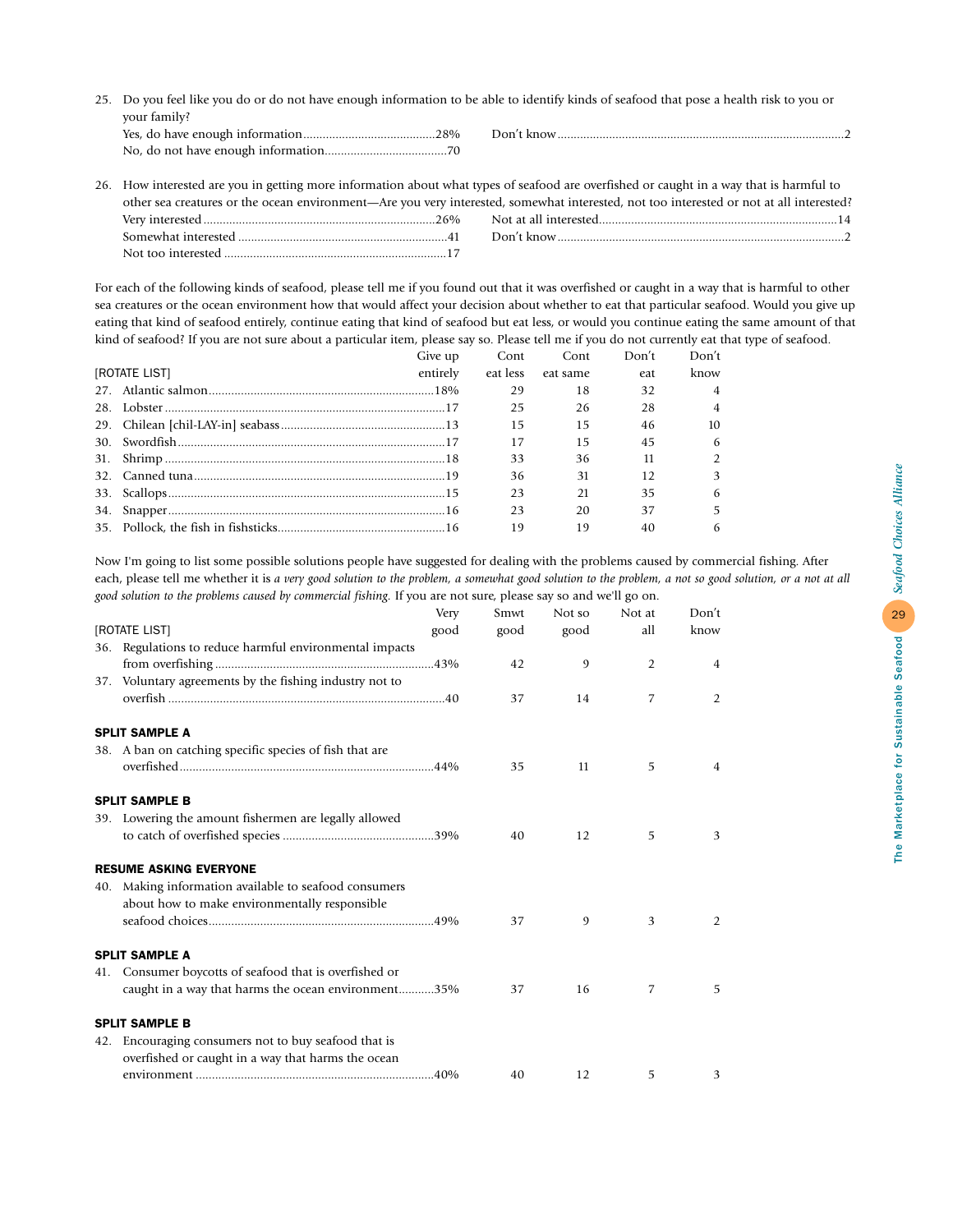| <b>Very</b><br>good                                                                                         | Smwt<br>good | Not so<br>good | Not at<br>all  | Don'f<br>know |
|-------------------------------------------------------------------------------------------------------------|--------------|----------------|----------------|---------------|
| <b>RESUME ASKING EVERYONE</b>                                                                               |              |                |                |               |
| 43. Only allowing farming of fish that can be raised in<br>ways that do not pose threats to the surrounding |              |                |                |               |
|                                                                                                             | 39           | 9              | $\overline{4}$ | 5             |
| <b>SPLIT SAMPLE A</b>                                                                                       |              |                |                |               |
| 44. Labeling certain kinds of seafood as caught in an                                                       |              |                |                |               |
|                                                                                                             | 39           | 6              | $\overline{4}$ | 2             |
| <b>SPLIT SAMPLE B</b>                                                                                       |              |                |                |               |
| 45. Labeling certain seafood as overfished or caught in a way                                               |              |                |                |               |
|                                                                                                             | 34           | 10             | 5              | 4             |
| <b>SPLIT SAMPLE A</b>                                                                                       |              |                |                |               |
| 46. Requiring better fishing gear and technology in order                                                   |              |                |                |               |
| to reduce waste and catch only the target species47%                                                        | 40           | 5              | 3              | 4             |
| <b>SPLIT SAMPLE B</b>                                                                                       |              |                |                |               |
| 47. Requiring special gear to reduce unintended catch, for                                                  |              |                |                |               |
| example requiring turtle excluder devices on shrimp                                                         |              |                |                |               |
|                                                                                                             | 32           | 7              | 3              | 9             |

### SPLIT SAMPLE A

I'm going to list some types of information you can get about seafood. After each, please tell me how interested you are in receiving that kind of information—are you extremely interested in receiving that kind of information, very interested, somewhat interested, not too interested, not at all interested. If you are not sure about a particular item please say so and we will move on.

Extremely Very Smwt Not too Not at Don't

|     |                                                              | $\cdots$ |    | 1101100 |    | know |
|-----|--------------------------------------------------------------|----------|----|---------|----|------|
| 48. | A list of different kinds of fish and seafood to avoid       |          |    |         |    |      |
|     | because of harmful impacts to the ocean environment12%       | 34       | 31 | 11      | 11 |      |
| 49. | A list of fish that are preferred alternatives to fish       |          |    |         |    |      |
|     | caught in a way that harms the ocean environment11%          | 32       | 34 | 12      | 10 | 2    |
| 50. | Information about the range of harmful                       |          |    |         |    |      |
|     | environmental impacts associated with commercial             |          |    |         |    |      |
|     |                                                              | 31       | 31 | 14      | 11 |      |
| 51. | Information about the positive health impacts                |          |    |         |    |      |
|     | associated with eating certain kinds of fish and seafood 16% | 41       | 22 | 10      | 9  |      |
| 52. | Information about the health risks associated with           |          |    |         |    |      |
|     |                                                              | 42       | 20 | 8       | 8  |      |
| 53. | Information about how and where the fish you buy             |          |    |         |    |      |
|     |                                                              | 34       | 23 | 13      | 12 |      |
| 54. | A list of questions you can ask at the grocery store or      |          |    |         |    |      |
|     | restaurant to help you determine what environmental          |          |    |         |    |      |
|     | impacts are associated with the fish you are buying12%       | 31       | 26 | 14      | 17 |      |
|     |                                                              |          |    |         |    |      |

#### SPLIT SAMPLE B

I'm going to list some ways in which you could get that information on what types of seafood are not overfished or caught in a way that harms the ocean environment. After each, please tell me how interested you are in receiving information in that way—are you extremely interested in receiving information in that way, very interested, somewhat interested, not too interested, not at all interested. If you are not sure about a particular item please say so and we will move on.

|     | Extremely                                                    | Verv | Smwt | Not too | Not at | Don't<br>know |
|-----|--------------------------------------------------------------|------|------|---------|--------|---------------|
|     |                                                              | 32   | 28   | 10      | 10     | $\Omega$      |
|     |                                                              | 23   | 26   | 21      | 20     |               |
| 57. |                                                              | 19   | 20   | 17      | 29     | 4             |
|     | 58. A file you can download into your Palm Pilot or          |      |      |         |        |               |
|     |                                                              | 10   | 13   | 18      | 49     | 6             |
|     | 59. A list printed on a card you can carry in your wallet10% | 15   | 21   | 17      | 35     |               |
|     | 60. A label on the fish you                                  |      |      |         |        |               |
|     |                                                              | 35   | 18   | 7       | 8      |               |
|     | 61. A cookbook containing recipes for fish and seafood that  |      |      |         |        |               |
|     |                                                              | 31   | 22   | 12      | 15     |               |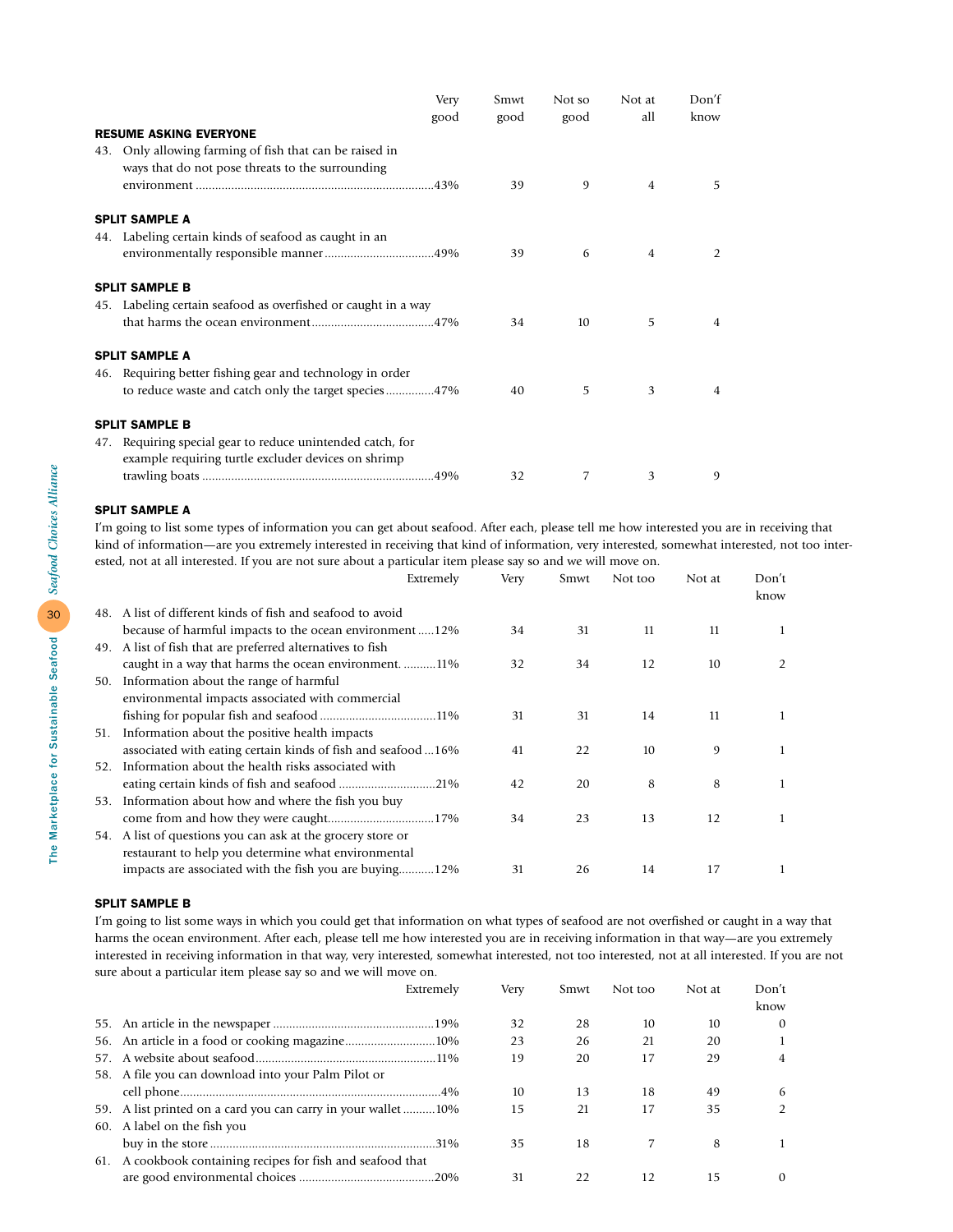#### RESUME ASKING EVERYONE

[ROTATE NEXT 2 QUESTIONS]

62. Suppose some kinds of seafood were labeled as "environmentally responsible," would you be more or less likely to buy seafood that had an "environmentally responsible" label or wouldn't it make any difference? **[IF MORE/LESS ASK]** Is that much (MORE/LESS) likely or only somewhat (MORE/LESS) likely?

63. Suppose some seafood items on menus in restaurants were labeled as "environmentally responsible," would you be more or less likely to order seafood that was labeled as "environmentally responsible" or wouldn't it make any difference? **[IF MORE/ LESS ASK]** Is that much (MORE/LESS) likely or only somewhat (MORE/LESS) likely?

64. If you were to find seafood labeled as "environmentally responsible" in your supermarket or on a restaurant menu, would it make you feel more or less favorable about that store or restaurant or would it not make any difference? **[IF MORE/LESS ASK]** Is that a great deal (MORE/LESS) favorable or only somewhat (MORE/LESS) favorable?

|               | Great deal less |
|---------------|-----------------|
| Somewhat more | No difference   |
| Somewhat less |                 |

65. Suppose you went to the store and saw that some of the fish at the fresh fish counter were labeled as organic. How likely would you be to select a fish labeled as organic over a fish of the same species or a similar tasting fish that was not labeled as organic? Would you be more likely to select the organic labeled fish, less likely to select the organic labeled fish or would it not make a difference in which fish you selected?

| <b>IF MORE LIKELY ASK:</b> Is that much more likely or only somewhat more likely? |  |
|-----------------------------------------------------------------------------------|--|
|                                                                                   |  |
|                                                                                   |  |
|                                                                                   |  |

### **THANK YOU. THE REMAINING QUESTIONS ARE FOR STATISTICAL PURPOSES ONLY.**

66. Generally speaking, do you think of yourself as a Republican, a Democrat, an independent, or something else? **[IF REPUBLICAN OR DEMOCRAT ASK:]** Do you consider yourself a strong (Republican/Democrat) or a not so strong (Republican/ Democrat)? **[IF INDE-PENDENT ASK:]** Would you say that you lean more toward the Republicans or more toward the Democrats?

67. Do you consider yourself very liberal, somewhat liberal, moderate, somewhat conservative or very conservative? **[IF MODERATE, ASK:]** Do you tend to lean toward the liberal or conservative side?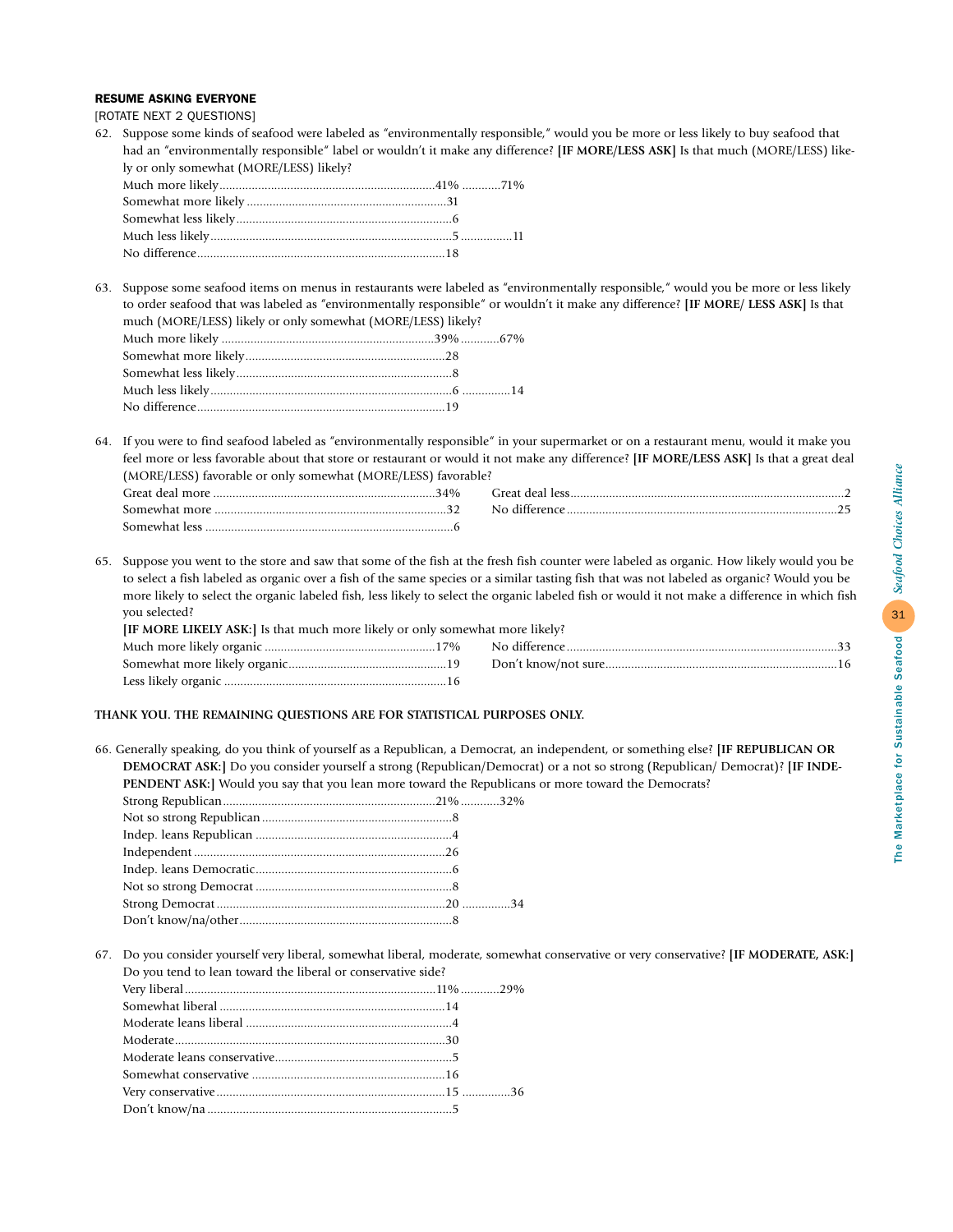|     | 68. What is your age? [CODE ACTUAL AGE. REFUSED=99] _____________________________                                                                                                                                       |     |    |       |  |
|-----|-------------------------------------------------------------------------------------------------------------------------------------------------------------------------------------------------------------------------|-----|----|-------|--|
|     |                                                                                                                                                                                                                         |     |    |       |  |
|     |                                                                                                                                                                                                                         |     |    |       |  |
|     |                                                                                                                                                                                                                         |     |    |       |  |
|     | 69. What was the last level of schooling you completed?                                                                                                                                                                 |     |    |       |  |
|     |                                                                                                                                                                                                                         |     |    |       |  |
|     |                                                                                                                                                                                                                         |     |    |       |  |
|     |                                                                                                                                                                                                                         |     |    |       |  |
|     | 70. Are you Hispanic or of Spanish descent?                                                                                                                                                                             |     |    |       |  |
|     |                                                                                                                                                                                                                         |     |    |       |  |
|     |                                                                                                                                                                                                                         |     |    |       |  |
|     | 71. Are you black, white, Asian, or some other race?                                                                                                                                                                    |     |    |       |  |
|     |                                                                                                                                                                                                                         |     |    |       |  |
|     |                                                                                                                                                                                                                         |     |    |       |  |
|     |                                                                                                                                                                                                                         |     |    |       |  |
|     |                                                                                                                                                                                                                         |     |    |       |  |
|     | 71. Do you have children, 18 years old or younger living at home?                                                                                                                                                       |     |    |       |  |
|     |                                                                                                                                                                                                                         |     |    |       |  |
|     |                                                                                                                                                                                                                         |     |    |       |  |
|     |                                                                                                                                                                                                                         |     |    |       |  |
|     | 72. Do you have access to the Internet, either at work or at home, or at both places?                                                                                                                                   |     |    |       |  |
|     |                                                                                                                                                                                                                         |     |    |       |  |
|     |                                                                                                                                                                                                                         |     |    |       |  |
|     |                                                                                                                                                                                                                         |     |    |       |  |
|     | [ASK ONLY IF HAVE INTERNET ACCESS]<br>I'm going to read a list of different kinds of websites you may have visited. For each of the following, have you visited a website offering that<br>type of content in the past? | Yes | No | Don't |  |
|     |                                                                                                                                                                                                                         |     |    | know  |  |
|     |                                                                                                                                                                                                                         |     |    |       |  |
| 74. |                                                                                                                                                                                                                         |     |    |       |  |
| 75. |                                                                                                                                                                                                                         |     |    |       |  |
| 76. |                                                                                                                                                                                                                         |     |    |       |  |
|     |                                                                                                                                                                                                                         |     |    |       |  |
|     | <b>RESUME ASKING EVERYONE</b>                                                                                                                                                                                           |     |    |       |  |
|     | 78. Do you have cable TV or a satellite dish?                                                                                                                                                                           |     |    |       |  |
|     |                                                                                                                                                                                                                         |     |    |       |  |
|     |                                                                                                                                                                                                                         |     |    |       |  |
|     | Which of the following activities have you yourself actively participated in during the last twelve months:                                                                                                             |     |    |       |  |
|     |                                                                                                                                                                                                                         |     |    |       |  |
|     | [ROTATE]                                                                                                                                                                                                                |     | No | Don't |  |
|     |                                                                                                                                                                                                                         | Yes |    | know  |  |
| 79. |                                                                                                                                                                                                                         |     |    |       |  |
| 80. |                                                                                                                                                                                                                         |     |    |       |  |
| 81. |                                                                                                                                                                                                                         |     |    |       |  |
| 82. |                                                                                                                                                                                                                         |     |    |       |  |
|     |                                                                                                                                                                                                                         |     |    |       |  |
|     | How often, if ever, do you listen to, read, or watch each of the following: almost every day, 3 or 4 times a week, once or twice a week, hardly                                                                         |     |    |       |  |

ever, or never. If a particular type of communication is not available to you, please say so. Almost 3 or 4 x 1 or 2 x Hardly Never Not dk every day week week ever avail [ROTATE BY QUESTION] 83. Local evening television news . . . . . . . . . . . . . . . . . . . . . . 63% 17 96310 84. National evening television news . . . . . . . . . . . . . . . 49% 18 16 10 6 1 1 85. Your local newspaper. . . . . . . . . . . . . . . . . . . . . . . . . . . . . 50% 12 19 9911 86. Radio news programs . . . . . . . . . . . . . . . . . . . . . . . . . . . . 34% 15 14 21 15 1 1

The Marketplace for Sustainable Seafood *Seafood Choices Alliance*  The Marketplace for Sustainable Seafood 8 Seafood Choices Alliance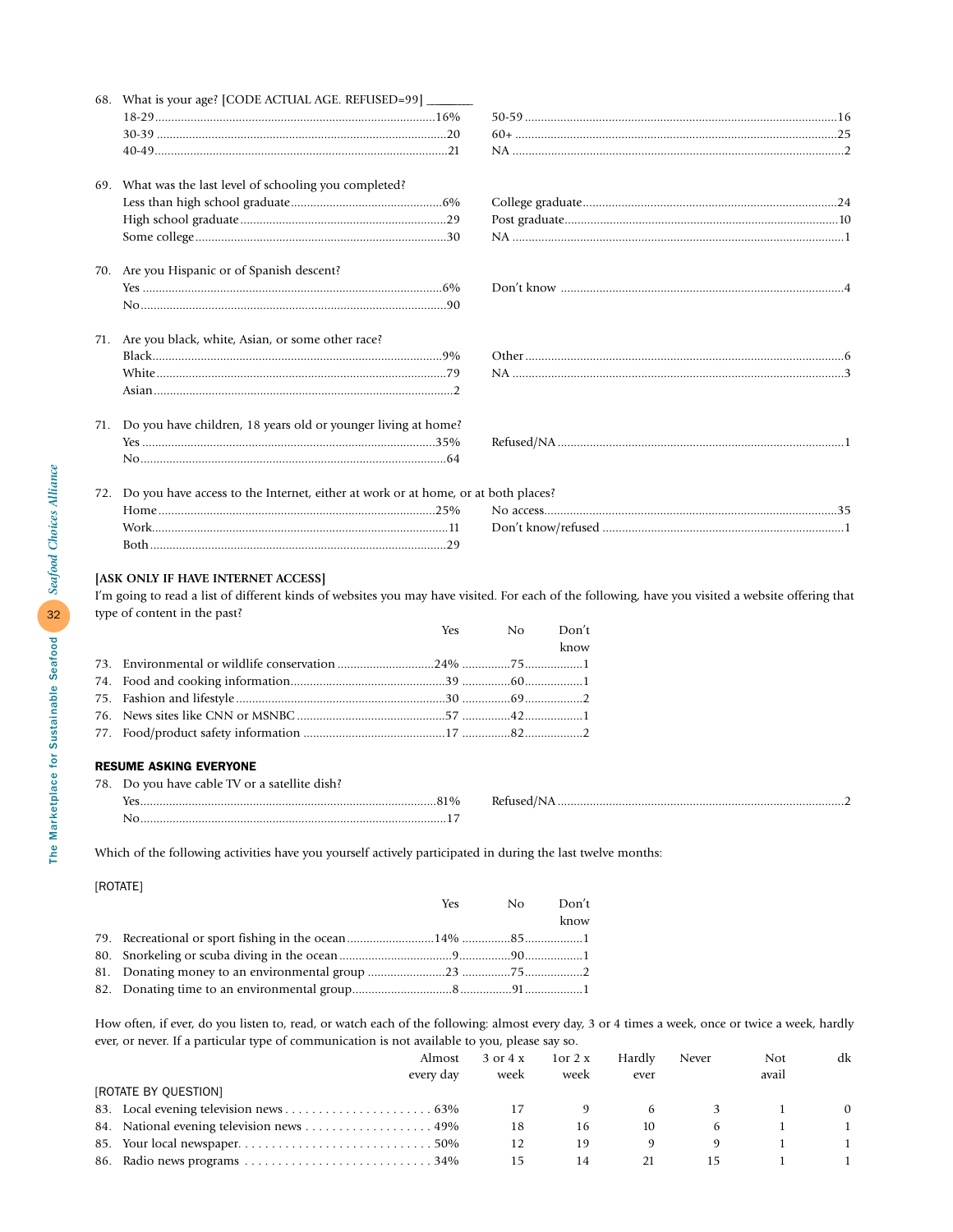| Almost                                           | 3 or 4 x | $1 \text{ or } 2 \text{ x}$ | Hardly | Never | Not   | Don't |
|--------------------------------------------------|----------|-----------------------------|--------|-------|-------|-------|
| every day                                        | week     | week                        | ever   |       | avail | know  |
| 87. National newspapers like the New York Times, |          |                             |        |       |       |       |
|                                                  |          |                             |        | 49    |       |       |
|                                                  |          | l (ა                        | 24     |       |       |       |
|                                                  |          | 24                          |        |       |       |       |
|                                                  |          |                             | 24     |       |       |       |

How often, if ever, do you read each of the following kinds of magazines: every month, every two or three months, a few times a year, hardly ever, or never. If a particular type of communication is not available to you, please say so.

|     | Every                                               | $2 - 3$ | Few x | Hardly | Never | Not   | Don't    |
|-----|-----------------------------------------------------|---------|-------|--------|-------|-------|----------|
|     | month                                               | months  | year  | ever   |       | avail | know     |
|     | [ROTATE BY QUESTION]                                |         |       |        |       |       |          |
| 91. | Food magazines like Cooking Light and Gourmet11%    | 8       | 13    | 18     | 49    |       | $\Omega$ |
|     |                                                     |         | 11    | 16     | 55    |       | $\Omega$ |
| 93. | Lifestyle magazines like In-Style, Esquire and      |         |       |        |       |       |          |
|     |                                                     |         | 11    | 16     | 58    |       |          |
|     | 94. Nature magazines like National Geographic or    |         |       |        |       |       |          |
|     |                                                     | 10      | 18    | 17     | 38    |       |          |
| 95. | In-flight magazines published by the airlines, like |         |       |        |       |       |          |
|     | Hemispheres published by United Airlines3%          |         | 10    | 19     | 61    |       |          |
|     |                                                     |         |       |        |       |       |          |

96. Is your income or your family's income dependent on ocean resources, like commercial fishing or ocean oil drilling? Yes.............................................................................................2% No ..............................................................................................97

| 97. In which of the following ranges does your family income fall? |  |
|--------------------------------------------------------------------|--|
|                                                                    |  |
|                                                                    |  |
|                                                                    |  |
|                                                                    |  |
|                                                                    |  |

98. What is your zip code? \_\_\_\_ \_\_\_ \_\_\_ \_\_\_ \_\_\_

Don't know..................................................................................2

That completes our public opinion survey. Thank you very much for your time and cooperation, and have a pleasant (day/evening).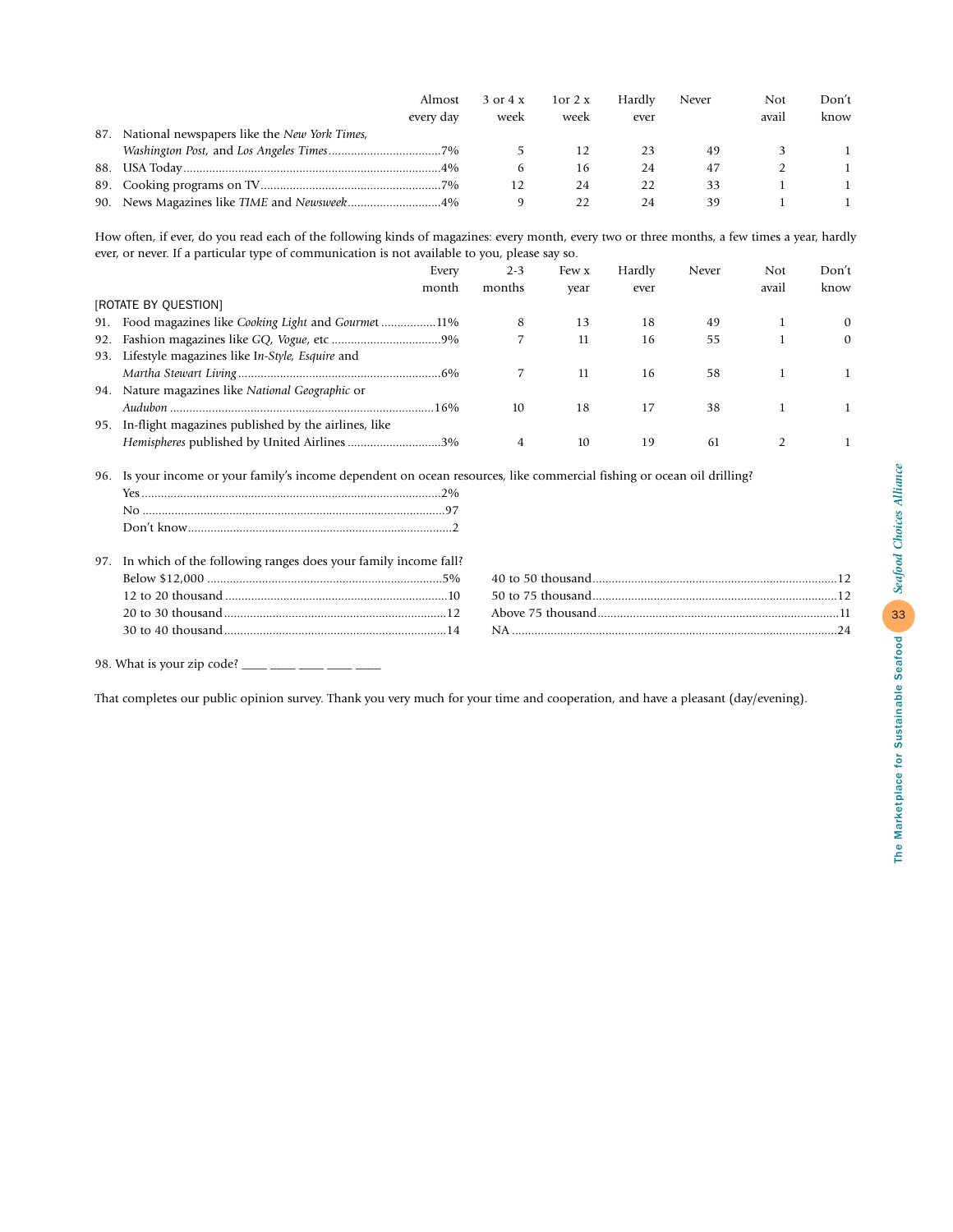# *Appendix 3: Survey of Chefs and Restaurateurs*

### Seafood Choices Alliance Chefs and Restaurateurs Survey Results (Sample Size=400) August 2001

|     | READ:                                                                                                                                                                     | 12. In terms of your role in the decision making process regarding the purchase of seafood, which statement best describes your position?    |
|-----|---------------------------------------------------------------------------------------------------------------------------------------------------------------------------|----------------------------------------------------------------------------------------------------------------------------------------------|
|     |                                                                                                                                                                           |                                                                                                                                              |
|     |                                                                                                                                                                           |                                                                                                                                              |
|     | You make recommendations but are not involved                                                                                                                             |                                                                                                                                              |
|     |                                                                                                                                                                           |                                                                                                                                              |
|     | IF CODE 1 OR 2 CONTINUE. IF CODE 3 OR 4, ASK TO SPEAK TO PRIMARY DECISION MAKER.                                                                                          |                                                                                                                                              |
|     | 13. What percentage of your menu is seafood?                                                                                                                              |                                                                                                                                              |
|     |                                                                                                                                                                           |                                                                                                                                              |
|     |                                                                                                                                                                           |                                                                                                                                              |
|     | 14. What is the average portion size, in ounces, for your seafood entrées?                                                                                                |                                                                                                                                              |
|     |                                                                                                                                                                           |                                                                                                                                              |
|     |                                                                                                                                                                           |                                                                                                                                              |
|     | rant chain or part of a national chain?                                                                                                                                   | 15. Is your restaurant independently owner operated, part of an independent or corporate owned restaurant group, part of a regional restau-  |
|     |                                                                                                                                                                           |                                                                                                                                              |
|     |                                                                                                                                                                           |                                                                                                                                              |
|     | 16. Would you describe your restaurant as formal or casual?<br>[IF FORMAL/CASUAL] Would you say your restaurant is very [formal/casual] or just somewhat [formal/casual]? |                                                                                                                                              |
| 17. | based dish, a vegetarian dish or something else?                                                                                                                          | Thinking about the most popular entrée item at the restaurant right now, is that entrée a fish or seafood based dish, a meat or poultry      |
|     |                                                                                                                                                                           |                                                                                                                                              |
|     |                                                                                                                                                                           |                                                                                                                                              |
|     |                                                                                                                                                                           |                                                                                                                                              |
| 18. | poor, or don't you have an opinion on this?                                                                                                                               | Now, thinking just about the overall health and quality of the oceans today -- would you rate them as excellent, good, only fair, or         |
|     |                                                                                                                                                                           |                                                                                                                                              |
|     |                                                                                                                                                                           |                                                                                                                                              |
|     |                                                                                                                                                                           |                                                                                                                                              |
|     | ROTATE NEXT TWO QUESTIONS                                                                                                                                                 |                                                                                                                                              |
|     |                                                                                                                                                                           | 19. As far as you know, are regulations controlling seafood safety and handling too strict, about right, not strict enough or don't you have |
|     | an opinion on this?                                                                                                                                                       |                                                                                                                                              |
|     |                                                                                                                                                                           |                                                                                                                                              |
|     |                                                                                                                                                                           |                                                                                                                                              |
|     | enough or don't you have an opinion on this?                                                                                                                              | 20. As far as you know, are environmental protection regulations on the commercial fishing industry too strict, about right, not strict      |
|     |                                                                                                                                                                           |                                                                                                                                              |
|     |                                                                                                                                                                           |                                                                                                                                              |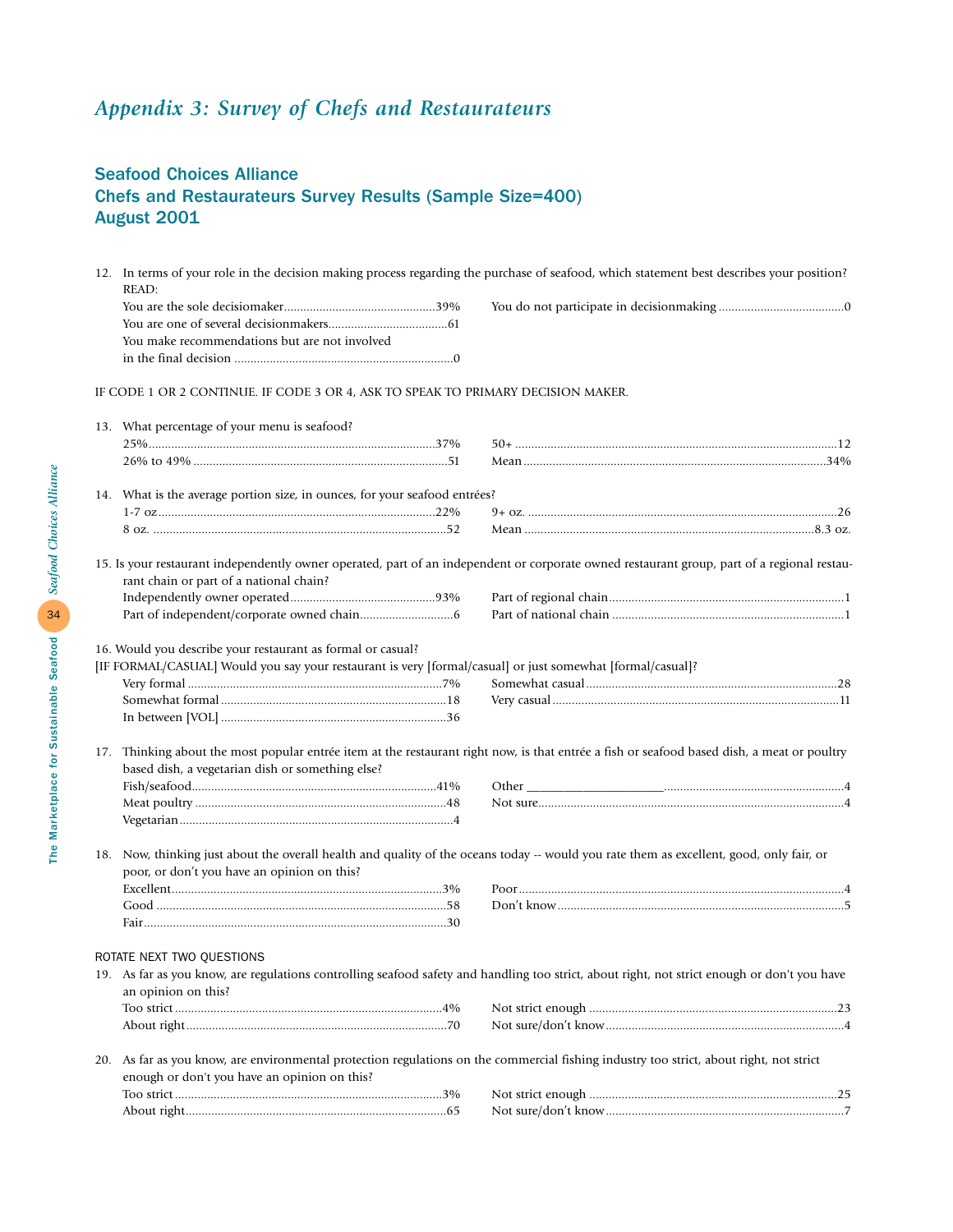|     | 21. As you may know, aquaculture is the practice of farming or raising fish in enclosed tanks, or inland ponds or in enclosed pens in the<br>ocean. Is most of the fish or other seafood you sell farmed or is most of the fish or other seafood you sell caught in oceans and rivers,<br>is it about equally divided between the two or aren't you sure? |                                                                                                                                    |  |  |  |  |  |  |  |
|-----|-----------------------------------------------------------------------------------------------------------------------------------------------------------------------------------------------------------------------------------------------------------------------------------------------------------------------------------------------------------|------------------------------------------------------------------------------------------------------------------------------------|--|--|--|--|--|--|--|
|     |                                                                                                                                                                                                                                                                                                                                                           |                                                                                                                                    |  |  |  |  |  |  |  |
|     |                                                                                                                                                                                                                                                                                                                                                           |                                                                                                                                    |  |  |  |  |  |  |  |
|     |                                                                                                                                                                                                                                                                                                                                                           |                                                                                                                                    |  |  |  |  |  |  |  |
|     | ROTATE NEXT TWO QUESTIONS                                                                                                                                                                                                                                                                                                                                 |                                                                                                                                    |  |  |  |  |  |  |  |
| 22. |                                                                                                                                                                                                                                                                                                                                                           | Have you ever decided NOT to sell a certain kind of fish or other seafood because you were concerned about potential environmental |  |  |  |  |  |  |  |
|     | impacts to the ocean or aren't you sure?                                                                                                                                                                                                                                                                                                                  |                                                                                                                                    |  |  |  |  |  |  |  |
|     |                                                                                                                                                                                                                                                                                                                                                           |                                                                                                                                    |  |  |  |  |  |  |  |
|     |                                                                                                                                                                                                                                                                                                                                                           |                                                                                                                                    |  |  |  |  |  |  |  |
| 23. | Have you ever decided NOT to sell a certain kind of fish or other seafood because you were concerned about contamination or food<br>safety?                                                                                                                                                                                                               |                                                                                                                                    |  |  |  |  |  |  |  |
|     |                                                                                                                                                                                                                                                                                                                                                           |                                                                                                                                    |  |  |  |  |  |  |  |
|     |                                                                                                                                                                                                                                                                                                                                                           |                                                                                                                                    |  |  |  |  |  |  |  |

24. I'm going to list some different things you may have heard about fish and fishing. After each, please tell me whether you have heard a *great deal about this aspect of fish and fishing, some, not too much, or nothing at all about this aspect of fish and fishing.* If you are not sure, please say so and we'll go on.

|                                                   | great | some | not too | nothing  | Don't |
|---------------------------------------------------|-------|------|---------|----------|-------|
| [ROTATE BY LIST]                                  | deal  |      | much    | at all   | know  |
|                                                   |       | 31   | 3       | $\theta$ |       |
| b. Health risks from eating contaminated or       |       |      |         |          |       |
|                                                   |       | 37   | 19      | $\Omega$ |       |
| c. Environmental impacts of certain kinds of fish |       |      |         |          |       |
|                                                   |       | 46   | 26      | 6        |       |
| d. Environmental impacts of certain kinds of      |       |      |         |          |       |
|                                                   |       | 43   | 20      |          |       |

#### SPLIT SAMPLE A

22. How interested are you in getting more information about what types of seafood are overfished or caught or farmed in a way that is harmful to other sea creatures or the ocean environment—Are you very interested, somewhat interested, not too interested or not at all interested?

| Verv interested<br>10%        | Not at all interested |
|-------------------------------|-----------------------|
| Somewhat interested.<br>$4 -$ | Don't know            |
|                               |                       |

#### SPLIT SAMPLE B

|                                                                                                                                             | 23. How interested are you in getting more information about what types of seafood are abundant, well-managed and caught or farmed in a |  |  |  |  |
|---------------------------------------------------------------------------------------------------------------------------------------------|-----------------------------------------------------------------------------------------------------------------------------------------|--|--|--|--|
| way that is friendly to the ocean environment? – Are you very interested, somewhat interested, not too interested or not at all interested? |                                                                                                                                         |  |  |  |  |
|                                                                                                                                             |                                                                                                                                         |  |  |  |  |
|                                                                                                                                             |                                                                                                                                         |  |  |  |  |
|                                                                                                                                             |                                                                                                                                         |  |  |  |  |

#### RESUME ASKING ALL

24. For each of the following kinds of seafood, please tell me if you found out that it was overfished or caught or farmed in a way that is harmful to other sea creatures or the ocean environment how that would affect your decision about whether to sell that particular seafood. Would you stop selling that kind of seafood entirely, continue selling that kind of seafood but look for comparable alternatives, or would you continue to sell the seafood as before? If you are not sure about a particular item, please say so. Please tell me if you do not currently sell that type of seafood.

|                  | Stop    | Cont | Cont            | Don't | Don't         |
|------------------|---------|------|-----------------|-------|---------------|
| [ROTATE BY LIST] | selling |      | alter sell same | sell  | know          |
|                  |         | 36   |                 | 30    | $\mathcal{P}$ |
|                  |         | 36   |                 | 33    |               |
|                  |         | 33   | 25              | 26    | 3             |
|                  |         | 36   | 36              | 10    |               |

27. Please tell me how willing you would be to do each of the following activities—are you very willing, somewhat willing, somewhat unwilling or very unwilling to….[READ ITEM] If you are not sure about a particular item please say so and we will move on.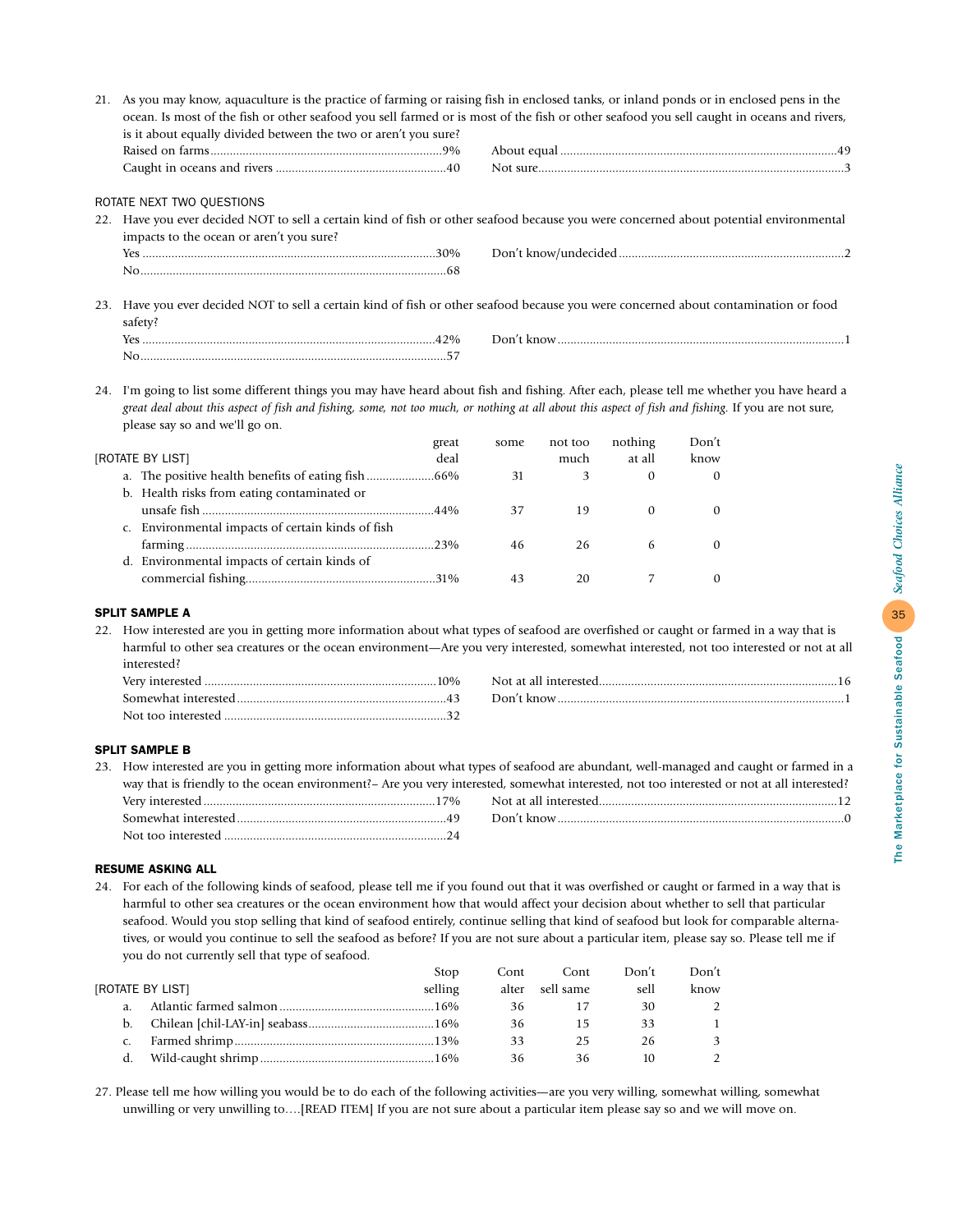|     |              | Very                                                                          | Smwt | Smwt | Very                        | Don't          |  |  |  |  |  |
|-----|--------------|-------------------------------------------------------------------------------|------|------|-----------------------------|----------------|--|--|--|--|--|
|     |              | willing                                                                       |      |      | willing unwilling unwilling | know           |  |  |  |  |  |
|     | a.           | Participate in a pilot program that would                                     |      |      |                             |                |  |  |  |  |  |
|     |              | promote good environmental seafood choices                                    |      |      |                             |                |  |  |  |  |  |
|     |              | for your customers using language on your                                     |      |      |                             |                |  |  |  |  |  |
|     |              |                                                                               | 22   | 23   | 49                          | $\overline{4}$ |  |  |  |  |  |
|     | b.           | Run weekly specials of a single fish like wild                                |      |      |                             |                |  |  |  |  |  |
|     |              | salmon or halibut and highlight the positive                                  |      |      |                             |                |  |  |  |  |  |
|     |              | environmental impacts of choosing these fish9%                                | 43   | 25   | 19                          | $\overline{4}$ |  |  |  |  |  |
|     | C.           | Only serve fish that are not classified as                                    |      |      |                             |                |  |  |  |  |  |
|     |              |                                                                               | 37   | 34   | 19                          | 6              |  |  |  |  |  |
|     | d.           | Only serve seafood caught with the best                                       |      |      |                             |                |  |  |  |  |  |
|     |              | technology available to prevent habitat                                       |      |      |                             |                |  |  |  |  |  |
|     |              |                                                                               | 39   | 26   | 20                          | 8              |  |  |  |  |  |
|     | e.           | Only serve seafood caught with the best                                       |      |      |                             |                |  |  |  |  |  |
|     |              | technology available to minimize the non-target                               |      |      |                             |                |  |  |  |  |  |
|     |              | fish and marine mammals that are caught as well7%                             | 37   | 28   | 21                          | 8              |  |  |  |  |  |
|     | f.           | Carry fish certified by a fishing industry association                        |      |      |                             |                |  |  |  |  |  |
|     |              |                                                                               | 42   | 20   | 25                          | 9              |  |  |  |  |  |
|     | g.           | Provide literature in your restaurant on seafood                              |      |      |                             |                |  |  |  |  |  |
|     |              | and the ocean environment so your customers can                               |      |      |                             |                |  |  |  |  |  |
|     |              |                                                                               | 19   | 26   | 43                          | 7              |  |  |  |  |  |
|     | h.           | Remove farmed salmon from the menu and only                                   |      |      |                             |                |  |  |  |  |  |
|     |              |                                                                               | 16   | 24   | 36                          | 15             |  |  |  |  |  |
|     | $\mathbf{i}$ | Buy fish from environmentally responsible                                     |      |      |                             |                |  |  |  |  |  |
|     |              |                                                                               | 26   | 12   | 16                          | 10             |  |  |  |  |  |
|     |              |                                                                               |      |      |                             |                |  |  |  |  |  |
|     |              | 39. How long have you been using the Internet or do you not use the Internet? |      |      |                             |                |  |  |  |  |  |
|     |              |                                                                               |      |      |                             |                |  |  |  |  |  |
|     |              |                                                                               |      |      |                             |                |  |  |  |  |  |
|     |              |                                                                               |      |      |                             |                |  |  |  |  |  |
|     |              | [SKIP TO THANK YOU]                                                           |      |      |                             |                |  |  |  |  |  |
|     |              |                                                                               |      |      |                             |                |  |  |  |  |  |
|     |              | 40. How often do you access the Internet?                                     |      |      |                             |                |  |  |  |  |  |
|     |              |                                                                               |      |      |                             |                |  |  |  |  |  |
|     |              |                                                                               |      |      |                             |                |  |  |  |  |  |
|     |              |                                                                               |      |      |                             |                |  |  |  |  |  |
| 41. |              | And, what Internet browser do you primarily use? Do you use  [READ LIST]      |      |      |                             |                |  |  |  |  |  |
|     |              |                                                                               |      |      |                             |                |  |  |  |  |  |
|     |              |                                                                               |      |      |                             |                |  |  |  |  |  |
|     |              |                                                                               |      |      |                             |                |  |  |  |  |  |
|     |              | 42. What is the speed (baud) of the modem you are using? [READ LIST]          |      |      |                             |                |  |  |  |  |  |
|     |              |                                                                               |      |      |                             |                |  |  |  |  |  |
|     |              |                                                                               |      |      |                             |                |  |  |  |  |  |
|     |              |                                                                               |      |      |                             |                |  |  |  |  |  |
|     |              |                                                                               |      |      |                             |                |  |  |  |  |  |

Thank you for completing this survey.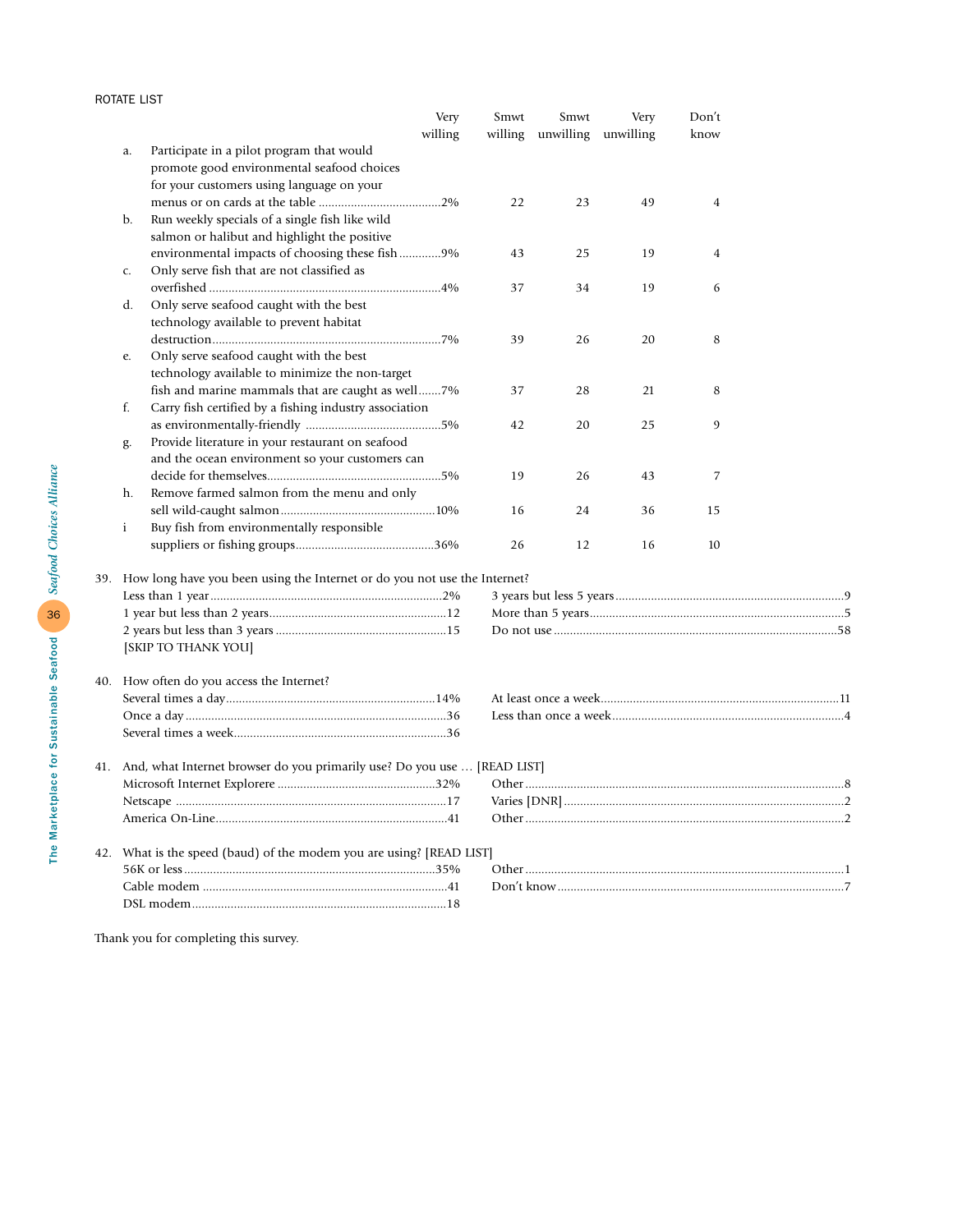# *Appendix 4: Survey of Retailers*

# Seafood Choices Alliance Retailer Survey Results (Sample Size=150) August 2001

| 1.  | Does your store have just a fresh fish counter, just a frozen seafood section, or both?                                                                                                                           |                                                                                                                                                                                                                                                                                                                                 |  |  |  |  |
|-----|-------------------------------------------------------------------------------------------------------------------------------------------------------------------------------------------------------------------|---------------------------------------------------------------------------------------------------------------------------------------------------------------------------------------------------------------------------------------------------------------------------------------------------------------------------------|--|--|--|--|
|     |                                                                                                                                                                                                                   |                                                                                                                                                                                                                                                                                                                                 |  |  |  |  |
|     |                                                                                                                                                                                                                   |                                                                                                                                                                                                                                                                                                                                 |  |  |  |  |
| 2.  |                                                                                                                                                                                                                   | If you wanted to stop carrying a certain fish or seafood item, would that be up to you alone to decide, would you need to talk with<br>other decisionmakers and make a group decision or would you just make a recommendation but not be involved in the final decision?<br>Make recommendations but others decide [TERMINATE]0 |  |  |  |  |
| 3.  | Which of the following best describes your store:                                                                                                                                                                 |                                                                                                                                                                                                                                                                                                                                 |  |  |  |  |
|     | Fishmonger specializing in fish and seafood only60%                                                                                                                                                               |                                                                                                                                                                                                                                                                                                                                 |  |  |  |  |
|     |                                                                                                                                                                                                                   |                                                                                                                                                                                                                                                                                                                                 |  |  |  |  |
| 4.  | Is your store independently owner operated, part of an independently owned chain, part of a local or regional chain or part of a<br>national chain?                                                               |                                                                                                                                                                                                                                                                                                                                 |  |  |  |  |
|     |                                                                                                                                                                                                                   |                                                                                                                                                                                                                                                                                                                                 |  |  |  |  |
|     |                                                                                                                                                                                                                   |                                                                                                                                                                                                                                                                                                                                 |  |  |  |  |
|     |                                                                                                                                                                                                                   |                                                                                                                                                                                                                                                                                                                                 |  |  |  |  |
| 5.  | <b>RESUME ASKING EVERYONE</b><br>Now, thinking just about the overall health and quality of the oceans today—would you rate them as excellent, good, only fair, or poor,<br>or don't you have an opinion on this? |                                                                                                                                                                                                                                                                                                                                 |  |  |  |  |
|     |                                                                                                                                                                                                                   |                                                                                                                                                                                                                                                                                                                                 |  |  |  |  |
|     |                                                                                                                                                                                                                   |                                                                                                                                                                                                                                                                                                                                 |  |  |  |  |
|     |                                                                                                                                                                                                                   |                                                                                                                                                                                                                                                                                                                                 |  |  |  |  |
|     |                                                                                                                                                                                                                   |                                                                                                                                                                                                                                                                                                                                 |  |  |  |  |
|     | ROTATE NEXT TWO QUESTIONS                                                                                                                                                                                         |                                                                                                                                                                                                                                                                                                                                 |  |  |  |  |
| 6.  | an opinion on this?                                                                                                                                                                                               | As far as you know, are regulations controlling seafood safety and handling too strict, about right, not strict enough or don't you have                                                                                                                                                                                        |  |  |  |  |
|     |                                                                                                                                                                                                                   |                                                                                                                                                                                                                                                                                                                                 |  |  |  |  |
|     |                                                                                                                                                                                                                   |                                                                                                                                                                                                                                                                                                                                 |  |  |  |  |
|     |                                                                                                                                                                                                                   |                                                                                                                                                                                                                                                                                                                                 |  |  |  |  |
| 7.  | As far as you know, are environmental protection regulations on the commercial fishing industry too strict, about right, not strict<br>enough or don't you have an opinion on this?                               |                                                                                                                                                                                                                                                                                                                                 |  |  |  |  |
|     |                                                                                                                                                                                                                   |                                                                                                                                                                                                                                                                                                                                 |  |  |  |  |
|     |                                                                                                                                                                                                                   |                                                                                                                                                                                                                                                                                                                                 |  |  |  |  |
| 8.  | is it about equally divided between the two or aren't you sure?                                                                                                                                                   | As you may know, aquaculture is the practice of farming or raising fish in enclosed tanks, or inland ponds or in enclosed pens in the<br>ocean. Is most of the fish or other seafood you sell farmed or is most of the fish or other seafood you sell caught in oceans and rivers,                                              |  |  |  |  |
|     | ROTATE NEXT TWO QUESTIONS                                                                                                                                                                                         |                                                                                                                                                                                                                                                                                                                                 |  |  |  |  |
| 9.  |                                                                                                                                                                                                                   | Have you ever decided NOT to sell a certain kind of fish or other seafood because you were concerned about potential environmental                                                                                                                                                                                              |  |  |  |  |
|     | impacts to the ocean or aren't you sure?                                                                                                                                                                          |                                                                                                                                                                                                                                                                                                                                 |  |  |  |  |
|     |                                                                                                                                                                                                                   |                                                                                                                                                                                                                                                                                                                                 |  |  |  |  |
|     |                                                                                                                                                                                                                   |                                                                                                                                                                                                                                                                                                                                 |  |  |  |  |
| 10. |                                                                                                                                                                                                                   | Have you ever decided NOT to sell a certain kind of fish or other seafood because you were concerned about contamination or food safety?                                                                                                                                                                                        |  |  |  |  |
|     |                                                                                                                                                                                                                   |                                                                                                                                                                                                                                                                                                                                 |  |  |  |  |
|     |                                                                                                                                                                                                                   |                                                                                                                                                                                                                                                                                                                                 |  |  |  |  |
|     |                                                                                                                                                                                                                   |                                                                                                                                                                                                                                                                                                                                 |  |  |  |  |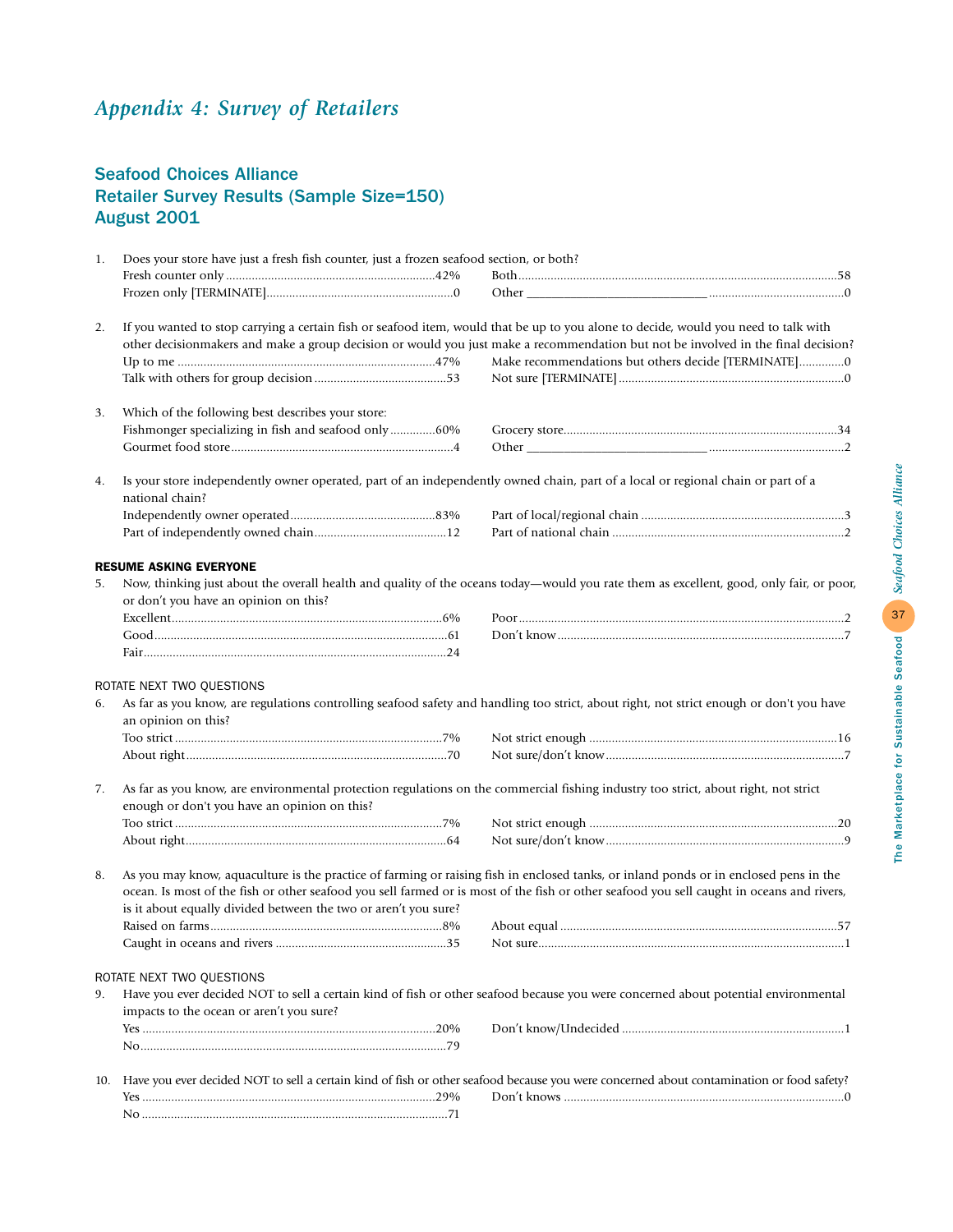11. I'm going to list some different things you may have heard about fish and fishing. After each, please tell me whether you have heard a *great deal about this aspect of fish and fishing, some, not too much, or nothing at all about this aspect of fish and fishing.* If you are not sure, please say so and we'll go on.

|                                                   | Great | Some | Not too | Nothing  | Don't    |
|---------------------------------------------------|-------|------|---------|----------|----------|
| (ROTATE LIST)                                     | deal  |      | much    | at all   | know     |
| a. The positive health benefits of eating fish53% |       | 41   |         | $\Omega$ | $\Omega$ |
| b. Health risks from eating contaminated or       |       |      |         |          |          |
|                                                   |       | 39   | 23      |          |          |
| c. Environmental impacts of certainkinds of fish  |       |      |         |          |          |
|                                                   |       | 42   | 36      |          |          |
| d. Environmental impacts of certain kinds of      |       |      |         |          |          |
|                                                   |       | 47   | 25      |          |          |
|                                                   |       |      |         |          |          |

#### SPLIT SAMPLE A

19. How interested are you in getting more information about what types of seafood are overfished or caught or farmed in a way that is harmful to other sea creatures or the ocean environment—Are you very interested, somewhat interested, not too interested or not at all interested? Very interested ..........................................................................5% Not at all interested..........................................................................33 Somewhat interested.................................................................35 Don't know.........................................................................................1 Not too interested .....................................................................25

#### SPLIT SAMPLE B

20. How interested are you in getting more information about what types of seafood are abundant, well-managed and caught or farmed in a way that is friendly to the ocean environment? – Are you very interested, somewhat interested, not too interested or not at all interested? Very interested ..........................................................................4% Not at all interested..........................................................................29

#### RESUME ASKING ALL

21. For each of the following kinds of seafood, please tell me if you found out that it was overfished or caught or farmed in a way that is harmful to other sea creatures or the ocean environment and how that would affect your decision about whether to sell that particular seafood. Would you stop selling that kind of seafood entirely, continue selling that kind of seafood but look for comparable alternatives, or would you continue to sell the seafood as before? If you are not sure about a particular item, please say so. Please tell me if you do not currently sell that type of seafood.

|               | Stop    | Cont | Cont            | Don't | Don't |
|---------------|---------|------|-----------------|-------|-------|
| (ROTATE LIST) | selling |      | alter sell same | sell  | know  |
|               |         |      |                 |       |       |
|               |         | 24   |                 | 44    |       |
|               |         |      |                 |       |       |
|               |         |      |                 |       |       |

26. Please tell me how willing you would be to do each of the following activities—are you very willing, somewhat willing, somewhat unwilling or very unwilling to….[READ ITEM] If you are not sure about a particular item please say so and we will move on.

|                                                       | Very                                                    | Smwt    | Smwt     | Very      | Don't |
|-------------------------------------------------------|---------------------------------------------------------|---------|----------|-----------|-------|
|                                                       | willing                                                 | willing | unwiling | unwilling | know  |
|                                                       | a. Participate in a pilot program that would            |         |          |           |       |
| ROTATE LIST<br>$\mathsf{C}$ .<br>d.<br>e.<br>f.<br>g. | promote good environmental seafood choices              |         |          |           |       |
|                                                       | for your customers using signage that lists             |         |          |           |       |
|                                                       |                                                         | 17      | 28       | 49        | 5.    |
|                                                       | b. Use product tags to indicate which fish in the       |         |          |           |       |
|                                                       | seafood case are good environmental choices2%           | 34      | 30       | 31        | 3     |
|                                                       | Run weekly promotions of a single fish like wild        |         |          |           |       |
|                                                       | salmon or halibut highlighting the positive             |         |          |           |       |
|                                                       | environmental impacts of choosing these fish3%          | 29      | 35       | 29        | 5.    |
|                                                       | Only carry fish that are not classified as overfished2% | 27      | 36       | 29        |       |
|                                                       | Only carry seafood caught with the best technology      |         |          |           |       |
|                                                       |                                                         | 32      | 32       | 27        |       |
|                                                       | Only carry seafood caught with the best technology      |         |          |           |       |
|                                                       | available to minimize the non-target fish and           |         |          |           |       |
|                                                       | marine mammals that are caught as well 3%               | 33      | 31       | 27        | 5.    |
|                                                       | Carry fish certified by a fishing industry association  |         |          |           |       |
|                                                       |                                                         | 30      | 23       | 39        |       |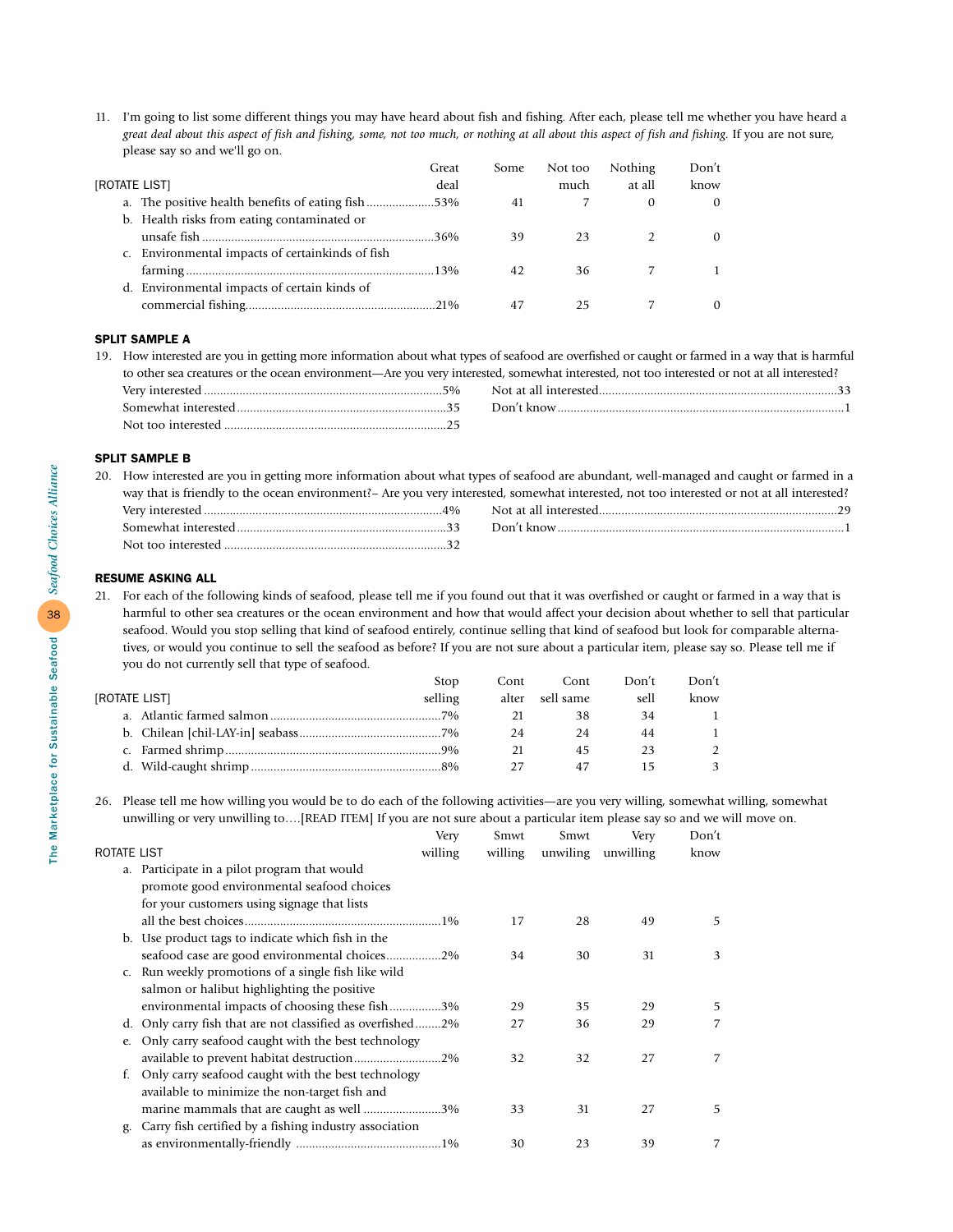|                                                                               | Very    | Smwt    | Smwt      | <b>Very</b> | Don't |  |  |
|-------------------------------------------------------------------------------|---------|---------|-----------|-------------|-------|--|--|
| <b>ROTATE LIST</b>                                                            | willing | willing | unwilling | unwilling   | know  |  |  |
| h. Provide literature in your store on seafood and the                        |         |         |           |             |       |  |  |
| ocean environment so your customers can decide for                            |         |         |           |             |       |  |  |
|                                                                               |         | 16      | 19        | 57          | 5     |  |  |
| Remove farmed salmon from the store and only sell                             |         |         |           |             |       |  |  |
|                                                                               |         | 5       | 21        | 56          | 13    |  |  |
| Buy fish from environmentally responsible suppliers                           |         |         |           |             |       |  |  |
|                                                                               |         | 43      | 17        | 19          | 3     |  |  |
| 35. How long have you been using the Internet or do you not use the Internet? |         |         |           |             |       |  |  |
|                                                                               |         |         |           |             |       |  |  |
|                                                                               |         |         |           |             |       |  |  |
|                                                                               |         |         |           |             |       |  |  |
| [SKIP TO THANK YOU]                                                           |         |         |           |             |       |  |  |
|                                                                               |         |         |           |             |       |  |  |
| 36. How often do you access the Internet?                                     |         |         |           |             |       |  |  |
|                                                                               |         |         |           |             |       |  |  |
|                                                                               |         |         |           |             |       |  |  |
|                                                                               |         |         |           |             |       |  |  |
| 37. And, what Internet browser do you primarily use? Do you use  [READ LIST]  |         |         |           |             |       |  |  |
|                                                                               |         |         |           |             |       |  |  |
|                                                                               |         |         |           |             |       |  |  |
|                                                                               |         |         |           |             |       |  |  |
| 38. What is the speed (baud) of the modem you are using? [READ LIST]          |         |         |           |             |       |  |  |
|                                                                               |         |         |           |             |       |  |  |
|                                                                               |         |         |           |             |       |  |  |
|                                                                               |         |         |           |             |       |  |  |
|                                                                               |         |         |           |             |       |  |  |

Thank you for completing this survey.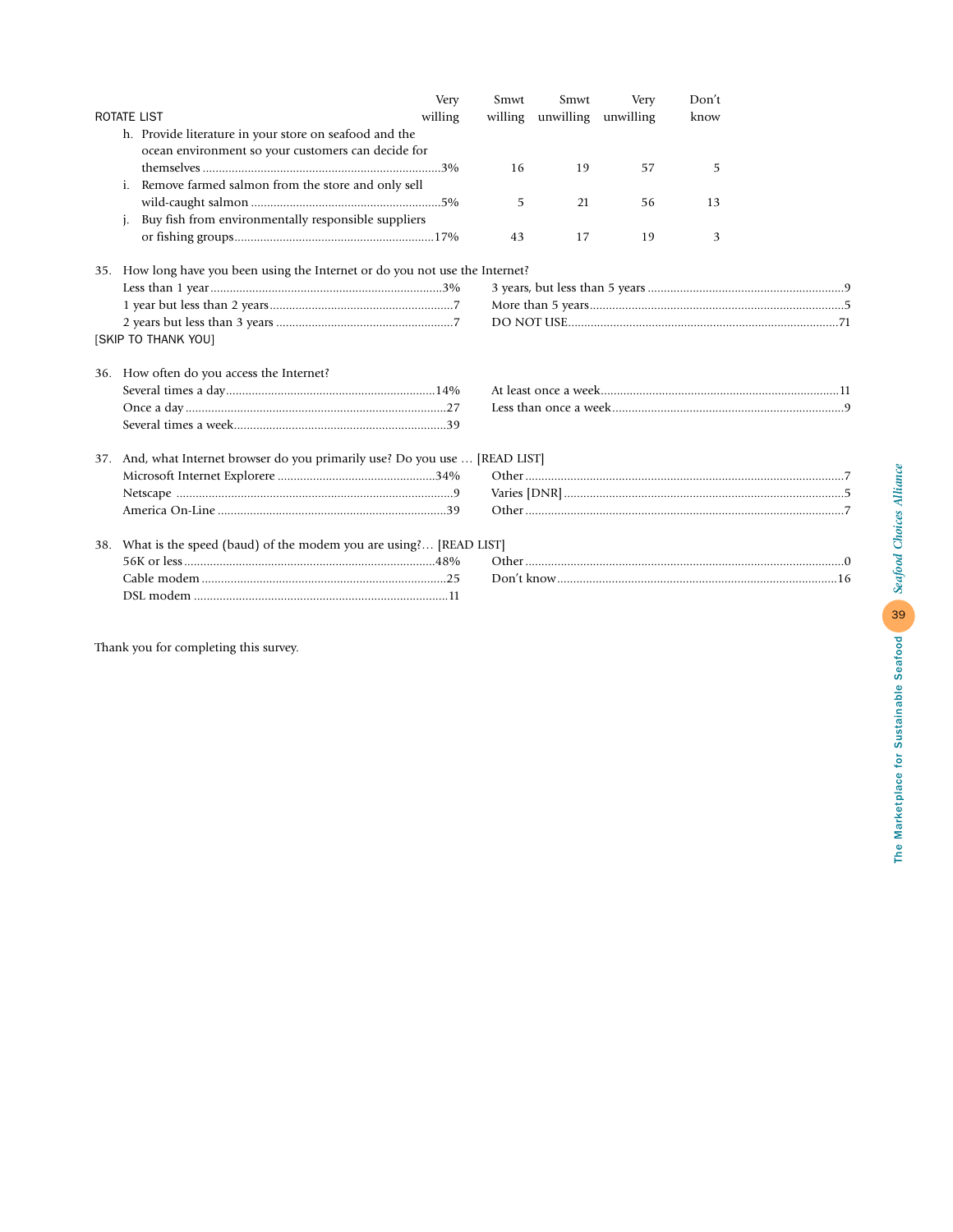# Seafood **Choices** Alliance Statement of Principles



*As people who fish, sell, buy, serve, or just enjoy seafood, and are subscribers to the Seafood Choices Alliance:*

- We are increasingly concerned that the oceans are in trouble.
- We believe that healthy oceans are vital to a sound, plentiful supply of seafood.
- We believe in the importance of selling, buying, and serving seafood that comes from abundant wild populations; which are under sound management; that are caught or farmed in a way that is not harmful to the ocean environment and to other ocean creatures; and that support local fishing communities.
- We take responsibility for our role in preserving a lasting and diverse supply of seafood for future generations.
- We are seafood lovers—we enjoy catching, eating, serving, and finding creative ways to prepare it.

*To learn more about Seafood Choices Alliance or to become a subscriber, visit our website at www.seafoodchoices.com.*